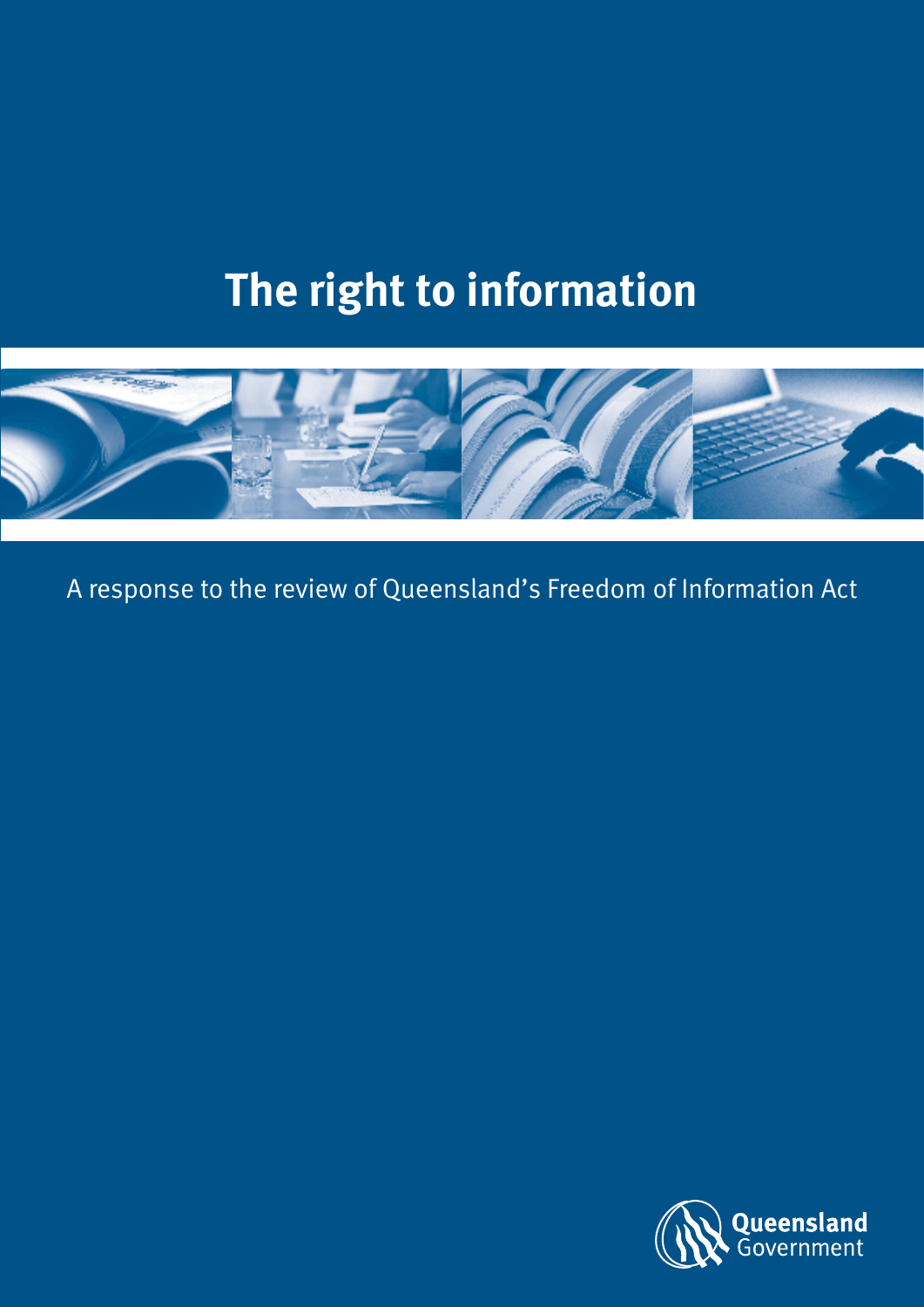

#### The right to information – A response to the review of Queensland's Freedom of Information Act

© The State of Queensland (Department of the Premier and Cabinet) 2008.

Published by the Queensland Government, August 2008, 100 George Street, Brisbane Qld 4000

The Queensland Government supports and encourages the dissemination and exchange of information. However, copyright protects this document. The State of Queensland has no objection to this material being reproduced, made available online or electronically but only if it is recognised as the owner of the copyright and this material remains unaltered. Copyright enquiries about this publication should be directed to the Department of the Premier and Cabinet by email to copyright@premiers.qld.gov.au or in writing to PO Box 15185, City East Qld 4002.

Copies of this publication can be obtained by contacting (07) 3235 4838 or at www.qld.gov.au/righttoinformation

ISBN 0-9803135-4-6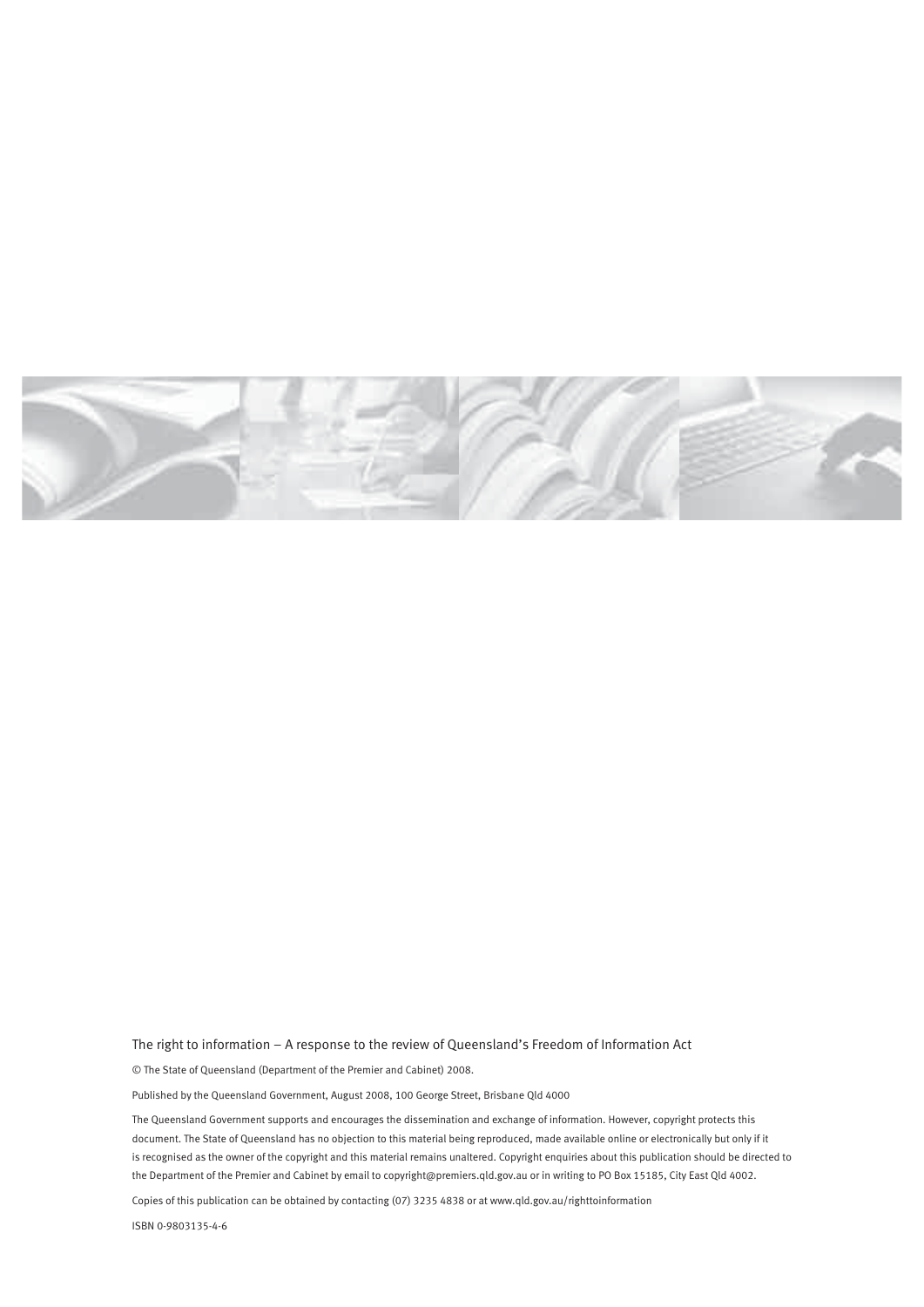

#### **Foreword by the Premier**

Openness and accountability are the cornerstones of good government.

That's why one of my first acts as Premier was to commission Dr David Solomon to review Queensland's Freedom of Information laws and report on changes to give the community greater access to information.

Dr Solomon undertook a comprehensive review involving extensive consultation, and delivered his report to the Queensland Government on 10 June, 2008.

At the heart of *The Right to Information* report is the belief that governments should readily make information available to the community.

The Queensland Government agrees.

We recognise the importance of cultural change, as well as structural change. That means that, as we overhaul our approach to information, the over-riding principle will be that the community has a right to information held by the government.

As indicated in this response, the Queensland Government supports in full 116 of the report's recommendations, and either partially or in principle supports another 23 recommendations. Only two recommendations are not supported (see recommendations 45 and 70).

When these reforms take effect, Queensland will be the most open and accountable government in Australia.

*The Right to Information* report and the Queensland Government response provide a firm foundation for our State to take the lead on open and accountable government.

**ANNA BLIGH MP PREMIER OF QUEENSLAND**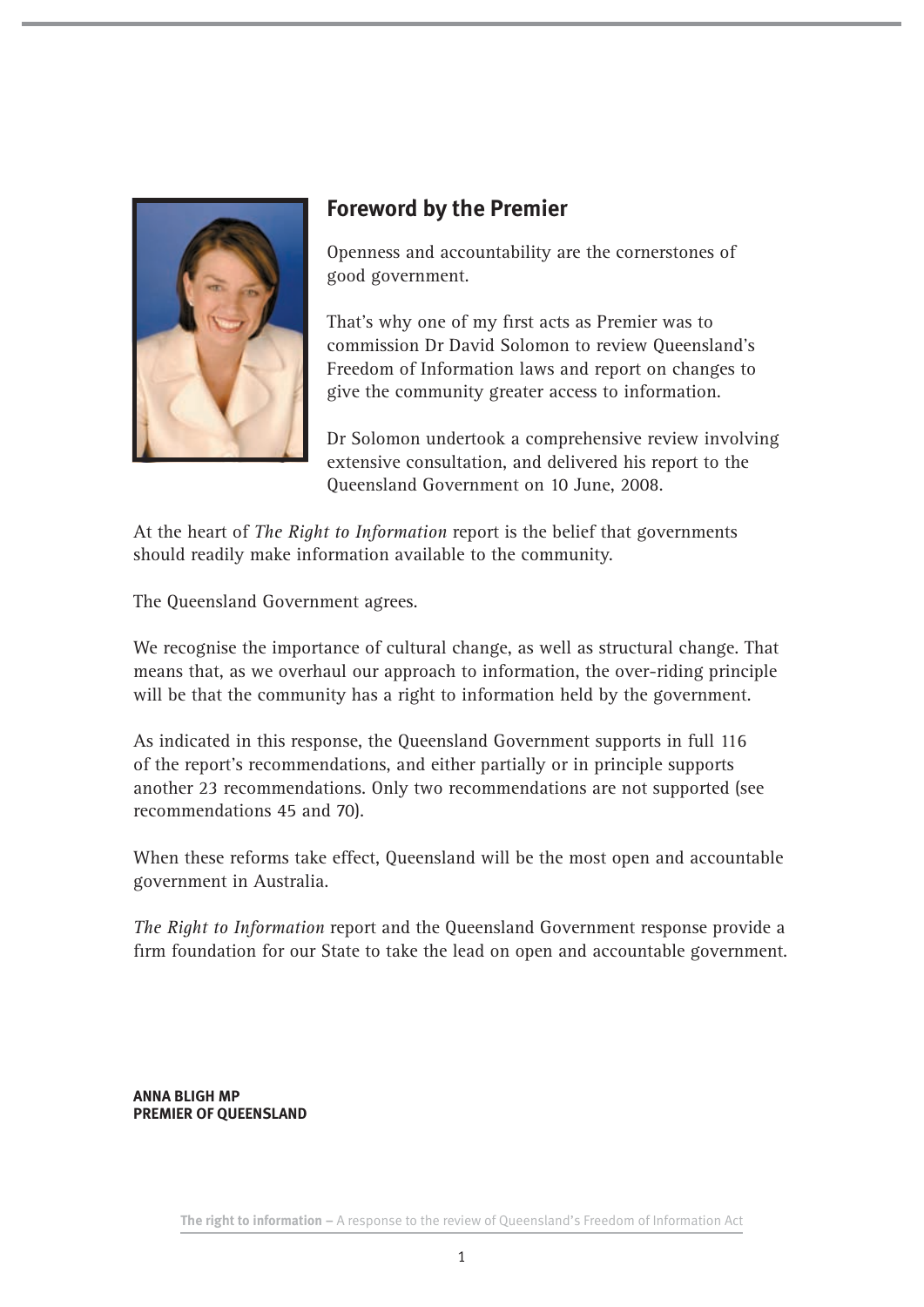#### **Introduction – the imperative for change**

The *Freedom of Information Act 1992* (FOI Act) was a key accountability reform introduced in Queensland in the post-Fitzgerald Inquiry period, creating a legislative right of access to government information. The ability to access government information through the FOI Act, coupled with increased distribution of information through the internet and other forms of publication, means that there is now significantly more government information available to the community than there was prior to 1992.

Since the enactment of the FOI Act, however, there have been significant changes in the way government deals with information and the means by which documents are created and published. The FOI Act was passed in a different era, when information was primarily recorded on paper and stored in physical files. Technological advances have meant that the logistics and costs of storing and reproducing information have improved significantly and there has been a consequent massive increase in the volume of information held by government.

There also continues to be many unnecessary hurdles put in the path of information disclosure and there is considerable scope to improve access to government documents and reduce the time, cost and effort involved in accessing government documents.

It was for these reasons that the Queensland Government commissioned an independent and comprehensive review of Queensland's freedom of information legislation in September 2007, chaired by Dr David Solomon AM.

The report by the FOI Independent Review Panel, *The Right to Information*, proposes a complete rethink of the framework for access to information in Queensland. At the core of the report is a clear recommendation that government implement real enhancements to openness and accountability through a comprehensively developed change statement on information policy.

The Queensland Government agrees with the panel's conclusion that there is a need for government to renew its commitment to freedom of information through a new policy and legislative approach to freedom of information.

The government also shares the independent panel's view that freedom of information legislation cannot, of itself, deliver real enhancements to information policy.

Following from this, the government response to the independent review panel's report, *The Right to Information*, is centred on a key recommendation put forward by the panel: that a comprehensive whole-of-government strategic information policy is essential if we are to achieve the best possible outcomes for an open, accountable and participatory government, where recourse to legislative rights becomes a matter of last resort in the context of increased proactively released government information.

The panel makes the important point that government information is a core strategic asset. Open government will deliver more than just the important goal of increased public sector accountability and transparency. A better informed community means that users of government services will be better placed to participate in the design and delivery of those services. Hence, increased openness is also a means by which the value of the information held by government can be unlocked to deliver better public services.

Information policy and legislation reform is an integral part of the government's program of modernisation for the Queensland public service. It will be supported by an organisational and cultural change strategy to foster a public service culture that operates on the premise that increased openness is as much in the interests of a continuously improving public sector as it is in the interests of those to whom government is accountable.

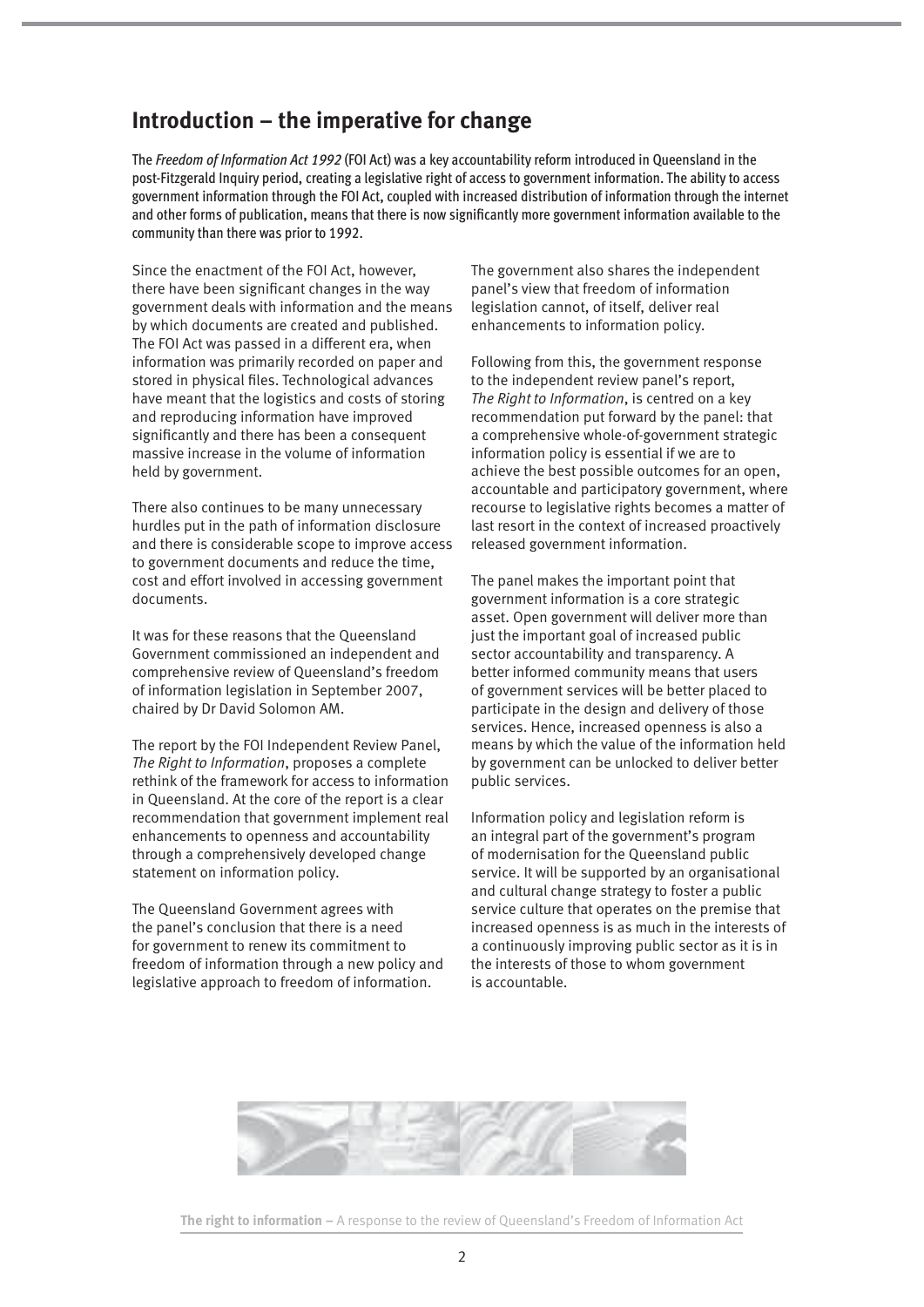# **A whole-of-government strategic information policy framework**

The Queensland Government will develop a whole-of-government information policy framework that will set the long term goals and strategic direction for government information policy, while at the same time mapping the immediate priorities for government in seeking to position itself as an innovative and accountable custodian of government information.

Government agencies already vest considerable time and resources in providing information to the community. Some examples of the type of information currently being provided to the public are:

Queensland Health provides the public with a large amount of online information on health related issues in Queensland, ranging from Indigenous health trends, cancer incidence and mortality rates, to the location of hospital emergency centres.

The community also has online access to public hospital performance reports, staffing profiles, hospital activity and capacity reports and patient satisfaction surveys, to guide their health care decisions. Online information, provided through the Health Statistics Centre which monitors population health status and health service activities, also enables the community to see the background information that is used to guide health service improvements.

The Department of Infrastructure and Planning is currently running a trial of the *Smart eDA (electronic Development Applications) Program*. This program will transform the paper-based Integrated Development Application Scheme (IDAS) process into an electronic process focused on making preparation of development applications easier and faster by assisting applicants to access council and state agency information relating to their proposed development.

Applicants will also be able to verify which councils and/or state agencies will be involved in the application assessment and lodge their application and pay any associated development assessment fees.

- The Department of Communities recently commenced publishing a quarterly report on progress and future action for the discrete Indigenous communities based on key indicators, such as reported offences against the person, hospital admissions for assault, court appearances for breaches of alcohol restrictions and school attendance.
- The Department of Natural Resources and Water hosts the Information Queensland Program, a further mechanism for making whole-of-government information available in useful form. Services to date include:
	- an interactive map, or atlas, displaying government information and services on a map of the state;
	- a government metadata catalogue to enable both agencies and the public to find information in a quicker and easier way; and
	- data storage at CITEC for agencies to place information online and make it available to both other agencies and the public electronically.
- The Department of Mines and Energy makes a wide variety of information concerning its activities available to the public through its internet site. The Queensland Digital Exploration Reports System (QDEX) provides online access to exploration reports and data produced by the department. The Interactive Resource and Tenure Maps (IRTM) allow users to search online and display geological data with mining and exploration tenure information for the whole of Queensland.

However, the government can take further steps to improve access to information held by government.

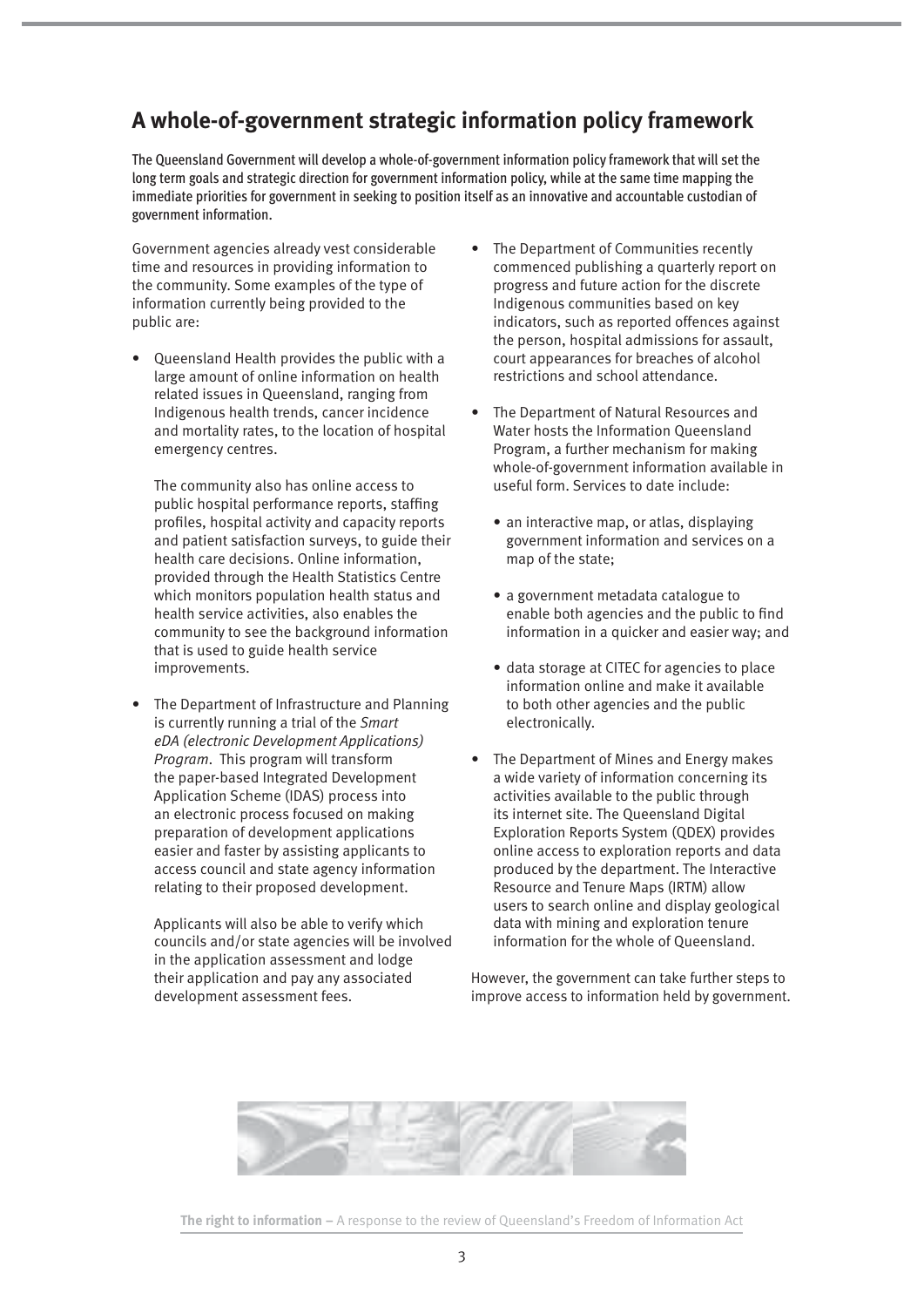As a first step, and consistent with the recommendations contained in the panel's report, the government will develop a whole-of-government strategic information policy framework with the following elements:

• *A move to a 'push' model:* It is fundamental to an open and participatory government that information is provided as a matter of course, unless there are good reasons for not doing so. The policy framework will be based on guiding information policy principles, strategies and standards that position legislative access as the act of 'last resort' in accessing government information.

These information policy principles, strategies and standards will embed a right to information in the administrative practices and organisational culture of the public service, so that providing information to Queenslanders is recognised as a legitimate and core aspect of every public servant's day-to-day work.

- • *A clearly articulated governance framework:* The Queensland Government agrees with the panel's recommendation that an integrated and coherent government-wide approach to the challenge of information management is required to provide direction and coordination among those with public administration and information management responsibilities. A critical component of the whole-of-government strategic information policy will be a governance framework, with clearly articulated roles and responsibilities for all relevant agencies, including the Public Service Commission, the Information Commissioner, Queensland State Archives and the Queensland Government Chief Information Office.
- • *A comprehensive and integrated information policy:* The policy will govern all aspects of the information life cycle, including planning, creating, collecting, organising, using, disseminating, storing and destroying information. A review of all relevant standards and guidelines will commence immediately, with a view to creating an integrated and wellunderstood framework for the management of information throughout its life cycle.
- • *A clear authorising environment:* The Queensland Government recognises that if real cultural change is to be achieved, and if openness is to become part of the culture of government, it must be championed within government itself. Strong leadership and clearly defined decision-making processes will be essential to creating an appropriate authorising environment to allow this to occur.
- • *Appropriate protection for individuals' privacy:* The Queensland Government holds significant amounts of personal information, and it will be critical to ensure that appropriate administrative and legislative safeguards are in place to promote privacy rights and to improve procedures for providing access by people to their personal information.
- • *Public interest restrictions on the release of information:* There are instances where the disclosure of information could have a prejudicial effect on essential public interests. Examples include matters such as national security, law enforcement, commercial confidentiality or the full and frank communications needed to allow the government to govern effectively. Where appropriate, the legislation will provide for restrictions on access to these types of information. It will be equally important that decision-making processes for the administrative release of information are sufficiently robust to ensure that information that would otherwise be restricted for public interest reasons is not inadvertently released.
- **Equal access to information:** The policy will also aim to maximise equality of access to information across all sections of the community. Advice on how to apply for information and complaints procedures must be targeted in a way that ensures that it reaches all sections of the community. Administrative release of information should also occur in a way that meets the needs of those who are at a social disadvantage or who cannot, because of their location or personal circumstances, readily access information through electronic means.
- • *Comprehensive planning and management of resourcing and operational implications:* There will, as a matter of course, be significant resource implications for the government arising from the change to a push regime. Implementation of the whole-of-government strategic information policy will require careful planning, having regard to what can be achieved with current technology, and what the government can responsibly afford without unduly compromising other service delivery priorities.

Clearly, there is a significant program of work that will need to occur over the coming twelve months in support of a strategic information policy framework, including determining the baseline from which the policy can realistically be implemented and the development of standards and guidelines to provide the framework for the management of information.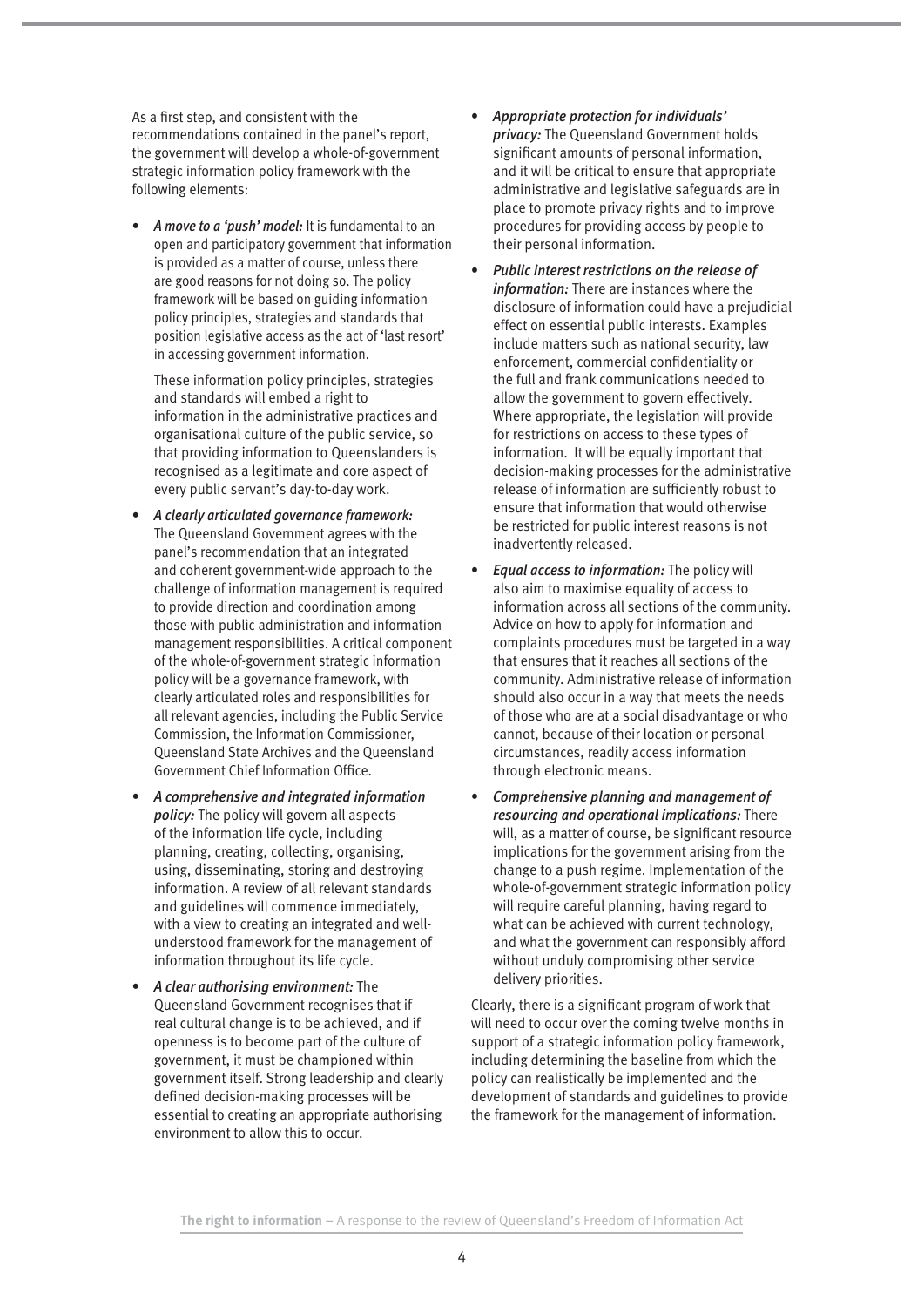# **A new legislative architecture**

The Queensland Government will implement a new legislative framework for access to information, as recommended by the panel, and agrees that the recommended title, *Right to Information Act*, will make the primary purpose of the new legislation clear.

A key recommendation put forward by the panel is that access to personal information should be through a new privacy regime and that access and amendment rights for personal information should be moved from right to information legislation to privacy legislation. The Government considers that there are clear benefits in enacting privacy legislation and will introduce a Privacy Bill in parallel with the new Right to Information Bill.

Consistent with the panel's recommendations, the Right to Information Bill will clearly state that its object is to provide a right of access to information held by the Government unless, on balance, it is contrary to the public interest to provide that information.

The new legislative architecture for the Right to Information Bill recommended by the independent panel includes core recommendations that the Queensland Government supports. These are:

- • A reduced number of 'true' exemptions, including a redrafted Cabinet exemption. As noted by the independent panel, these exemptions are matters where it has been determined, legislatively, that the public interest in applying that particular exemption is so high that no other public interest consideration should be permitted to tip the balance in favour of disclosure; and
- A reframing of the 'public interest test' to provide in legislation:
	- a list of factors that might arise for consideration in the process of deciding whether the disclosure would, on balance, be contrary to the public interest; and
	- a time and harm weighting guide, with a list of harms that are to be given higher weight in assessing the public interest.

#### *The Cabinet exemption*

The Queensland Government agrees with the panel's recommendation that the Right to Information Bill include an exemption for

Cabinet documents which, if disclosed, would reveal a consideration or deliberation of Cabinet, or otherwise prejudice Cabinet confidentiality.

The panel's recommendation that the Cabinet exemption have a purposive element will be reflected in the proposed Right to Information Bill by redrafting the exemption. It will provide that Cabinet material will be exempt where the material was created for the purpose of consideration or deliberation by Cabinet.

The exemption for Cabinet documents will include submissions, decisions, briefing notes and all other material that would, if made public, compromise the collective ministerial responsibility of Cabinet.

The exemption will apply for a period of ten years, after which release will be subject to the other provisions of the proposed Right to Information Bill, including the application of the time and harm weighting guide and the public interest test.

The government also considers that there is a compelling public interest in protecting the confidentiality of material prepared in the course of budget deliberations, particularly in terms of options for budget revenue and expenditure measures, and will also include this material in the Cabinet exemption.

In addition, the government proposes to amend the *Public Records Act 2002* to reduce the restricted access period for Cabinet documents from 30 years to 20 years.

The reduced time period for administrative release of Cabinet documents will mean that Queensland will have the most open access scheme for Cabinet documents in comparison with other Australian jurisdictions.

In keeping with the government's commitment to open and participatory government, the Premier and the Cabinet Secretary will regularly determine what information should be released proactively, including summary minutes of the Cabinet meeting and submission/decision summaries, and the time frames for such release.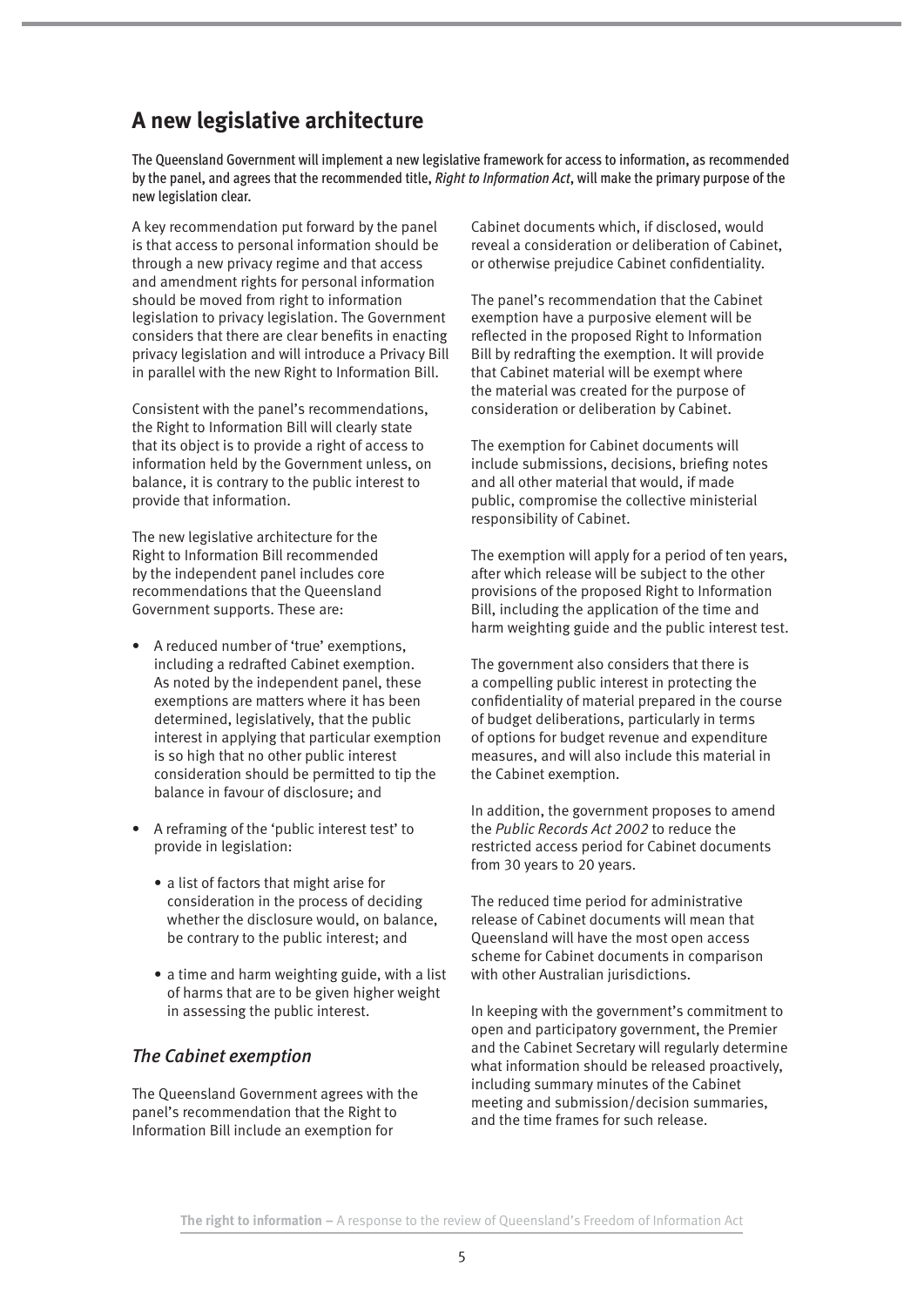#### *Application to government commercial entities and activities*

The panel also recommended the removal of specific exclusions relating to "Government Business Enterprises" (primarily Government Owned Corporations – GOCs and Local Government Owned Corporations - LGOCs).

The Queensland Government agrees with the panel's view that, given that GOCs are emanations of government and that ministers are ultimately accountable for GOCs' activities, GOCs should not be completely exempt from the application of the proposed Right to Information Bill.

At the same time, however, any decision to remove current exclusions needs to recognise that GOCs are subject to rigorous private sector regulatory requirements and that complying with the legislation could, in some instances, affect their ability to compete against private sector providers who are not covered by the legislation. The government considers that there needs to be a balance between the legitimate public interests of protecting the commercial interests of GOCs and in ensuring transparency of the operations of GOCs.

To achieve this balance, the Right to Information Bill will provide that GOCs will be subject to the Right to Information Bill, unless the government considers that capturing a GOC within the scope of the Right to Information Bill would jeopardise the competitive interests of the GOC. In addition, the community service obligations (CSOs) activities of GOCs will be subject to the proposed Right to Information Bill.

On this basis, the GOCs that will be captured by the Right to Information Bill will include:

- port authorities (Port of Brisbane Corporation, Ports Corporation of Queensland, Gladstone Ports Corporation, Mackay Ports, Port of Townsville and Cairns Ports);
- SunWater;
- Energex;
- Queensland Rail's passenger services and rail network; and
- • Queensland Electricity Transmission Corporation (Powerlink).

However, the Right to Information Bill will exclude GOCs whose competitive interests could be jeopardised if they were captured by the legislation. This is consistent with the approach

in other states and territories, where government business enterprises who operate in competitive environments, such as the national electricity market, are exempt from FOI.

GOCs which will be specifically exempt from the legislation are:

- electricity generation companies (CS Energy, Tarong Energy and Stanwell Corporation);
- the trading activities of Ergon Energy Queensland;
- Queensland Investment Corporation; and
- • Queensland Rail's competitive commercial activities, such as coal, bulk and general freight services.

The government will also increase access to information about GOCs by providing that the exclusion will apply to a GOC's competitive activities, rather than to documents received or brought into existence by a GOC for those activities. Currently sections 11A and 11B of the *Freedom of Information Act 1992* operate as documents-based exclusions, which means that FOI immunity follows these documents regardless of whether they are held by the GOC or by a government agency. By contrast, documents created by or concerning private corporations, which are in the possession or control of an agency, are currently subject to the FOI Act.

The current documents-based exclusion for GOCs will be repealed, and the Right to Information Bill will include an exclusion for the activities of the limited number of GOCs listed above. This means that documents created by or concerning a GOC may be accessed if they are in the possession or control of an agency and are assessed as suitable for release under the public interest test in the proposed Right to Information Bill.

These legislative changes will be supplemented by increased publication of information relating to GOCs as part of the government's move to a 'push' model of information sharing, which will be coordinated through the Office of Government Owned Corporations in Queensland Treasury.

The existing exemption for the Queensland Treasury Corporation (QTC) in respect of its borrowing, liability and asset managed related functions will also continue. QTC performs these functions in highly competitive commercial domestic and international markets in which the participants expect that confidentiality of information will be maintained. Removal of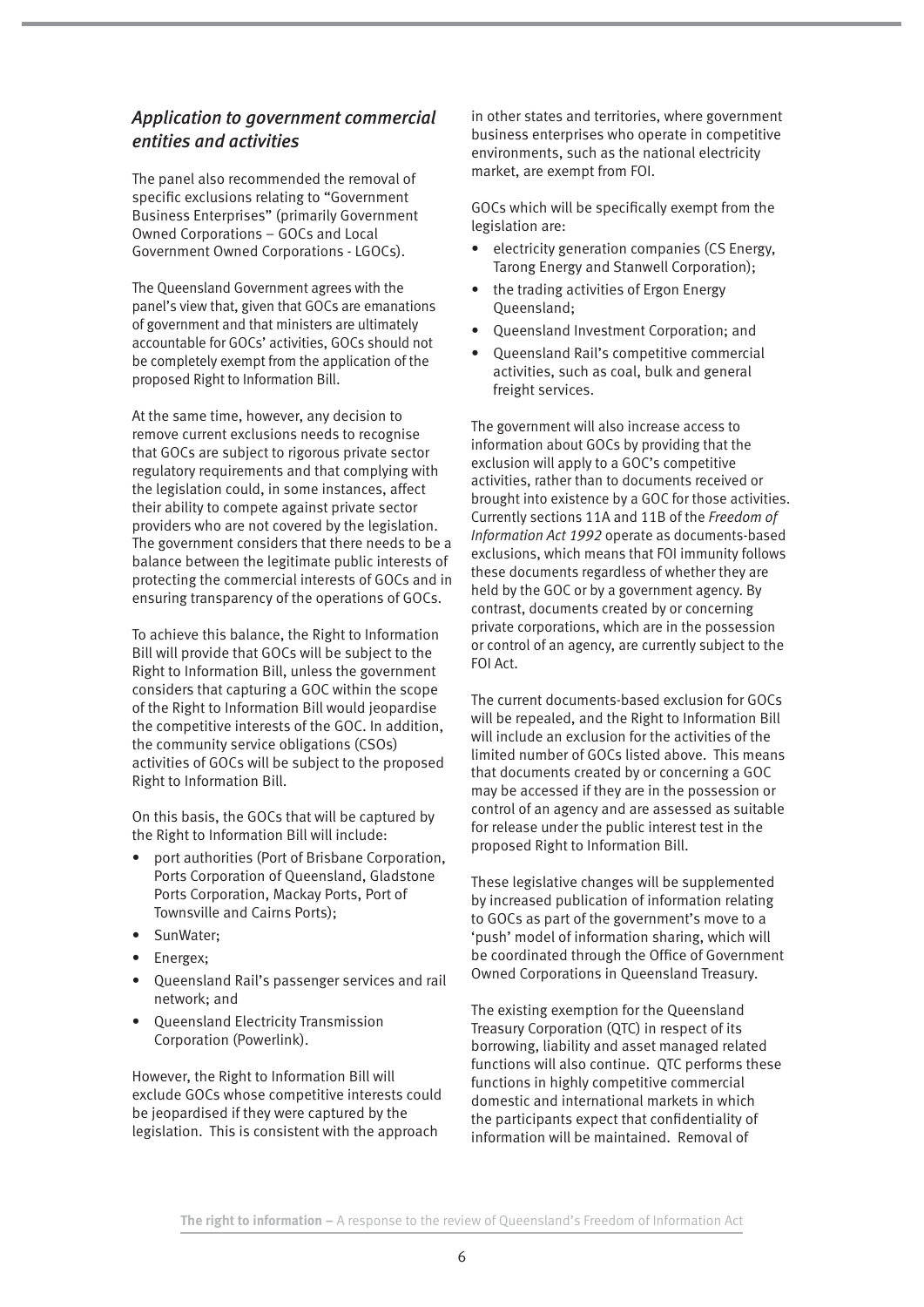this exemption could put QTC at a disadvantage in comparison with other states and the Commonwealth, as the only jurisdiction without such an exemption.

The government also believes there is a compelling public interest in retaining the current exemption for matter relating to investment incentive schemes, as disclosure of information relating to contracts entered into under the Queensland Investment Incentive Scheme (QIIS) could significantly undermine the state's ability to compete against other states for contestable projects. As a consequence the state could suffer economic losses from reduced levels of capital investment and job creation. The exemption in section 47A will therefore be retained. However, the exemption will lapse 12 months after the conclusion of a QIIS contract (but not apply for a period longer than eight years after the grant offer is accepted in any event).

#### *Application to non-government entities*

The public has a genuine interest in and the Queensland Government is strongly committed to the accountability and transparency of the thousands of bodies established or funded by the government, or which are contracted to carry out functions on behalf of government.

However, there are good public interest reasons for not capturing these entities within the scope of the proposed Right to Information Bill, for example where the proportion of funding received from the government is low, where the costs of compliance could significantly compromise service delivery (particularly in the case of smaller entities) or where compliance with the Act would place an undue impost on the non-government organisation.

The government agrees with the principle that it is in the public interest for information to be made available to the public for organisations that are funded by government or contracted to provide services on behalf of government. However, nongovernment organisations that receive funding or support from the Queensland Government already provide large volumes of information to government, which may then be accessed through FOI.

The government considers that the 'public interest' information sought from these bodies is already available from relevant agencies through existing accountability and reporting obligations or, if the information is not readily accessible, could be made available through improved reporting and information publication arrangements.

To ensure that appropriate information is being provided to the government by nongovernment organisations, Directors-General of all departments will be required to:

- evaluate reporting and accountability arrangements for non-government organisations, and report to the Premier on the information that government collects from these organisations by the end of 2008; and
- identify information provided by funded or contracted organisations that is suitable for proactive release through departmental publication schemes.

The Public Accounts Committee (PAC) is also currently conducting an inquiry into whether the frameworks and systems used by government in delivering and reporting funding to and from non-government organisations are providing sufficient information to stakeholders to make informed decisions. The outcomes of the PAC inquiry, together with the information obtained through departmental reviews, will be used by government to develop a whole-ofgovernment reporting and information publication framework for non-government organisations.

The government also agrees with the independent panel's recommendation that private sector bodies with public functions such as regulatory functions (for example the Bar Association of Queensland), should be subject to the legislation in relation to their performance of those functions.

# **Processing applications**

#### Fees and charges

The panel recommended a new charging regime for applications, based on the number of pages provided, rather than an estimate of the time taken to conduct searches and process the application.

The Queensland Government supports the intention of the recommendation to implement a more structured approach to charges for access to documents. However, preliminary modelling has indicated that the model proposed, if adopted in its entirety, could lead to increased costs in many instances.

The government will consider options for an appropriate charging regime as part of the drafting process for the proposed Right to Information Bill, to ensure that any changes do not inadvertently result in increased costs for applicants when compared with the current charging regime.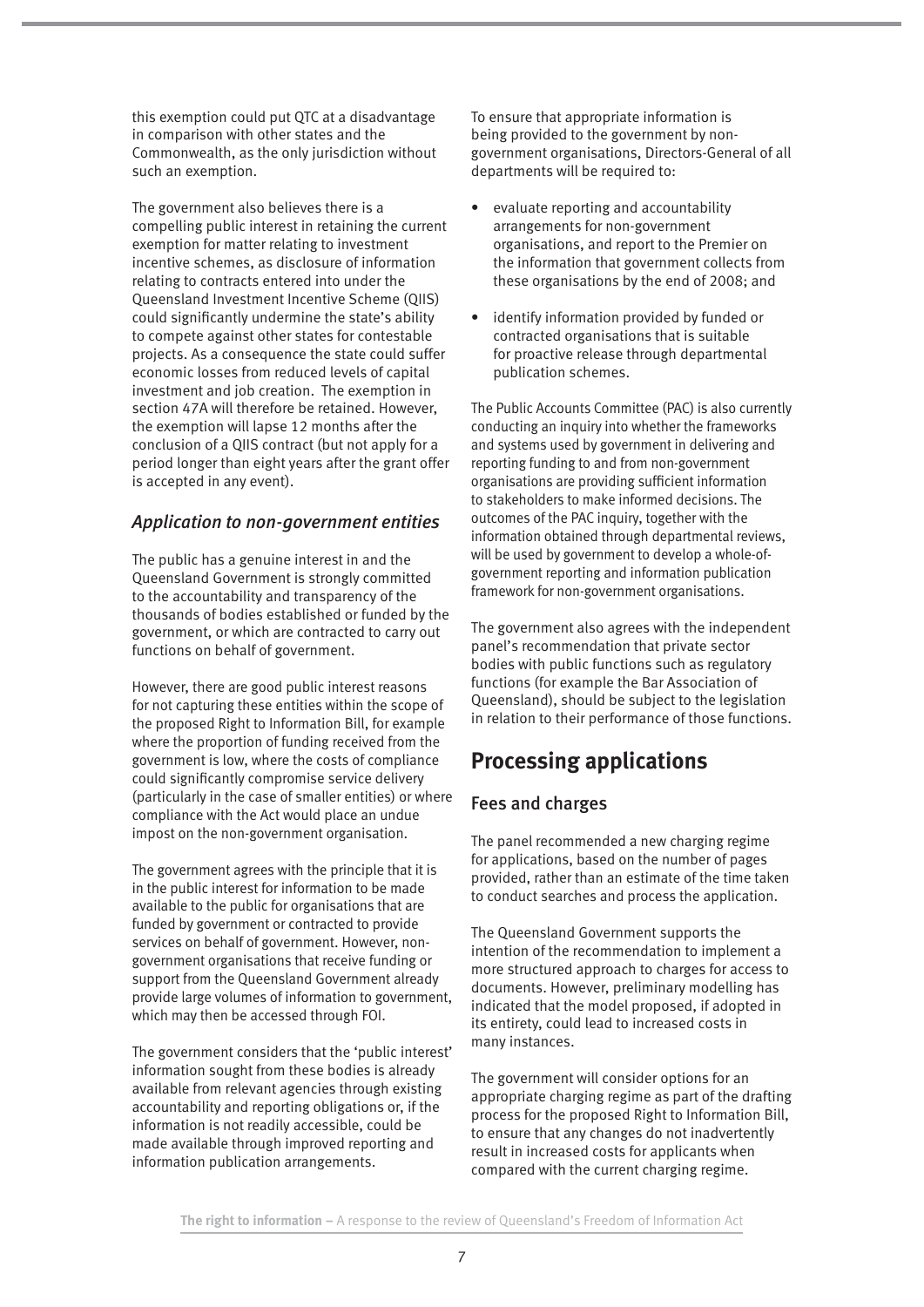#### Time limits for the process

As the panel has stated, in some cases "access delayed is access denied". This can be particularly true when applicants are not satisfied and seek the review of decisions.

The report recommends a reduction in the maximum period for processing applications to 25 working days, and that a detailed Schedule of Relevant Documents be provided to applicants within 10 working days.

The proposed Right to Information Bill will provide that decisions should be made as soon as practically possible but no later than 25 working days.

Consistent with the process outlined at Appendix 6 of the report, an additional 10 working days will apply where third party consultation is required.

However, there could be significant operational difficulties with preparing a detailed schedule of documents within 10 days, in view of the following considerations:

- • documents are often held in regional offices or by field officers with limited availability, which can significantly increase the time frames required for locating documents;
- preparation of detailed schedules would be extremely time-consuming and resourceintensive and difficult to complete within 10 days, particularly as the scope of applications frequently extends to thousands of documents; and
- there is a risk that exempt matter could inadvertently be disclosed to applicants through inclusion in a schedule if sufficient time is not allowed for preparation of the schedule.

In view of the practical considerations involved with these recommendations, the government will examine options for the preparation of a schedule that will not adversely impact on the recommended overall time frames for responding to applications.

#### **Governance**

Implementing the recommendations of the panel will require a fundamental reconsideration of the governance roles for information management within the Queensland Government. These roles and relationships will be addressed as part of the development of the whole-of-government strategic information policy.

A Chief Executive Officer Steering Committee, chaired by the Director-General of the Department of the Premier and Cabinet, has been established to oversee development of the policy over the coming 12 months. Membership of the CEO Steering Committee includes the Under-Treasurer, the Director-General of the Department of Public Works, the Public Service Commission Chief Executive and the Director-General of the Department of Justice and Attorney-General.

The CEO Committee will review current roles and responsibilities of key agencies in light of the Right to Information report recommendations, with a view to implementing governance arrangements that will give best effect to the whole-of-government strategic information policy.

The entities with key roles are likely to be:

- Information Commissioner  $(IC)$  this important role is discussed below;
- • Queensland State Archives (QSA) the QSA has responsibility for records management and archives and related Information Standards;
- **Queensland Government Chief Information** Office (QGCIO) – the QGCIO has responsibility for developing whole-of-government information management and information and communication technology business strategies and directions, including the Information Standards.
- Public Service Commission (PSC) the PSC will drive change to embed a right to information in the administrative practices and organisational culture of the public service; and
- • Office of Economic and Statistical Research (OESR) – the OESR maintains the government's principal statistical data sets through the Data Hub and the Register of Strategic Information.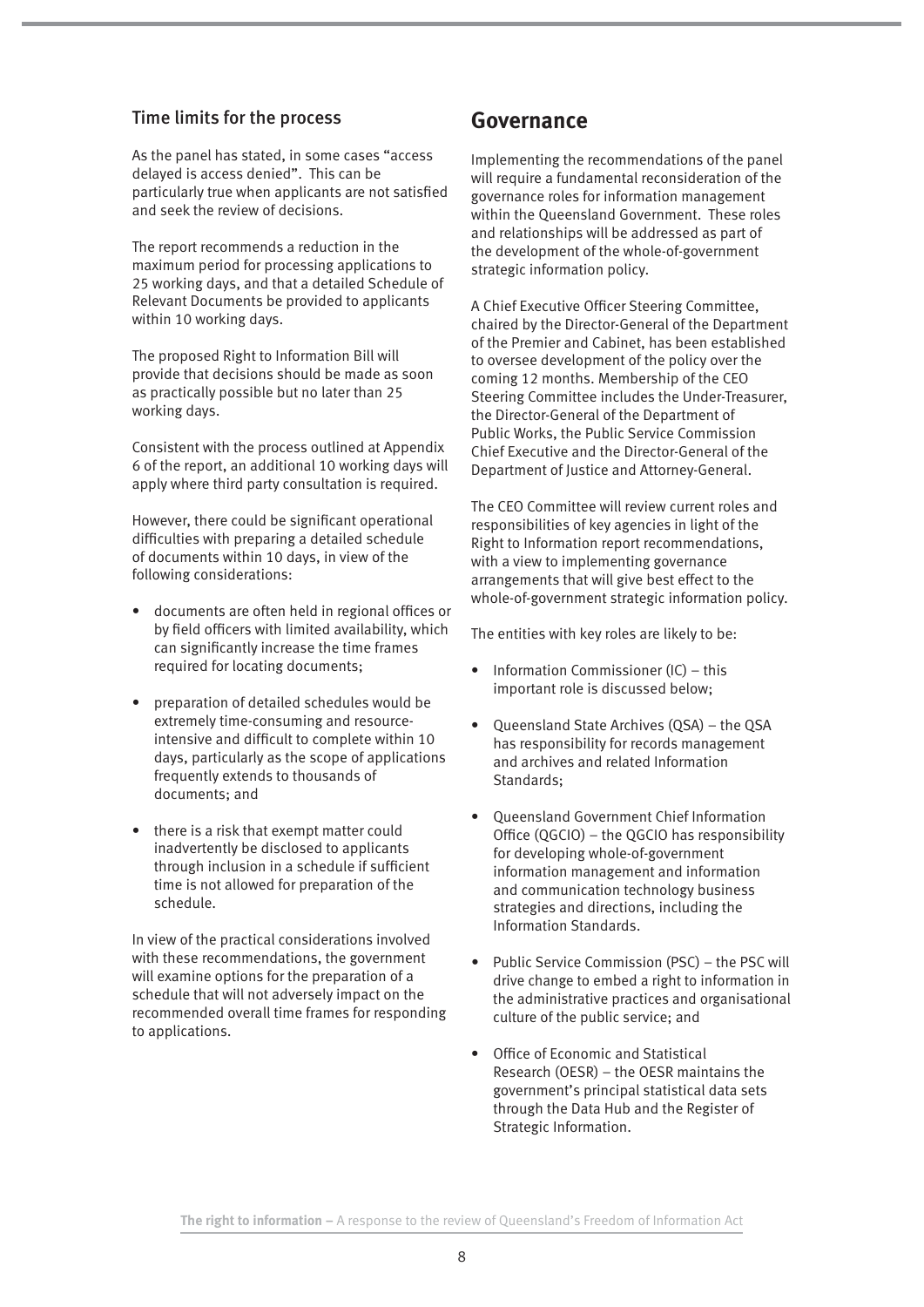#### Role of the Information Commissioner

The Information Commissioner will be both champion and monitor of the right to access information, and will support both agencies and applicants to proactively provide and seek information. This will occur in many ways, from the provision of guidelines and a telephone help-line, through to public assessment of agency performance in dealing with applications under the proposed Right to Information Bill.

External reviews and applications to have a person declared vexatious will continue to be heard by the Information Commissioner. Appeals on questions of law and declarations that a person is a vexatious applicant will be heard by the new Queensland Civil and Administrative Tribunal, proposed to be operational from late 2009.

# **Next steps**

As previously indicated, the Queensland Government will develop a new Right to Information Bill and a Privacy Bill, for release as consultation drafts by December 2008. Following input from the consultation process, it is proposed that the Bills be introduced into Parliament in the first half of 2009, with a view to commencement of the new legislation by mid-2009.

In parallel with development of new legislation, the Queensland Government will also develop a whole-of-government strategic information policy framework. It is proposed that an options paper on the key elements of the strategic information policy be released for consultation in early 2009.

A comprehensive and integrated whole-ofgovernment strategic information policy with a 'right to information' access perspective will take time to develop and implement. In the interim, it is important that the change momentum be continued through administrative measures that position legislative access as an avenue of last resort in accessing government information.

To achieve this, the government will act to implement administrative measures with immediate effect, including:

- The Premier and the Director-General of the Department of the Premier and Cabinet will write to all Ministers and Directors-General, respectively, encouraging them to increase the visibility of their agency's information holdings and requesting that they give immediate priority to increased disclosure of government information to the public.
- The Queensland Government agrees with the independent panel's view that a central e-RTI model should be developed where members of the community can lodge an application, make an electronic payment and validate electronic signatures. A project team, led by the Department of Public Works (Queensland Government Chief Information Office) will develop a model and implement a central e-RTI facility for the Queensland Government.
- • The Queensland Government will commence regular proactive release of Cabinet information (including summary minutes of the Cabinet meeting).

# **Conclusion**

The Independent Panel's Report has set some significant challenges for government. Implementing the recommendations in *The Right to Information Report* will require fundamental changes to government administration and organisational culture. It will also require clear leadership and commitment, and significant investment of time and resources.

The Queensland Government recognises that we are not going to achieve the administrative and cultural change that is required to do this overnight. Nonetheless, the government has expressed its commitment to a new information policy paradigm and new legislation through the Right to Information Bill and a new Privacy Bill.

This response is the first step down that path, and the beginning of a new era of openness, transparency and accountability for the Queensland Government.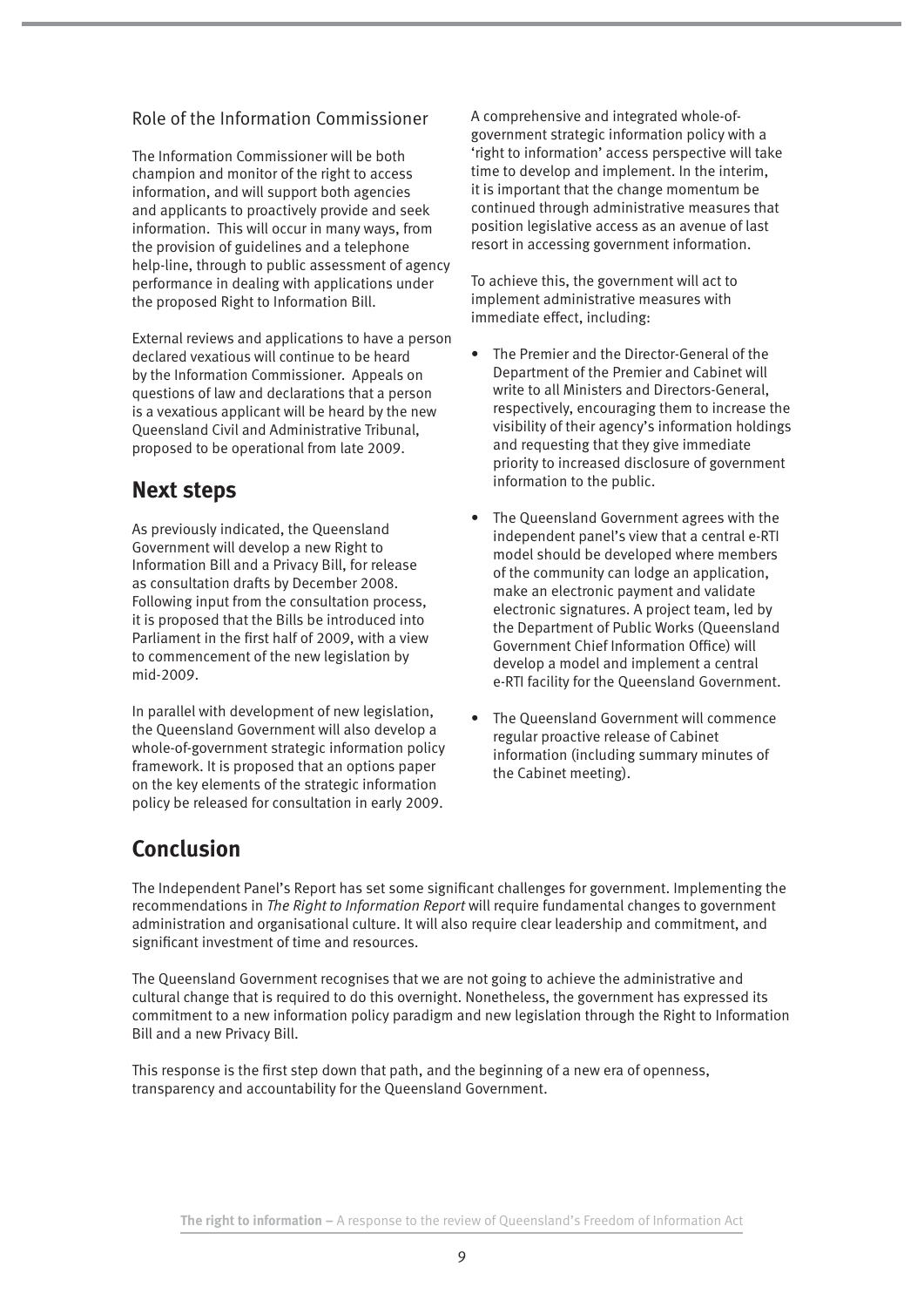# **Response to specific recommendations**

This table provides a line-by-line response to the specific recommendations made by the independent panel.

| No.                      | <b>RECOMMENDATION</b>                                                                                                                                                                                                                                                                                                                                                                                                                                                                                                                                                                       | <b>RESPONSE</b>                                                                                                                                                                                                                                                                                                                                                                                                                                                                                                                                                                                                                                                                                                                                                                                                                                                                                                                                                                                                                                                                                                                                                                                                                                                                                                                                                                                                                                              |
|--------------------------|---------------------------------------------------------------------------------------------------------------------------------------------------------------------------------------------------------------------------------------------------------------------------------------------------------------------------------------------------------------------------------------------------------------------------------------------------------------------------------------------------------------------------------------------------------------------------------------------|--------------------------------------------------------------------------------------------------------------------------------------------------------------------------------------------------------------------------------------------------------------------------------------------------------------------------------------------------------------------------------------------------------------------------------------------------------------------------------------------------------------------------------------------------------------------------------------------------------------------------------------------------------------------------------------------------------------------------------------------------------------------------------------------------------------------------------------------------------------------------------------------------------------------------------------------------------------------------------------------------------------------------------------------------------------------------------------------------------------------------------------------------------------------------------------------------------------------------------------------------------------------------------------------------------------------------------------------------------------------------------------------------------------------------------------------------------------|
| $\mathbf{1}$<br>(p.34)   | As a priority, the Queensland Government should<br>develop a whole-of-government strategic information<br>policy that posits government information as a core<br>strategic asset in the Smart State vision, addressing the<br>lifecycle of government information and interconnecting<br>strategically with other relevant public policies. Freedom<br>of information, privacy, public records, ICT governance<br>and systems would constitute some of the elements of<br>this overarching information policy, and would benefit<br>from policy consistencies and cross-leveraging results. | <b>Supported</b><br>The Queensland Government will develop a comprehensive<br>whole-of-government information policy framework that<br>will set the long term goals and strategic direction for<br>government information policy, while at the same time<br>mapping the government's immediate priorities for<br>information management.<br>In recognition of the critical importance of the policy<br>in driving change across the sector, a CEO Steering<br>Committee, chaired by the Director-General of the<br>Department of the Premier and Cabinet, has been<br>established to oversee development of the policy.<br>Membership of the CEO Steering Committee includes the<br>Under-Treasurer, the Director-General of Public Works, the<br>Public Service Commission Chief Executive and the Director-<br>General of the Department of Justice and Attorney-General.<br>The government considers that it will be essential to<br>review current roles and responsibilities of the Information<br>Commissioner, Queensland Government Chief Information<br>Officer and State Archivist in light of the report's<br>recommendations, and in articulating the governance<br>arrangements that will give effect to the whole-of-<br>government strategic information policy.<br>In addition, the Public Service Commission will play a key<br>role in promoting the organisational and cultural change<br>required to drive implementation of the policy. |
| $\overline{2}$<br>(p.34) | Pending completion of the whole-of-government<br>strategic information policy (Rec. 1) the Queensland<br>Government should in the interim recast FOI's place in<br>the government information experience as the Act of last<br>resort moving the existing 'pull' model to a 'push' model<br>where government routinely and proactively releases<br>government information without the need to make an FOI<br>request.                                                                                                                                                                       | Supported<br>The government agrees that, while a comprehensive and<br>integrated whole-of-government strategic information policy<br>with a 'push' focus will take time to develop, it is important<br>that the change momentum be continued through<br>immediate administrative measures that position FOI as a<br>measure of last resort in accessing government information.<br>In support of this recommendation, the Premier and the<br>Director-General of the Department of the Premier and<br>Cabinet will write to all ministers and directors-general,<br>respectively, encouraging them to increase the visibility of<br>their agency's information holdings and requesting that<br>they give immediate priority to increased disclosure of<br>government information to the public.                                                                                                                                                                                                                                                                                                                                                                                                                                                                                                                                                                                                                                                              |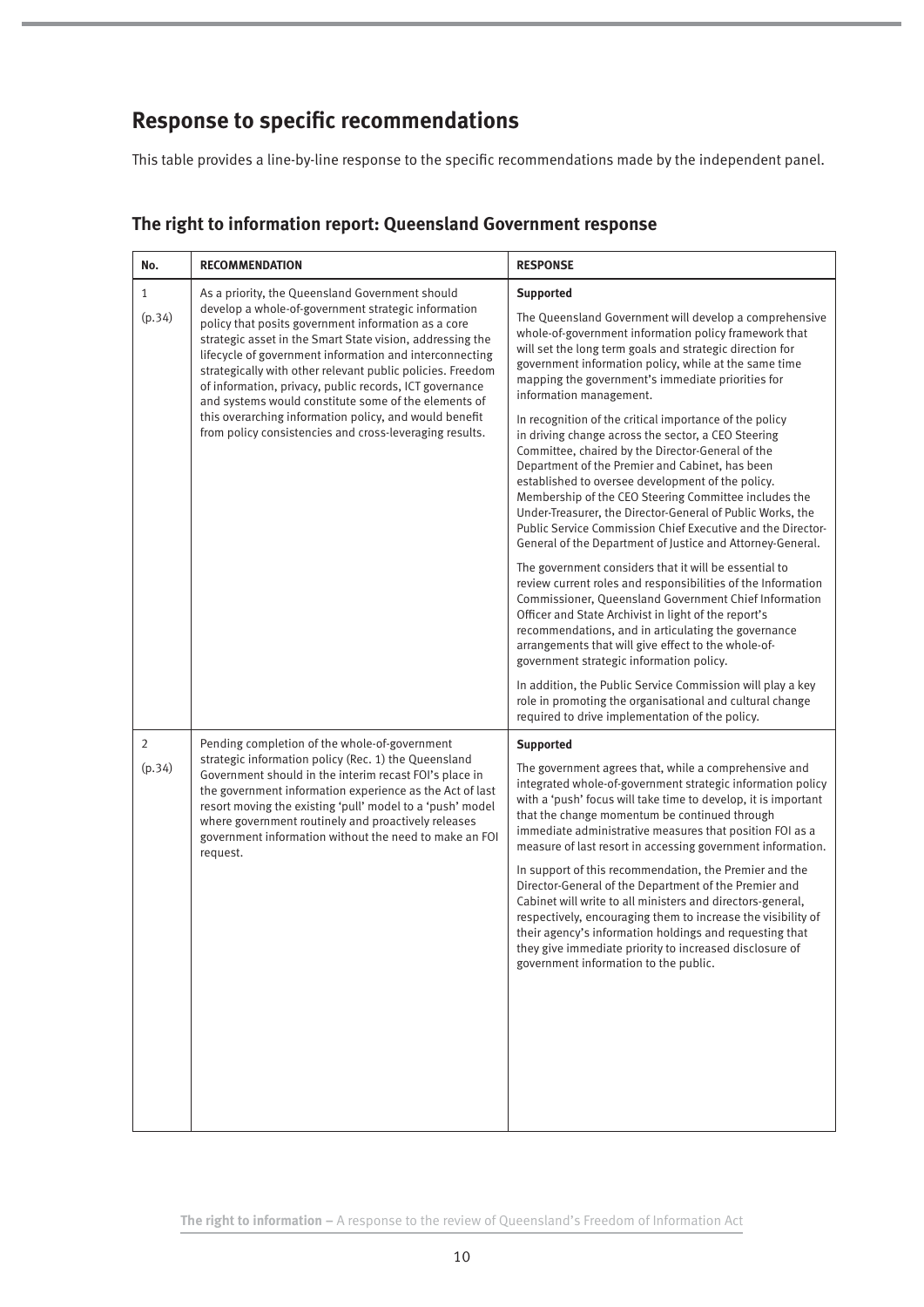|  |  | The right to information report: Queensland Government response |  |
|--|--|-----------------------------------------------------------------|--|
|  |  |                                                                 |  |

| <b>RECOMMENDATION</b><br>No.                                                                                                                                                                                              |                                                                                                                                                                                                                                                                                                                                                                                                                                                                                                                                                                                                                                                                                                                                                                                                                                                                                                                                                                                                                                                                                                                                                                                                                                                                                                                                                                                                                                                                                                                                                                                                                                                                                                                                                                                                                                                                                                                                                                                                                                                                   | <b>RESPONSE</b>                                                                                                                                                                                                                                                                                                                                                                                                                                                                                                                                                                                                                                                                                                                                                                                                                                                                                                                                                                                                                                                                                                                                                                                                                                                                                                                                                                                                                                                                                                                                                                                                                                                                                                                                                                                                                                                                                            |
|---------------------------------------------------------------------------------------------------------------------------------------------------------------------------------------------------------------------------|-------------------------------------------------------------------------------------------------------------------------------------------------------------------------------------------------------------------------------------------------------------------------------------------------------------------------------------------------------------------------------------------------------------------------------------------------------------------------------------------------------------------------------------------------------------------------------------------------------------------------------------------------------------------------------------------------------------------------------------------------------------------------------------------------------------------------------------------------------------------------------------------------------------------------------------------------------------------------------------------------------------------------------------------------------------------------------------------------------------------------------------------------------------------------------------------------------------------------------------------------------------------------------------------------------------------------------------------------------------------------------------------------------------------------------------------------------------------------------------------------------------------------------------------------------------------------------------------------------------------------------------------------------------------------------------------------------------------------------------------------------------------------------------------------------------------------------------------------------------------------------------------------------------------------------------------------------------------------------------------------------------------------------------------------------------------|------------------------------------------------------------------------------------------------------------------------------------------------------------------------------------------------------------------------------------------------------------------------------------------------------------------------------------------------------------------------------------------------------------------------------------------------------------------------------------------------------------------------------------------------------------------------------------------------------------------------------------------------------------------------------------------------------------------------------------------------------------------------------------------------------------------------------------------------------------------------------------------------------------------------------------------------------------------------------------------------------------------------------------------------------------------------------------------------------------------------------------------------------------------------------------------------------------------------------------------------------------------------------------------------------------------------------------------------------------------------------------------------------------------------------------------------------------------------------------------------------------------------------------------------------------------------------------------------------------------------------------------------------------------------------------------------------------------------------------------------------------------------------------------------------------------------------------------------------------------------------------------------------------|
| 3<br>(p.34)<br>in a revamped role (more in chapter 20):<br>ICT features;<br>· disclosure logs that provide online access to<br>government considers necessary);<br>information sets only.<br>to the information it holds. | The following elements should form part of the more<br>highly evolved 'push' model in Queensland and<br>should be provided for in the freedom of information<br>legislation, and supported by guidelines, sufficient<br>legal protections, and the active monitoring efforts and<br>collaborative approach of the Information Commissioner<br>· publication schemes and proactive decision-making<br>processes that routinely release as much information<br>as practicable (including documents themselves or<br>public editions thereof) at large, or to specific interest<br>sectors, as enabled by a range of ever-improving<br>information already released under freedom of<br>information (subject to lawful exceptions) no sooner<br>than 24 hours after release to the requester (with<br>supplementary contextual information providing<br>greater balance or depth to the issue(s) that the<br>• greater administrative release through the exercise<br>of executive discretion in good faith and in the<br>appropriate circumstances (with sufficient legal<br>protection) rather than the current tendency to refer<br>all requests for documents to be managed through the<br>longer and more expensive FOI processing model; and<br>• administrative access schemes for appropriate<br>Specifically the freedom of information legislation would<br>impose a mandatory obligation for agencies and public<br>authorities to develop and implement a publication<br>scheme taking into account the public interest in access<br>The publication schemes must be approved by the<br>Information Commissioner in a similar model to that<br>operating in the United Kingdom which recognises<br>flexibility and capacity building imperatives in the system<br>and includes development of model publication schemes<br>by the Information Commissioner for different classes<br>of public body such as for local government, the health<br>sector and education. Published information should be<br>made available electronically wherever possible. | <b>Supported</b><br>The government is committed to moving to a 'push' model,<br>based on a greater proactive release of information,<br>through publication schemes, disclosure logs and<br>increased administrative release and access schemes.<br>The information access features recommended by the<br>panel are technology dependent or enabled, and will<br>require analysis and redesign of underlying business<br>processes. A review of current legal protections,<br>information standards and policies will also be required to<br>ensure that both legal and corporate risks are managed.<br>The Queensland Government Chief Information Office<br>(QGCIO) and the Queensland Government Chief Technology<br>Office (QGCTO) will provide the Government with a report<br>on:<br>. the whole-of-government ICT implications of the<br>information access features proposed in this<br>recommendation (including current network capacity,<br>information hosting and storage capacity; and timing,<br>costs and other potential ICT enabled options) to allow<br>greater information access; and<br>· changes required to policies, guidelines and<br>Information Standards, and tools that can be used<br>(for example, the Government Information Licensing<br>Framework) to expedite and enable access by the public<br>to government information.<br>Ultimately the 'push' model will require:<br>• an authorising environment and accountability<br>framework for government information management<br>that recognises the rights of Queenslanders to access<br>government information;<br>• a revised whole-of-government set of objectives,<br>guidelines and standards for information access and<br>information management; and<br>· a revised whole-of-government information and<br>technology architecture that enables effective access by<br>the public to government information. |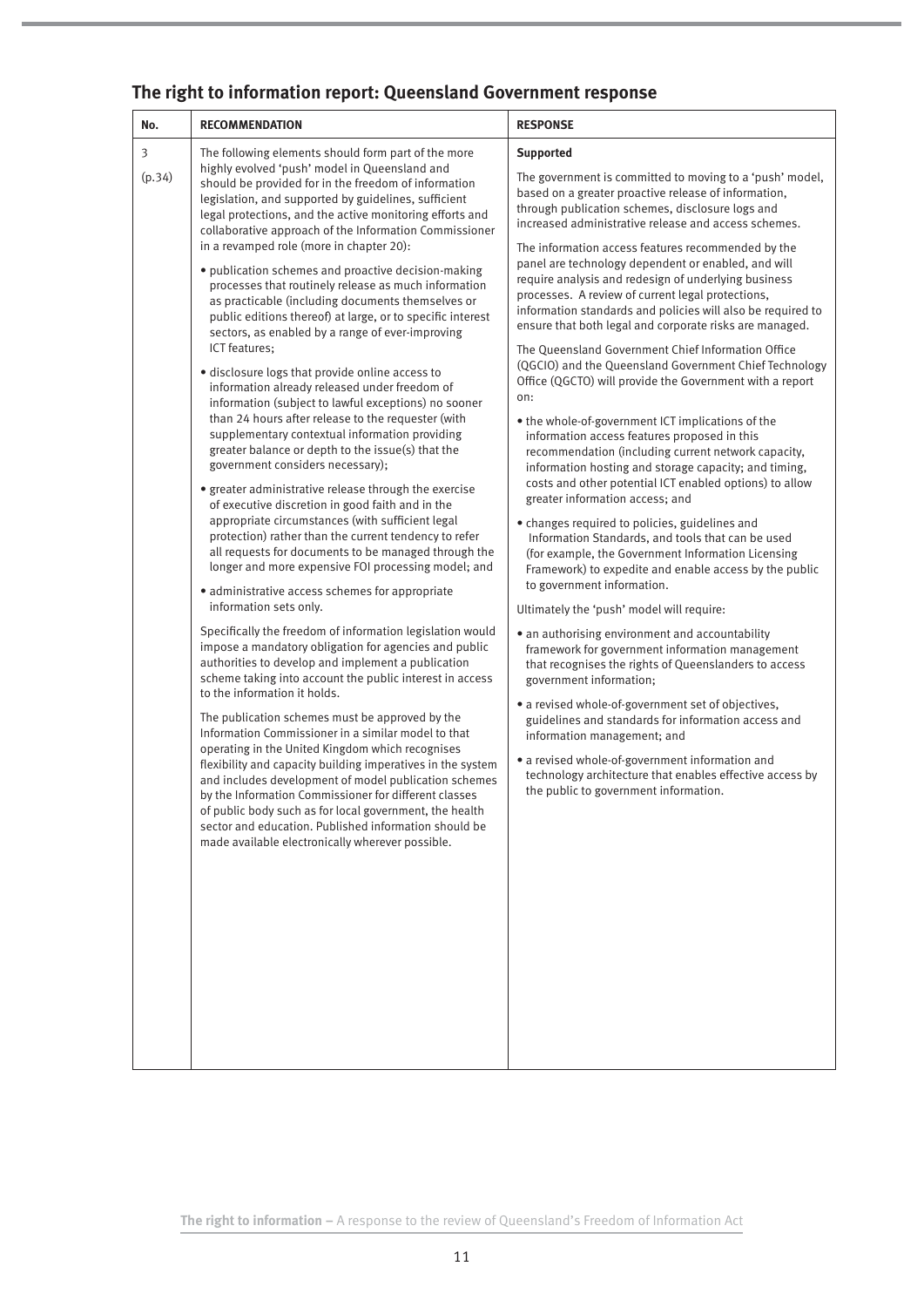| No.         | <b>RECOMMENDATION</b>                                                                                                                                                                                                                                                                                                                                                                                                                                                                                                                                                                                                                                                                                                                                                                                                                                                                                                        | <b>RESPONSE</b>                                                                                                                                                                                                                                                                                                                                                                                                                                                                                                                                                                                                                                                                                                                                                                                                                                                                                                                                                                                                                                                                                                                                                                                                                                                                                     |
|-------------|------------------------------------------------------------------------------------------------------------------------------------------------------------------------------------------------------------------------------------------------------------------------------------------------------------------------------------------------------------------------------------------------------------------------------------------------------------------------------------------------------------------------------------------------------------------------------------------------------------------------------------------------------------------------------------------------------------------------------------------------------------------------------------------------------------------------------------------------------------------------------------------------------------------------------|-----------------------------------------------------------------------------------------------------------------------------------------------------------------------------------------------------------------------------------------------------------------------------------------------------------------------------------------------------------------------------------------------------------------------------------------------------------------------------------------------------------------------------------------------------------------------------------------------------------------------------------------------------------------------------------------------------------------------------------------------------------------------------------------------------------------------------------------------------------------------------------------------------------------------------------------------------------------------------------------------------------------------------------------------------------------------------------------------------------------------------------------------------------------------------------------------------------------------------------------------------------------------------------------------------|
| 4<br>(p.35) | The Public Records Information Standards (currently Nos.<br>31, 40, 41) should be accorded a significantly greater<br>profile and priority in government requiring an increased<br>monitoring and compliance effort, through-                                                                                                                                                                                                                                                                                                                                                                                                                                                                                                                                                                                                                                                                                                | Supported<br>The government agrees that the Public Records Information<br>Standards should be accorded a higher profile.                                                                                                                                                                                                                                                                                                                                                                                                                                                                                                                                                                                                                                                                                                                                                                                                                                                                                                                                                                                                                                                                                                                                                                            |
|             | • development of whole-of-government strategic<br>information policy (Rec. 1) supported in governance<br>terms by the collaborative efforts of the Information<br>Commissioner, the Queensland State Archivist,<br>and the Chief Information Officer, overseen by the<br>Strategic Information and ICT CEO Committee, and<br>reporting to the Parliamentary Legal, Constitutional<br>and Administrative Review Committee through the<br>Information Commissioner;<br>• sector-wide mandatory audit to assess the current<br>standard of records management;<br>• deliver targeted capacity building strategies (informed<br>by audit results) such as training and ICT solutions to<br>compliance and systems issues; and<br>• periodic audits on an ongoing basis to monitor and<br>support continuous improvements in compliance,<br>development of standards and guidelines, and<br>responses to emerging ICT challenges. | The Director-General of the Department of the Premier and<br>Cabinet will write to all Directors-General requesting that<br>they commence immediate implementation of measures<br>to assess the current standard of records management<br>within their agencies and to address any deficiencies in their<br>agencies' records management processes and practices in<br>line with the Public Records Information Standards.<br>Agencies will also need to collect baseline recordkeeping<br>data required by the Queensland State Archives (QSA) to<br>assess the performance of recordkeeping and to advise<br>on appropriate capacity-building strategies. The QSA<br>will, in parallel, develop and implement a training and<br>awareness campaign for Public Records Information<br>Standards. Records management performance across<br>agencies will be monitored through a program of rolling<br>assessments, to be undertaken by the QSA commencing<br>from July 2009.                                                                                                                                                                                                                                                                                                                        |
| 5<br>(p.36) | Ex ante decision-making rules, legal protections and<br>support mechanisms should be introduced as a strategy<br>in routine and proactive disclosure where documents<br>that can be released without difficulty and those that<br>might need specific consideration are identified at the<br>outset. As a first stage, select pilot programs would<br>assist preparations to transition the wider public sector<br>to a consistent, well-planned ex ante decision-making<br>standard that integrates well with eDRMS versions across<br>the sector and is supported in its wider roll-out by user-<br>friendly, agency specific guidelines.                                                                                                                                                                                                                                                                                  | Supported<br>To give effect to this recommendation, the government will<br>develop an ex ante decision making standard as part of<br>the development of the whole-of-government information<br>policy. This work, led by the QGCIO, will establish<br>decision-making rules for the release of information. In<br>addition, possible pilot programs will be identified for the<br>implementation of the standard as part of a staged roll out.<br>Adoption of Electronic Document and Records<br>Management System (eDRMS) across Queensland<br>government agencies is not currently widespread. While<br>the government supports agencies moving to an eDRMS,<br>there are significant costs, change management and<br>training issues associated with eDRMS implementation.<br>As a first step, the QGCIO will report to the government<br>providing a detailed assessment of:<br>• the current status of agency eDRMS adoption across the<br>Queensland Government (including committed costs,<br>current plans, timelines and budget allocations for<br>upgrades or implementation to full eDRMS functionality);<br>and<br>• timelines and projected costs (both capital and<br>operational) for all agencies across the Queensland<br>Government adopting full individual eDRMS functionality. |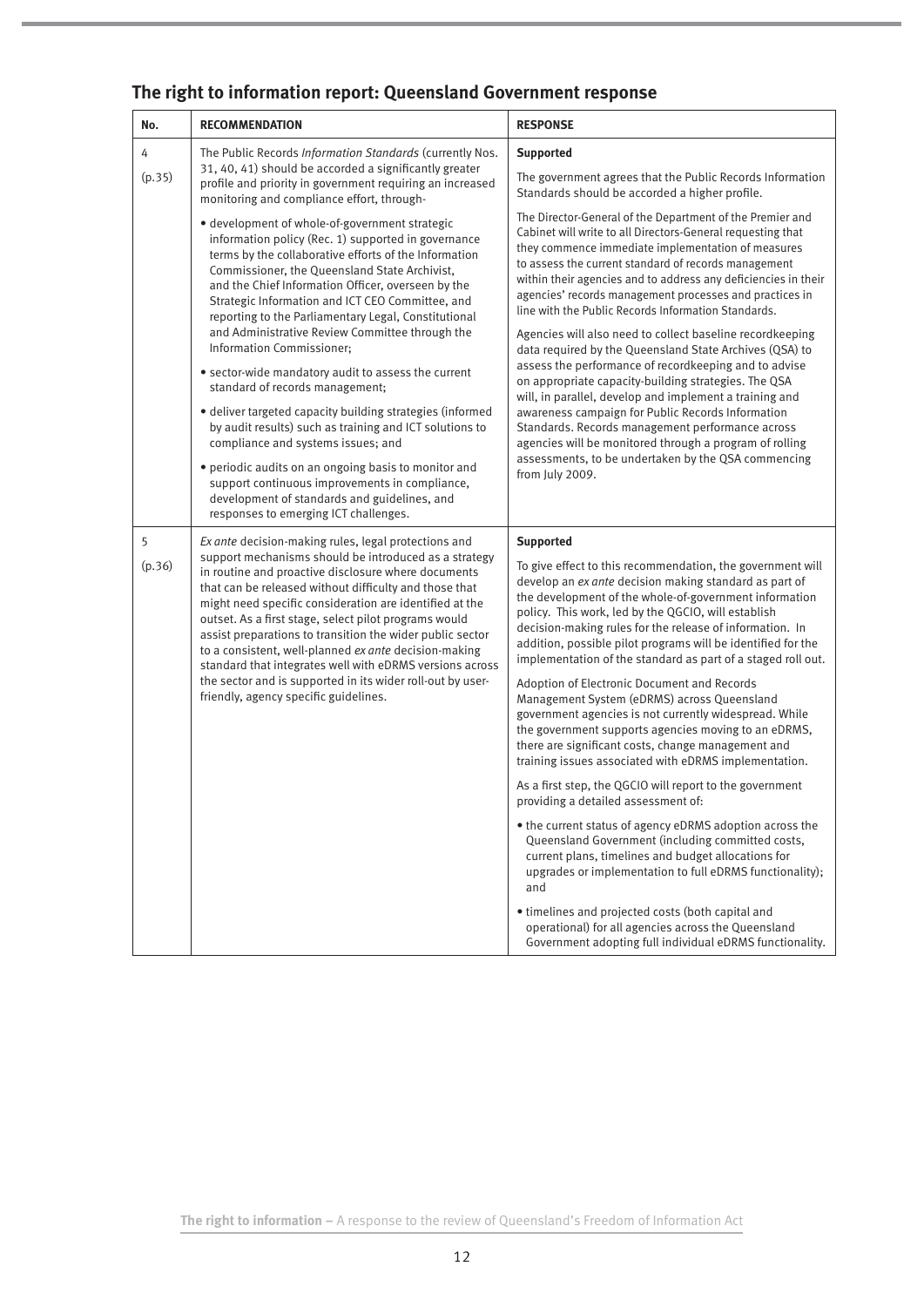| No.              | <b>RECOMMENDATION</b>                                                                                                                                                                                                                                                                                                                                                                                                                                                                                                                                       | <b>RESPONSE</b>                                                                                                                                                                                                                                                                                                                                                                               |
|------------------|-------------------------------------------------------------------------------------------------------------------------------------------------------------------------------------------------------------------------------------------------------------------------------------------------------------------------------------------------------------------------------------------------------------------------------------------------------------------------------------------------------------------------------------------------------------|-----------------------------------------------------------------------------------------------------------------------------------------------------------------------------------------------------------------------------------------------------------------------------------------------------------------------------------------------------------------------------------------------|
| 6                | Proactive publication of EDRMS metadata (such as                                                                                                                                                                                                                                                                                                                                                                                                                                                                                                            | Supported                                                                                                                                                                                                                                                                                                                                                                                     |
| (p.36)           | document title, subject, author, date of creation) with<br>search capability should be pursued, at least in select<br>pilot form pending ICT capability and governance. The<br>recommended model would be similar to the United<br>Kingdom's 'inforoute' and Information Asset Register and<br>would deliver a single point of access to the publication<br>of metadata listing unpublished information resources of<br>government. An information portal capability for opening<br>documents tagged (ex ante) 'yes' for release should also<br>be pursued. | As noted in recommendation 5, this recommendation is<br>dependent upon the establishment of a working eDRMS<br>environment and the development of ex ante decision<br>making rules, legal protections and support mechanisms to<br>ensure appropriate release of the unpublished information<br>resources of government.                                                                      |
|                  |                                                                                                                                                                                                                                                                                                                                                                                                                                                                                                                                                             | The ability to conduct effective electronic searches for<br>records relevant to a request is dependent upon a reliable<br>eDRMS that provides assurance of the integrity and<br>identification of all existing versions of all records.                                                                                                                                                       |
|                  |                                                                                                                                                                                                                                                                                                                                                                                                                                                                                                                                                             | Currently the application of recordkeeping metadata and<br>resource discovery metadata across government requires<br>significant improvement.                                                                                                                                                                                                                                                 |
|                  |                                                                                                                                                                                                                                                                                                                                                                                                                                                                                                                                                             | By July 2009, the QGCIO, with support from the<br>Information Commissioner and the QGCTO, will report to<br>the government on options and recommended search<br>capability opportunities using metadata.                                                                                                                                                                                      |
|                  |                                                                                                                                                                                                                                                                                                                                                                                                                                                                                                                                                             | Many of the information assets available from the UK's<br>'inforoute' and Information Asset Register are already<br>made available to the Queensland public through cross-<br>government initiatives, such as the Queensland Government<br>Intellectual Property Register, and Smart Service Queensland<br>initiatives, such as Information Queensland.                                       |
|                  |                                                                                                                                                                                                                                                                                                                                                                                                                                                                                                                                                             | The QGCIO, with support from the QGCTO, will report to<br>the government on the costs, benefits and options for<br>establishing an information portal capability for opening<br>documents tagged 'yes' for release.                                                                                                                                                                           |
| $\boldsymbol{7}$ | Other ICT-enabled strategies for further consideration in                                                                                                                                                                                                                                                                                                                                                                                                                                                                                                   | <b>Supported</b>                                                                                                                                                                                                                                                                                                                                                                              |
| (p.36)           | publication schemes include:<br>• Topic-specific mailing lists or discussion groups/<br>forums to which the public could subscribe at no cost.                                                                                                                                                                                                                                                                                                                                                                                                              | The government will consider these strategies as<br>part of the development of the whole-of-government<br>policy framework.                                                                                                                                                                                                                                                                   |
|                  | . Websites dedicated to specific topics/developments<br>and not merely to the department or agency as a whole<br>(eg. <goldcoastmotorway.qld.gov.au>, <fluoridation.qld.<br>gov.au&gt;, <conservation.qld.gov.au>). The public could<br/>subscribe for email notifications of additions or changes.</conservation.qld.gov.au></fluoridation.qld.<br></goldcoastmotorway.qld.gov.au>                                                                                                                                                                         | The QGCIO will work with Smart Service Queensland<br>(SSQ) and QGCTO to develop standards or guidelines<br>which standardise how agency web content is established,<br>published and managed from a 'right to information'<br>access perspective.                                                                                                                                             |
|                  | . Blogs with 'Really Simple Syndication' feeds that would<br>allow interested parties to subscribe to releases on a<br>particular topic.                                                                                                                                                                                                                                                                                                                                                                                                                    |                                                                                                                                                                                                                                                                                                                                                                                               |
| 8                | The governance arrangements supporting a new strategic                                                                                                                                                                                                                                                                                                                                                                                                                                                                                                      | <b>Supported</b>                                                                                                                                                                                                                                                                                                                                                                              |
| (p.36)           | information policy framework should include the<br>Information Commissioner collaborating with the Chief<br>Information Officer and the Queensland State Archivist<br>overseen by the relevant CEO steering committee.                                                                                                                                                                                                                                                                                                                                      | The government agrees that a critical component of the<br>whole-of-government strategic information policy must<br>be a governance framework with clearly articulated roles<br>and responsibilities for all relevant agencies, including the<br>Information Commissioner, QSA and the QGCIO.                                                                                                  |
| 9                | The Information Commissioner, in collaboration with                                                                                                                                                                                                                                                                                                                                                                                                                                                                                                         | <b>Supported</b>                                                                                                                                                                                                                                                                                                                                                                              |
| (p.36)           | the Chief Information Officer and the Queensland State<br>Archivist, should consider whether the UK's 'Click-Use'<br>licence initiative with the developments on the GILF and<br>IS 33 and advise on Crown copyright reuse.                                                                                                                                                                                                                                                                                                                                 | The QGCIO, in collaboration with the Information<br>Commissioner, the Office of Economic and Statistical<br>Research and the Department of Tourism, Regional<br>Development and Industry, will prepare a report for<br>government on the reuse of public sector information,<br>including consideration of the UK's 'Click Use' licence and<br>the Queensland Government Licensing Framework. |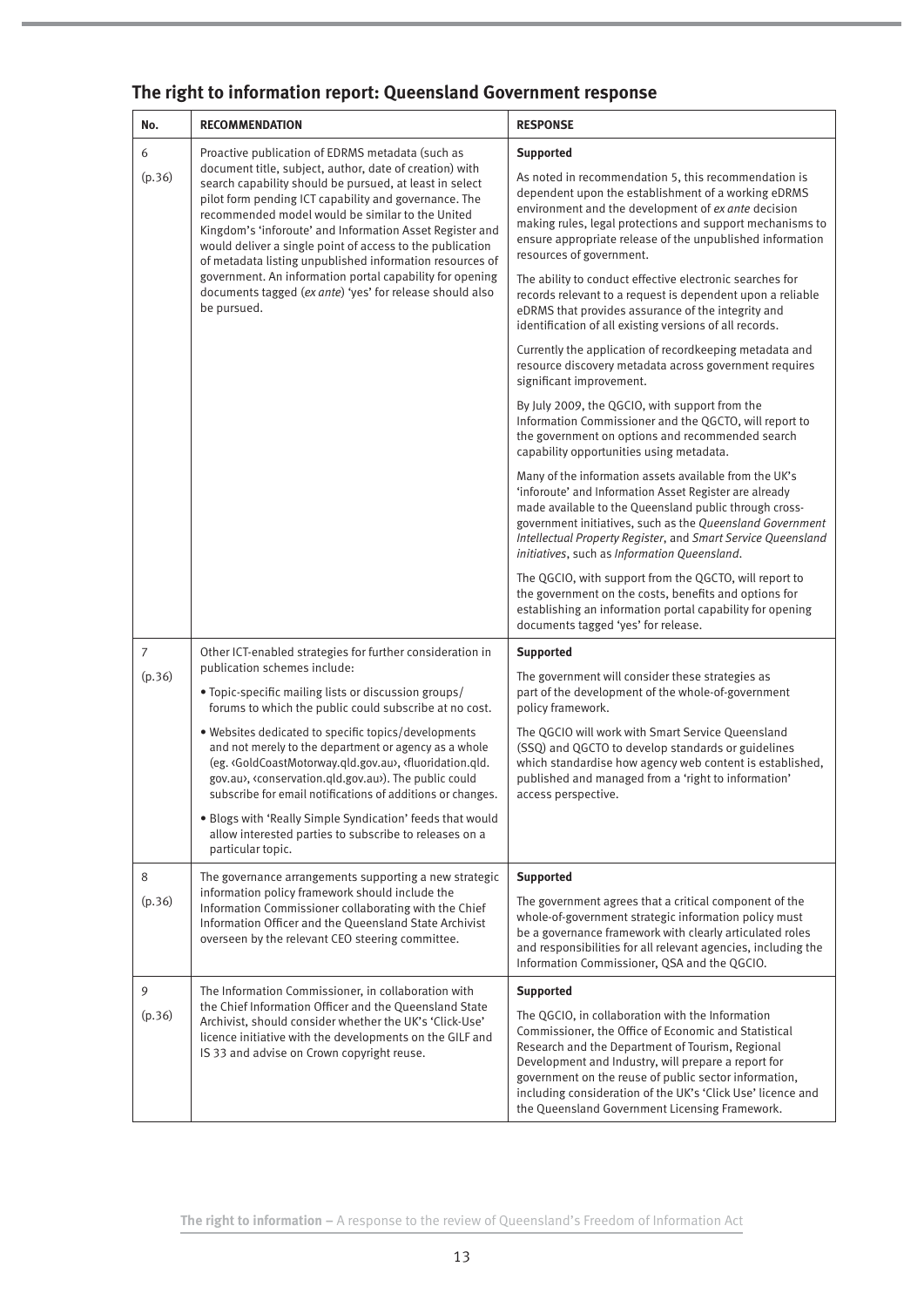| No.          | <b>RECOMMENDATION</b>                                                                                                                                                                                                                                                                                                                                                  | <b>RESPONSE</b>                                                                                                                                                                                                                                                                                                                                                                                                                                                                                                                                                                                                                                                                |
|--------------|------------------------------------------------------------------------------------------------------------------------------------------------------------------------------------------------------------------------------------------------------------------------------------------------------------------------------------------------------------------------|--------------------------------------------------------------------------------------------------------------------------------------------------------------------------------------------------------------------------------------------------------------------------------------------------------------------------------------------------------------------------------------------------------------------------------------------------------------------------------------------------------------------------------------------------------------------------------------------------------------------------------------------------------------------------------|
| 10<br>(p.37) | The Information Commissioner should take a<br>leadership role in the change management involved<br>in implementing a new information policy adopting a<br>'push' model. The Information Commissioner should<br>also guide consistency in implementation, and be alert<br>and responsive to the support needs of smaller public<br>authorities and local government.    | <b>Supported</b><br>The government agrees that the Information Commissioner<br>will play a critical role in the change management<br>required to implement the whole-of-government strategic<br>information policy.<br>In the first instance, this change management process will<br>be driven by the CEO Steering Committee. A key task of<br>the committee will be to develop a governance framework<br>with clearly defined responsibilities for the Queensland<br>Government's information policy.                                                                                                                                                                         |
| 11<br>(p.47) | Access and amendment rights for personal information<br>should be moved from freedom of information to a<br>privacy regime, preferably to a separate Privacy Act.                                                                                                                                                                                                      | <b>Supported</b><br>The government will develop a separate Privacy Bill<br>that will deal with access and amendment rights for<br>personal information.                                                                                                                                                                                                                                                                                                                                                                                                                                                                                                                        |
| 12<br>(p.47) | There should be a Privacy Commissioner appointed to<br>oversee the system providing for access and amendment<br>of personal information.                                                                                                                                                                                                                               | <b>Supported</b><br>A Privacy Commissioner will be appointed.                                                                                                                                                                                                                                                                                                                                                                                                                                                                                                                                                                                                                  |
| 13<br>(p.53) | In FOI and privacy legislation the term 'personal<br>information' should replace the term 'personal affairs'.                                                                                                                                                                                                                                                          | <b>Supported</b><br>The term 'personal information', instead of 'personal<br>affairs' will be used in the proposed Right to Information<br>Bill and the Privacy Bill.                                                                                                                                                                                                                                                                                                                                                                                                                                                                                                          |
| 14<br>(p.54) | If a new privacy regime is adopted, attention should<br>be given to amending the Public Service Regulations<br>2007 to reflect its standards and practices unless those<br>standards and practices were able to be sufficiently<br>detailed in the Privacy Act.                                                                                                        | <b>Supported</b><br>In implementing the proposed privacy legislation, the<br>government will make any necessary amendments to the<br>Public Service Regulation 2008 to ensure consistency with<br>provisions regarding access to public service employee<br>records.                                                                                                                                                                                                                                                                                                                                                                                                           |
| 15<br>(p.58) | Where an agency receives personal information from a<br>third party in confidence, the agency in considering the<br>public interest and an applicant's right of access, should<br>provide the applicant with a summary of the information<br>(unless information cannot be 'de-identified') and/<br>or provide the information through an independent<br>intermediary. | <b>Supported</b><br>The government agrees that, in most cases, an applicant<br>should be able to access a summary of personal<br>information provided in confidence by a third person.<br>The government will examine options for the way in which<br>information should be provided to applicants that will<br>minimise the risk of identification of the third party.<br>Consistent with the recommendation, information will not<br>be disclosed where it cannot be de-identified or where<br>the information may only have been possessed by a small<br>number of people and disclosure of even a de-identified<br>summary could lead to the third party's identification. |
| 16<br>(p.61) | The contents of Information Standard 38 should be<br>widely publicised by agencies and regularly brought to<br>the attention of employees using government-supplied<br>equipment such as computers, and facilities such as<br>email and internet.                                                                                                                      | <b>Supported</b><br>The Director-General, Department of the Premier and<br>Cabinet will write to all Directors-General requesting that<br>they take steps to ensure that the contents of Information<br>Standard 38 are understood by and complied with by<br>public service employees.<br>The QGCIO will continue to publicise Information Standard<br>38 and to promote its adoption throughout the sector.                                                                                                                                                                                                                                                                  |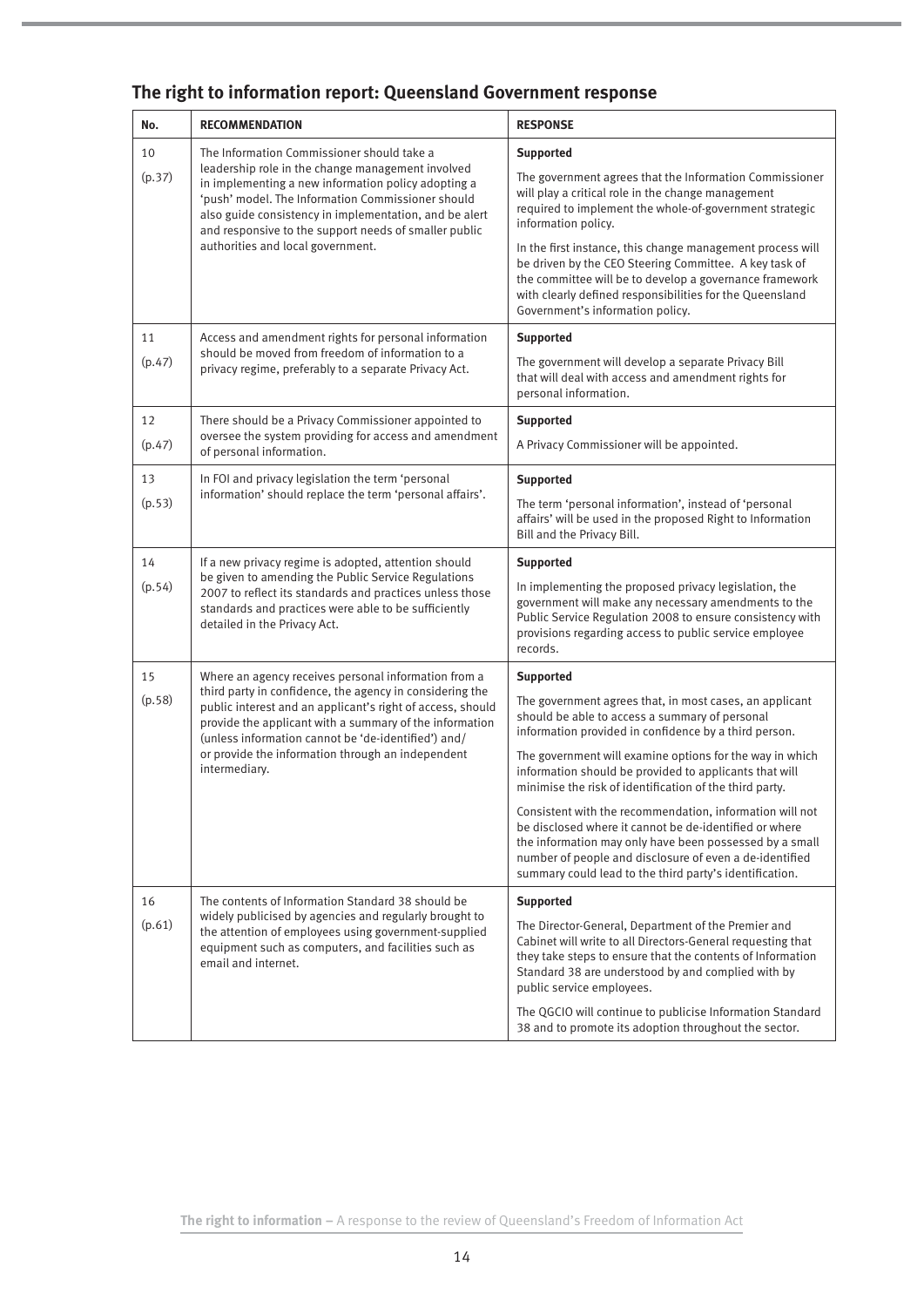| No.    | <b>RECOMMENDATION</b>                                                                                                                                                                                                                                                                                                          | <b>RESPONSE</b>                                                                                                                            |
|--------|--------------------------------------------------------------------------------------------------------------------------------------------------------------------------------------------------------------------------------------------------------------------------------------------------------------------------------|--------------------------------------------------------------------------------------------------------------------------------------------|
| 17     | The Act should contain a section under the heading<br>"Reasons for enactment of Act" stating -                                                                                                                                                                                                                                 | <b>Supported</b>                                                                                                                           |
| (p.76) | Parliament recognises that in a free and democratic<br>society                                                                                                                                                                                                                                                                 | The advice of the Queensland Parliamentary Counsel will<br>be sought as to the appropriate form of drafting for the<br>proposed provision. |
|        | (i) there should be open discussion of public affairs;                                                                                                                                                                                                                                                                         |                                                                                                                                            |
|        | (i) information held by government is a public resource;                                                                                                                                                                                                                                                                       |                                                                                                                                            |
|        | (k) the community should be kept informed of<br>government's operations, including, in particular,<br>the rules and practices followed by government in its<br>dealings with members of the community;                                                                                                                         |                                                                                                                                            |
|        | (l) openness in government enhances the accountability<br>of government;                                                                                                                                                                                                                                                       |                                                                                                                                            |
|        | (m) openness in government can increase the<br>participation of citizens in democratic processes leading<br>to better informed decision-making;                                                                                                                                                                                |                                                                                                                                            |
|        | (n) freedom of information legislation can contribute to<br>a healthier representative, democratic government and<br>enhance its practice;                                                                                                                                                                                     |                                                                                                                                            |
|        | (o) freedom of information legislation can improve public<br>administration, and the quality of government decision-<br>making; and                                                                                                                                                                                            |                                                                                                                                            |
|        | (p) freedom of information legislation is only one of<br>a number of measures that should be adopted by<br>government to increase the flow of information that the<br>government controls to citizens.                                                                                                                         |                                                                                                                                            |
| 18     | The Objects section of the Act should say $-$                                                                                                                                                                                                                                                                                  | <b>Supported</b>                                                                                                                           |
| (p.77) | (3) The object of this Act is to provide the right of access<br>to information held by the government unless, on<br>balance, it is contrary to the public interest to provide<br>that information.                                                                                                                             | The advice of the Queensland Parliamentary Counsel<br>will be sought on the appropriate form of drafting for the<br>proposed provision.    |
|        | (4) The Act should be applied and interpreted to further<br>the object stated in (1).                                                                                                                                                                                                                                          |                                                                                                                                            |
| 19     | The Act should contain a Preamble stating $-$                                                                                                                                                                                                                                                                                  | <b>Supported</b>                                                                                                                           |
| (p.77) | This Act replaces the Freedom of Information Act 1992. It<br>emphasises and promotes the right to information and<br>involves a new commitment to providing information.<br>It brings a different approach to FOI, one based on a<br>principled approach to determining what information<br>should be made available and when. | The advice of the Queensland Parliamentary Counsel<br>will be sought on the appropriate form of drafting for the<br>proposed provision.    |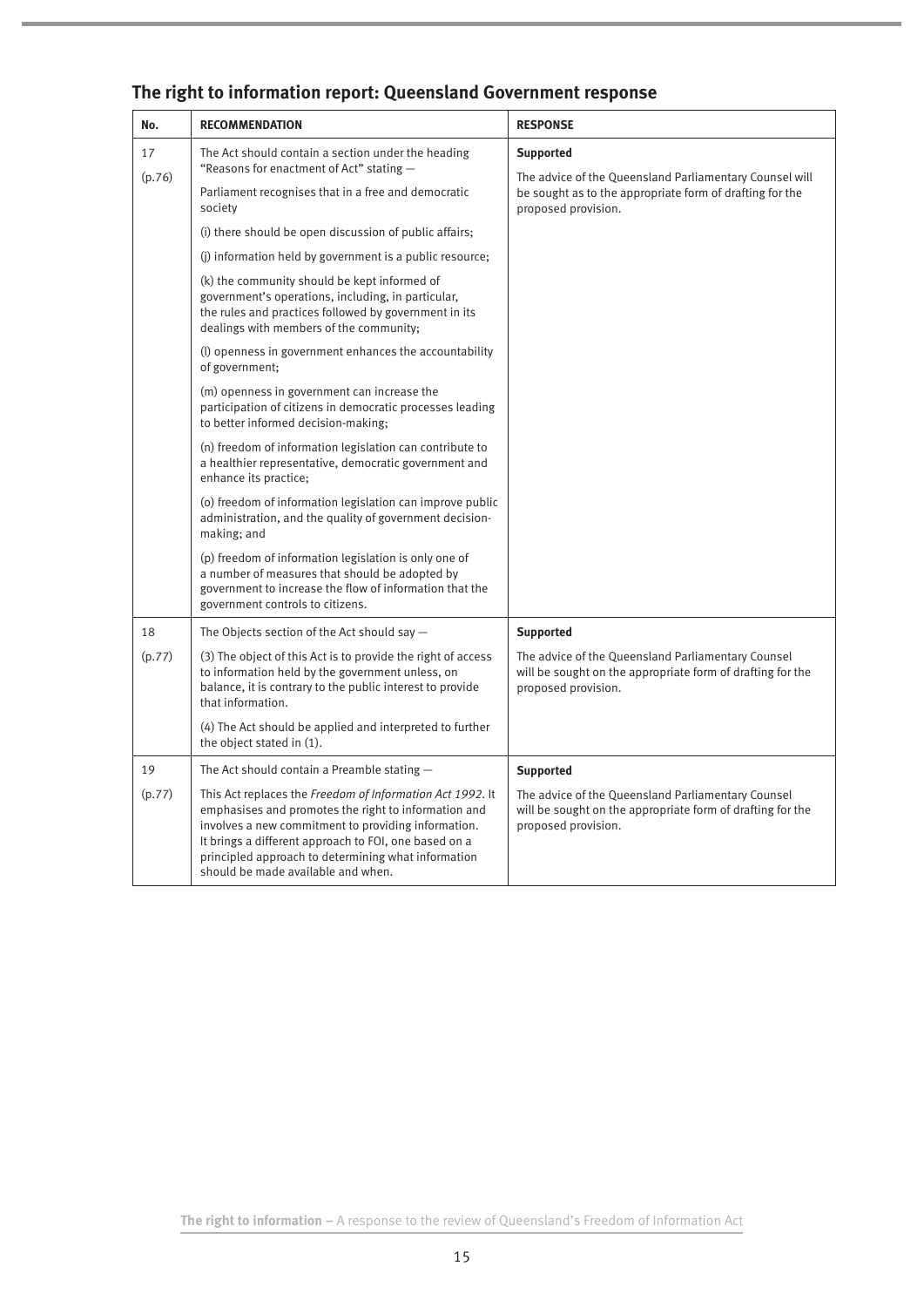| No.    | <b>RECOMMENDATION</b>                                                                                                                                                  | <b>RESPONSE</b>                                                                                                                                                                                                                                                                                                                                                                           |
|--------|------------------------------------------------------------------------------------------------------------------------------------------------------------------------|-------------------------------------------------------------------------------------------------------------------------------------------------------------------------------------------------------------------------------------------------------------------------------------------------------------------------------------------------------------------------------------------|
| 20     | All bodies that are established or funded by the                                                                                                                       | Supported in principle                                                                                                                                                                                                                                                                                                                                                                    |
| (p.89) | government or are carrying out functions on behalf of<br>government, should be covered by FOI, unless it is in the<br>public interest that they should not be covered. | The government is committed to ensuring appropriate<br>levels of accountability for government bodies established<br>by the government and funded with public monies,<br>including Government Business Enterprises.                                                                                                                                                                       |
|        |                                                                                                                                                                        | The government will need to consider the overall public<br>interest in extending the legislation to non-government<br>organisations, particularly where the proportion of<br>government funding received is low or the costs of<br>compliance outweigh the advantages of participation or<br>significantly compromise service delivery (particularly in<br>the case of smaller entities). |
|        |                                                                                                                                                                        | Consideration will be given to the public interest in<br>applying the legislation to bodies established or funded<br>by government or carrying out functions on behalf of<br>government and whether the information provided<br>by these bodies is already available through existing<br>accountability and reporting obligations.                                                        |

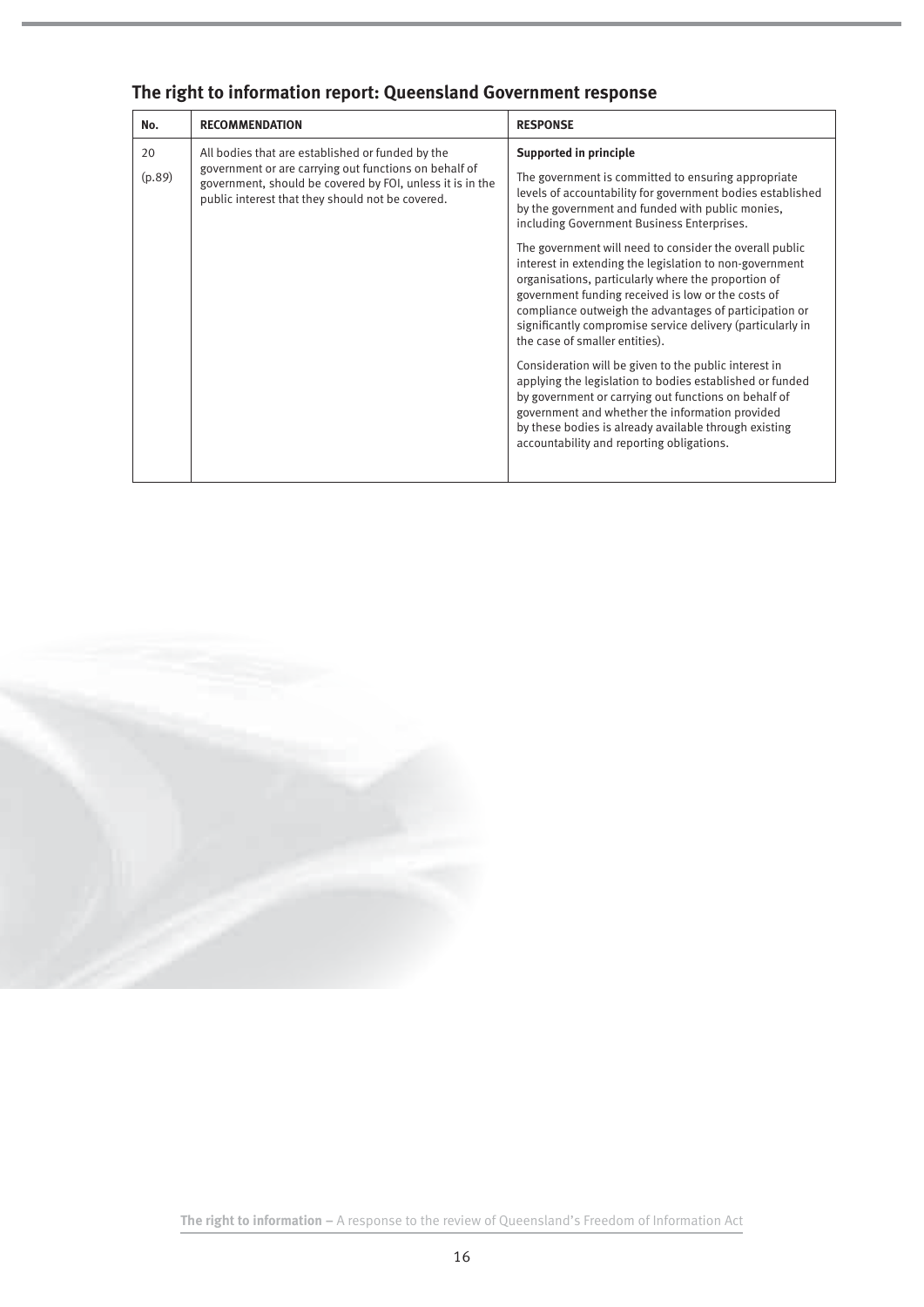| No.    | <b>RECOMMENDATION</b>                      | <b>RESPONSE</b>                                                                                                                                                                                                                                                                                                                                                                                                                                                                                                                                                                                                                                                             |
|--------|--------------------------------------------|-----------------------------------------------------------------------------------------------------------------------------------------------------------------------------------------------------------------------------------------------------------------------------------------------------------------------------------------------------------------------------------------------------------------------------------------------------------------------------------------------------------------------------------------------------------------------------------------------------------------------------------------------------------------------------|
| 21     | Sections 11A and 11B and Schedule 2 should | Supported in part                                                                                                                                                                                                                                                                                                                                                                                                                                                                                                                                                                                                                                                           |
| (p.89) | be repealed.                               | The Right to Information Bill will provide that GOCs will be subject<br>to the legislation, unless the government considers that capturing<br>a GOC would jeopardise the competitive interests of the GOC. In<br>addition, the community service obligations (CSOs) activities of<br>GOCs will be subject to the Right to Information Bill.                                                                                                                                                                                                                                                                                                                                 |
|        |                                            | On this basis, the GOCs that will be captured by the Right to<br>Information Bill will include:                                                                                                                                                                                                                                                                                                                                                                                                                                                                                                                                                                             |
|        |                                            | • port authorities (Port of Brisbane Corporation, Ports Corporation<br>of Queensland, Gladstone Ports Corporation, Mackay Ports, Port of<br>Townsville and Cairns Ports);                                                                                                                                                                                                                                                                                                                                                                                                                                                                                                   |
|        |                                            | • SunWater:                                                                                                                                                                                                                                                                                                                                                                                                                                                                                                                                                                                                                                                                 |
|        |                                            | • Energex;                                                                                                                                                                                                                                                                                                                                                                                                                                                                                                                                                                                                                                                                  |
|        |                                            | . Queensland Rail's passenger services and rail network; and                                                                                                                                                                                                                                                                                                                                                                                                                                                                                                                                                                                                                |
|        |                                            | . Queensland Electricity Transmission Corporation (Powerlink).                                                                                                                                                                                                                                                                                                                                                                                                                                                                                                                                                                                                              |
|        |                                            | However, the Right to Information Bill will exclude GOCs whose<br>competitive interests could be jeopardised if they were captured<br>by the legislation. This is consistent with the approach in other<br>states and territories, where Government Business Enterprises who<br>operate in competitive environments such as the national electricity<br>market are exempt from FOI.                                                                                                                                                                                                                                                                                         |
|        |                                            | GOCs which will be specifically excluded from the legislation are:                                                                                                                                                                                                                                                                                                                                                                                                                                                                                                                                                                                                          |
|        |                                            | • electricity generation companies (CS Energy, Tarong Energy and<br>Stanwell Corporation);                                                                                                                                                                                                                                                                                                                                                                                                                                                                                                                                                                                  |
|        |                                            | • the trading activities of Ergon Energy Queensland;                                                                                                                                                                                                                                                                                                                                                                                                                                                                                                                                                                                                                        |
|        |                                            | • Queensland Investment Corporation; and                                                                                                                                                                                                                                                                                                                                                                                                                                                                                                                                                                                                                                    |
|        |                                            | . Queensland Rail's competitive commercial activities, such as coal,<br>bulk and general freight services.                                                                                                                                                                                                                                                                                                                                                                                                                                                                                                                                                                  |
|        |                                            | The government will also increase access to information about GOCs<br>by providing that the exclusion will apply to all GOC's competitive<br>activities, rather than to documents received or brought into<br>existence by an excluded GOC. Currently, sections 11A and 11B<br>of the Freedom of Information Act 1992 operate as documents-<br>based exclusions, which means that FOI immunity follows these<br>documents regardless of whether they are held by the GOC or<br>by a government agency. By contrast, documents created by or<br>concerning private corporations which are in the possession or<br>control of an agency are currently subject to the FOI Act. |
|        |                                            | The current documents-based exclusion will be repealed, and the<br>Right to Information Bill will include an exclusion that is expressed<br>as applying to a GOC's activities. This means that documents<br>created by or concerning a GOC may be accessed if they are in the<br>possession or control of an agency and are assessed as suitable<br>for release under the public interest test in the proposed Right to<br>Information Bill.                                                                                                                                                                                                                                |
|        |                                            | Queensland Treasury, through the Office of Government Owned<br>Corporations, will also develop a framework for the increased<br>publication of information relating to GOCs.                                                                                                                                                                                                                                                                                                                                                                                                                                                                                                |
|        |                                            |                                                                                                                                                                                                                                                                                                                                                                                                                                                                                                                                                                                                                                                                             |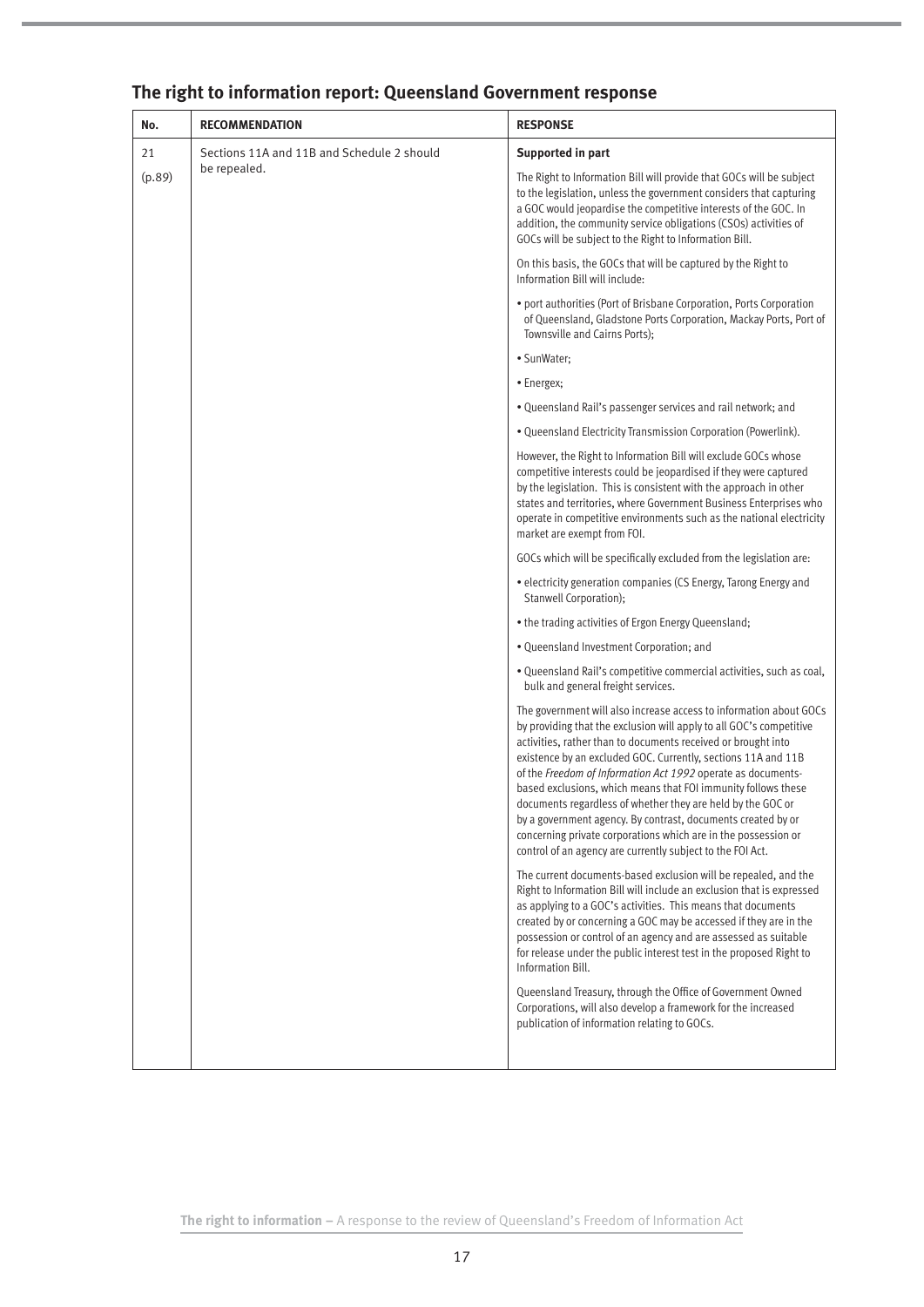| No.    | <b>RECOMMENDATION</b>                                                                                                                                                                                                    | <b>RESPONSE</b>                                                                                                                                                                                                                                                                                                                                                                                     |
|--------|--------------------------------------------------------------------------------------------------------------------------------------------------------------------------------------------------------------------------|-----------------------------------------------------------------------------------------------------------------------------------------------------------------------------------------------------------------------------------------------------------------------------------------------------------------------------------------------------------------------------------------------------|
| 22     | In section 11(1) subsections $(m)$ , $(n)$ , $(r)$ , $(s)$ and $(t)$<br>should be repealed.                                                                                                                              | Supported in part                                                                                                                                                                                                                                                                                                                                                                                   |
| (p.89) |                                                                                                                                                                                                                          | The exclusion for these entities will be repealed. Their<br>commercial interests will be protected by inclusion of a<br>'harm' in the time and harm weighting guide of 'possible<br>prejudice to the competitive commercial activities of a<br>Government Business Enterprise'.                                                                                                                     |
|        |                                                                                                                                                                                                                          | However, the existing exclusion for Queensland<br>Treasury Corporation (QTC) in respect of its borrowing,<br>liability and asset managed related functions will be<br>retained. QTC performs these functions on a daily<br>basis in highly competitive commercial domestic and<br>international markets in which the participants expect that<br>confidentiality of information will be maintained. |
| 23     | As recommended in chapter 9, the harm factors included                                                                                                                                                                   | <b>Supported</b>                                                                                                                                                                                                                                                                                                                                                                                    |
| (p.89) | in the public interest test should include a reference<br>to a possible prejudice to the competitive commercial<br>activities of a Government Business Enterprise that could<br>result from the release of information   | The government agrees that there is a clear need to<br>preserve the confidentiality of competitive commercial<br>activities of Government Business Enterprises, in particular<br>GOCs, to ensure that commercial-in-confidence information<br>is appropriately protected under the proposed Right to<br>Information Bill.                                                                           |
| 24     | The definition of "public authority" in s. 9 of the Act<br>should be extended to include bodies established for a<br>public purpose under an enactment of Queensland, the<br>Commonwealth or another State or Territory. | <b>Supported</b>                                                                                                                                                                                                                                                                                                                                                                                    |
| (p.90) |                                                                                                                                                                                                                          | The government supports this recommendation which is<br>intended to ensure that Government bodies incorporated<br>under the Corporations Act 2001 (Cth) (such as company<br>GOCs) are included in the operation of the proposed Right<br>to Information Bill.                                                                                                                                       |
|        |                                                                                                                                                                                                                          | The impact of changes to the definition of a "public<br>authority" on other legislation, such as the Public Records<br>Act 2002, will be considered.                                                                                                                                                                                                                                                |
|        |                                                                                                                                                                                                                          | The advice of the Queensland Parliamentary Counsel will<br>be sought as to the appropriate form of drafting for the<br>proposed provision.                                                                                                                                                                                                                                                          |

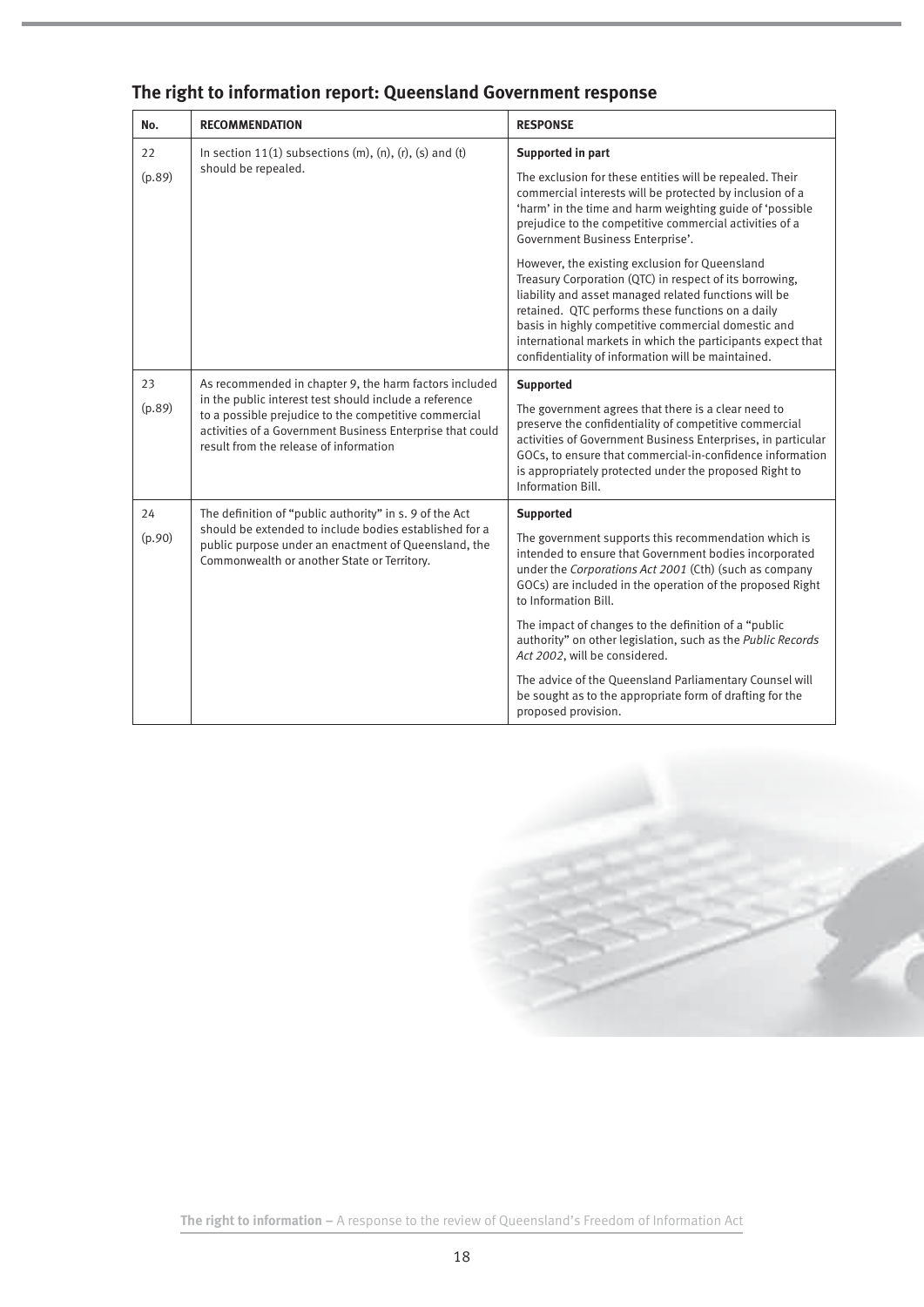| No.    | <b>RECOMMENDATION</b>                                                                                                                                                                                                                                                                                                                                                                                                                                               | <b>RESPONSE</b>                                                                                                                                                                                                                                                                                                                                                                      |
|--------|---------------------------------------------------------------------------------------------------------------------------------------------------------------------------------------------------------------------------------------------------------------------------------------------------------------------------------------------------------------------------------------------------------------------------------------------------------------------|--------------------------------------------------------------------------------------------------------------------------------------------------------------------------------------------------------------------------------------------------------------------------------------------------------------------------------------------------------------------------------------|
| 25     | The FOI legislation should include a part dealing with<br>access to the documents of organisations that are not<br>(p.96)<br>agencies.                                                                                                                                                                                                                                                                                                                              | <b>Supported in principle</b>                                                                                                                                                                                                                                                                                                                                                        |
|        |                                                                                                                                                                                                                                                                                                                                                                                                                                                                     | The government does not intend to deem the documents<br>of non-government organisations as being documents<br>of an agency. However, the government agrees with the<br>principle that it is in the public interest for information to<br>be made available to the public for entities that are funded<br>by government or contracted to provide services on behalf<br>of government. |
|        |                                                                                                                                                                                                                                                                                                                                                                                                                                                                     | Organisations that receive government funding are<br>currently subject to strict accountability measures in<br>acquittal of the funding they receive from government. Any<br>documentation provided to the government as part of this<br>process would currently be captured by the Freedom of<br>Information Act 1992 as a document of an agency.                                   |
|        |                                                                                                                                                                                                                                                                                                                                                                                                                                                                     | In addition, to ensure that appropriate information is<br>being provided to government, all Directors-General will be<br>required to:                                                                                                                                                                                                                                                |
|        |                                                                                                                                                                                                                                                                                                                                                                                                                                                                     | • evaluate reporting and accountability arrangements for<br>non-government organisations, and report to the Premier<br>on the information that government collects from these<br>organisations by the end of 2008; and                                                                                                                                                               |
|        |                                                                                                                                                                                                                                                                                                                                                                                                                                                                     | • identify information provided by funded or contracted<br>organisations that is suitable for proactive release<br>through departmental publication schemes.                                                                                                                                                                                                                         |
|        |                                                                                                                                                                                                                                                                                                                                                                                                                                                                     | The Public Accounts Committee (PAC) is currently<br>conducting an inquiry into whether the frameworks and<br>systems used by government in delivering and reporting<br>funding to and from non-government organisations are<br>providing sufficient information to stakeholders to make<br>informed decisions.                                                                       |
|        |                                                                                                                                                                                                                                                                                                                                                                                                                                                                     | The outcomes of the PAC inquiry, together with the<br>information obtained through departmental reviews, will<br>be used to develop a whole-of-government reporting and<br>information publication framework for non-government<br>organisations.                                                                                                                                    |
| 26     | Where a private organisation contracts to perform<br>functions that were once performed by government<br>and/or are considered generally to be the responsibility<br>of government to deliver to the public, FOI should be<br>extended to cover the documents of that organisation<br>in relation to any such function. Those documents that<br>relate directly to the performance of their contractual<br>obligations would be deemed by the FOI legislation to be | Supported in principle (see also response to<br>recommendation 25)                                                                                                                                                                                                                                                                                                                   |
| (p.97) |                                                                                                                                                                                                                                                                                                                                                                                                                                                                     | The government agrees that documents held by an agency<br>in relation to the delivery of contracted functions should be<br>subject to the proposed Right to Information Bill, but does<br>not intend to deem the documents of non-government<br>organisations as being documents of an agency.                                                                                       |
|        | the documents of the relevant agency, for the purposes<br>of FOI.                                                                                                                                                                                                                                                                                                                                                                                                   | The government will evaluate contractual arrangements<br>with relevant non-government organisations to determine<br>whether sufficient access to documents can be, or already<br>is, provided for under existing contractual requirements.                                                                                                                                           |
|        |                                                                                                                                                                                                                                                                                                                                                                                                                                                                     | Documents provided to the government in support of the<br>performance of the contracted function will be subject to<br>the proposed Right to Information Bill as a document of<br>an agency.                                                                                                                                                                                         |
|        |                                                                                                                                                                                                                                                                                                                                                                                                                                                                     |                                                                                                                                                                                                                                                                                                                                                                                      |
|        |                                                                                                                                                                                                                                                                                                                                                                                                                                                                     |                                                                                                                                                                                                                                                                                                                                                                                      |
|        |                                                                                                                                                                                                                                                                                                                                                                                                                                                                     |                                                                                                                                                                                                                                                                                                                                                                                      |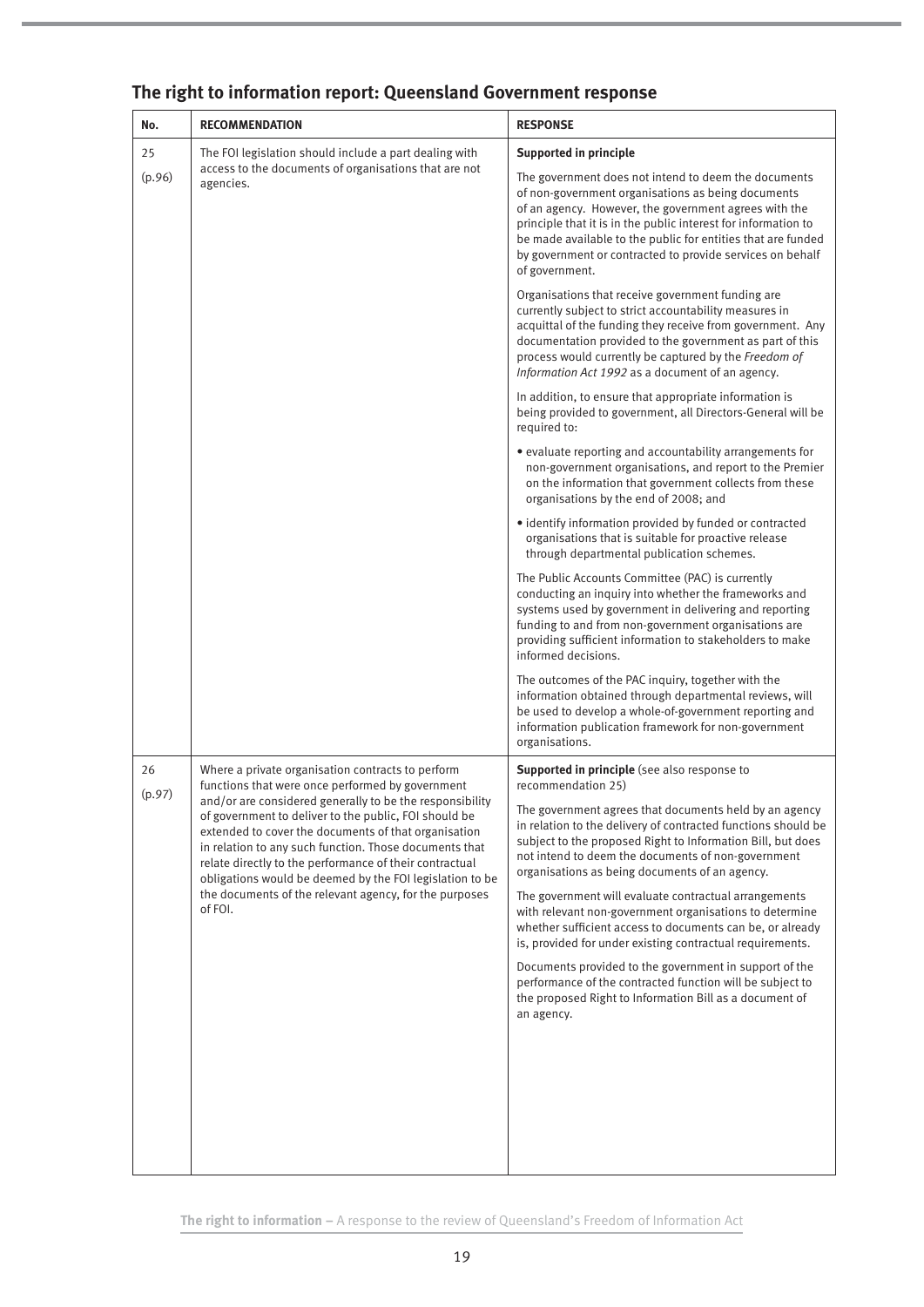| No.          | <b>RECOMMENDATION</b>                                                                                                                                                                                                                                                                                                                             | <b>RESPONSE</b>                                                                                                                                                                                                                                                                                                                                                                                                                                                                                                                                                                                                                                                                                                                                                                                                                                                                         |
|--------------|---------------------------------------------------------------------------------------------------------------------------------------------------------------------------------------------------------------------------------------------------------------------------------------------------------------------------------------------------|-----------------------------------------------------------------------------------------------------------------------------------------------------------------------------------------------------------------------------------------------------------------------------------------------------------------------------------------------------------------------------------------------------------------------------------------------------------------------------------------------------------------------------------------------------------------------------------------------------------------------------------------------------------------------------------------------------------------------------------------------------------------------------------------------------------------------------------------------------------------------------------------|
| 27<br>(p.99) | The Part of the FOI legislation dealing with access to<br>the documents of organisations that are not agencies,                                                                                                                                                                                                                                   | Supported in principle (see also response to<br>recommendation 25)                                                                                                                                                                                                                                                                                                                                                                                                                                                                                                                                                                                                                                                                                                                                                                                                                      |
|              | should include a section relating to organisations that<br>receive funding assistance, including in-kind support,<br>from government. The FOI law should contain a provision<br>deeming that documents in a recipient's possession<br>that relate directly to the performance by the function<br>subsidised by the government be documents in the | The government agrees that documents held by an agency<br>in relation to government funding should be subject to the<br>proposed Right to Information Bill, but does not intend to<br>deem the documents of non-government organisations as<br>being documents of an agency.                                                                                                                                                                                                                                                                                                                                                                                                                                                                                                                                                                                                            |
|              | possession of the agency, and hence subject to FOI.                                                                                                                                                                                                                                                                                               | The government will evaluate funding arrangements with<br>relevant non-government organisations to determine<br>whether sufficient access to documents can be, or already<br>is, provided for under existing funding requirements.                                                                                                                                                                                                                                                                                                                                                                                                                                                                                                                                                                                                                                                      |
|              |                                                                                                                                                                                                                                                                                                                                                   | Documents provided to the government in support of the<br>acquittal of funding will be subject to the proposed Right to<br>Information Bill as a document of an agency.                                                                                                                                                                                                                                                                                                                                                                                                                                                                                                                                                                                                                                                                                                                 |
| 28           | Private bodies with public regulatory functions that                                                                                                                                                                                                                                                                                              | <b>Supported</b>                                                                                                                                                                                                                                                                                                                                                                                                                                                                                                                                                                                                                                                                                                                                                                                                                                                                        |
| (p.100)      | would otherwise be required to be exercised by<br>government should be subject to FOI in relation to their<br>performance of those functions.                                                                                                                                                                                                     | The proposed Right to Information Bill will apply to private<br>bodies that carry out public regulatory functions, to the<br>extent of those functions.                                                                                                                                                                                                                                                                                                                                                                                                                                                                                                                                                                                                                                                                                                                                 |
| 29           | The sub-sections $(x)$ and $(y)$ of s. 11(1) should                                                                                                                                                                                                                                                                                               | Supported in part                                                                                                                                                                                                                                                                                                                                                                                                                                                                                                                                                                                                                                                                                                                                                                                                                                                                       |
| (p.104)      | be repealed.                                                                                                                                                                                                                                                                                                                                      | The exclusion for the grammar schools in section $11(1)(x)$<br>of the Freedom of Information Act 1992 will be retained,<br>as it would place the Queensland grammar schools<br>at a commercial disadvantage in comparison to other<br>independent schools who would not be subject to the<br>legislation. Consistent with the government's response<br>to recommendation 25, the government will ensure that,<br>where it is in the public interest for information about<br>the grammar schools to be made publicly available (e.g.<br>reporting on acquittal funding provided by government),<br>this information will be collected by the government<br>and would be captured under the proposed Right to<br>Information Bill as a document of an agency.<br>Section $11(1)(y)$ , which currently provides an exclusion for<br>specific information held by education agencies, will |
|              |                                                                                                                                                                                                                                                                                                                                                   | be repealed.                                                                                                                                                                                                                                                                                                                                                                                                                                                                                                                                                                                                                                                                                                                                                                                                                                                                            |
| 30           | That sections 11CA, 11D and 11E and Schedule 3<br>be repealed.                                                                                                                                                                                                                                                                                    | Supported in part                                                                                                                                                                                                                                                                                                                                                                                                                                                                                                                                                                                                                                                                                                                                                                                                                                                                       |
| (p.104)      |                                                                                                                                                                                                                                                                                                                                                   | The exclusion in section 11CA will be retained in view of<br>the goal of the Root Cause Analysis process to identify<br>problems and take corrective action without attributing<br>blame and given that information obtained through this<br>process is protected from disclosure under the Health<br>Services Act 1991 and the Ambulance Service Act 1991.                                                                                                                                                                                                                                                                                                                                                                                                                                                                                                                             |
|              |                                                                                                                                                                                                                                                                                                                                                   | Section 11D provides for exclusions to the operation of<br>the Freedom of Information Act 1992 that are contained in<br>other Acts to be listed in Schedule 3. These, and similar<br>provisions in other Queensland legislation will be reviewed<br>on a case-by-case basis to determine whether there is a<br>compelling public interest that warrants the continuation<br>of individual exclusions.                                                                                                                                                                                                                                                                                                                                                                                                                                                                                   |
|              |                                                                                                                                                                                                                                                                                                                                                   | Any continuing exclusions will be consolidated and listed<br>in the proposed Right to Information Bill, rather than in<br>individual legislation.                                                                                                                                                                                                                                                                                                                                                                                                                                                                                                                                                                                                                                                                                                                                       |
|              |                                                                                                                                                                                                                                                                                                                                                   | The exclusion in section 11E (prisoner risk assessments)<br>will be repealed and included as a 'harm' to be considered<br>as part of the public interest test.                                                                                                                                                                                                                                                                                                                                                                                                                                                                                                                                                                                                                                                                                                                          |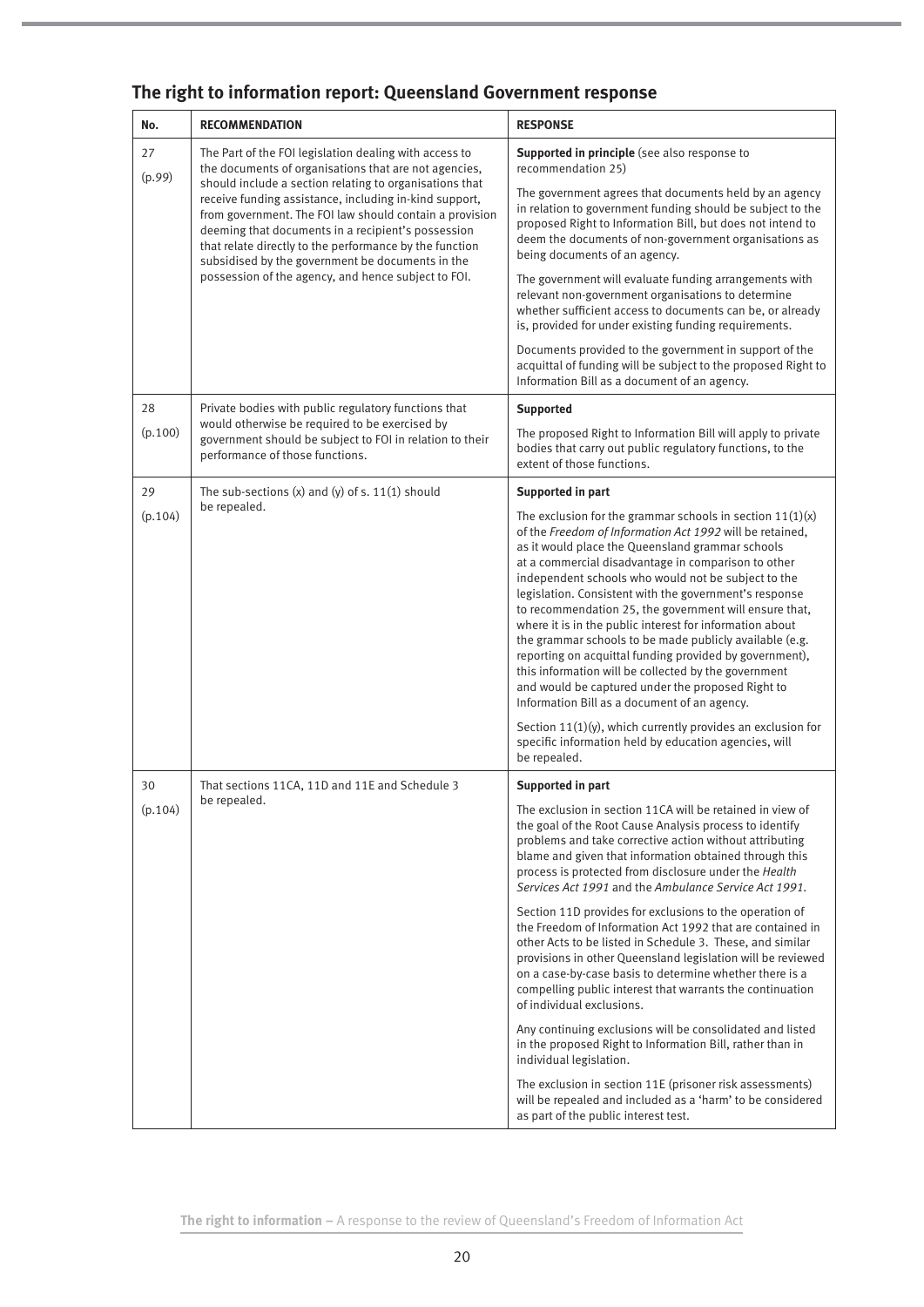| No.     | <b>RECOMMENDATION</b>                                                                                                                                                                                                                                                                                                                                                                                                                                                                                                                                                                                                                                                                                                                                                                                      | <b>RESPONSE</b>                                                                                                                                                                                                                                                                                                                                                                                                                                                                                         |  |
|---------|------------------------------------------------------------------------------------------------------------------------------------------------------------------------------------------------------------------------------------------------------------------------------------------------------------------------------------------------------------------------------------------------------------------------------------------------------------------------------------------------------------------------------------------------------------------------------------------------------------------------------------------------------------------------------------------------------------------------------------------------------------------------------------------------------------|---------------------------------------------------------------------------------------------------------------------------------------------------------------------------------------------------------------------------------------------------------------------------------------------------------------------------------------------------------------------------------------------------------------------------------------------------------------------------------------------------------|--|
| 31      | That personal information in the form of a risk                                                                                                                                                                                                                                                                                                                                                                                                                                                                                                                                                                                                                                                                                                                                                            | <b>Supported</b>                                                                                                                                                                                                                                                                                                                                                                                                                                                                                        |  |
| (p.105) | assessment document relating to an offender should be<br>able to be provided to a lawyer, acting as the offender's<br>agent, rather than to the offender. A provision to this<br>effect should be included in the proposed Privacy Act.                                                                                                                                                                                                                                                                                                                                                                                                                                                                                                                                                                    | As a general principle, offenders should have a right to<br>seek access to information which is considered as part of<br>decision-making about the conditions of their incarceration<br>and progression through the corrections system.                                                                                                                                                                                                                                                                 |  |
|         |                                                                                                                                                                                                                                                                                                                                                                                                                                                                                                                                                                                                                                                                                                                                                                                                            | The government will consider the best means to achieve<br>this in legislation, taking into account the need to de-<br>identify any personal information, protect the safety of<br>authors of risk assessment reports and maintain the good<br>order of correctional facilities.                                                                                                                                                                                                                         |  |
| 32      | Cabinet decisions, Cabinet submissions and Cabinet                                                                                                                                                                                                                                                                                                                                                                                                                                                                                                                                                                                                                                                                                                                                                         | <b>Supported</b>                                                                                                                                                                                                                                                                                                                                                                                                                                                                                        |  |
| (p.121) | Briefing Notes, whether final or in draft form, and all<br>other matter that would, if made public, compromise<br>the collective ministerial responsibility of Cabinet under<br>the Constitution, should be exempt documents. Those<br>exempt Cabinet documents would include minutes<br>or notes of Cabinet decisions and discussions, briefs<br>for ministers attending Cabinet meetings, the Cabinet<br>agenda and pre-Cabinet consultations between officials                                                                                                                                                                                                                                                                                                                                          | The proposed Right to Information Bill will include a<br>Cabinet exemption for material created for the purpose<br>of consideration or deliberation of Cabinet. The Cabinet<br>exemption will only apply to submissions, decisions and<br>briefing notes and all other matter that would, if made<br>public, compromise the collective ministerial responsibility<br>of Cabinet.                                                                                                                        |  |
|         | and ministers and among ministers. This exemption<br>applies only to documents brought into existence for<br>the purpose of submission to Cabinet. Cabinet includes<br>Cabinet committees.                                                                                                                                                                                                                                                                                                                                                                                                                                                                                                                                                                                                                 | The government will also take further steps, beyond that<br>recommended in the report, by providing that the Cabinet<br>exemption will lapse after a period of ten years. After that<br>time, release of Cabinet material will be subject to the<br>provisions of the proposed Right to Information Bill and<br>the public interest test (including a 'harm' where matter<br>would disclose the deliberative processes involved in the<br>functions of government).                                     |  |
|         |                                                                                                                                                                                                                                                                                                                                                                                                                                                                                                                                                                                                                                                                                                                                                                                                            | In addition, the Public Records Act 2002 will be amended<br>to reduce the restricted access period for Cabinet<br>documents from 30 years to 20 years.                                                                                                                                                                                                                                                                                                                                                  |  |
| 33      | Factual/statistical material that is extracted from a                                                                                                                                                                                                                                                                                                                                                                                                                                                                                                                                                                                                                                                                                                                                                      | Supported                                                                                                                                                                                                                                                                                                                                                                                                                                                                                               |  |
| (p.121) | report and detailed within a Cabinet submission should<br>be covered by the exemption, because to release it<br>could indicate the nature of the submission, and hence<br>compromise collective ministerial responsibility. The<br>cover sheet and body of a Cabinet Submission is not to<br>be interrogated in deciding application of the exemption<br>(disclosure would compromise collective responsibility<br>of Cabinet). However, any attachments including whole<br>reports of factual/statistical material attached or<br>annexed to Cabinet submissions, would not normally<br>be covered by the exemption unless disclosure would<br>compromise collective responsibility of Cabinet requiring<br>proof that that any such attachment was prepared for the<br>purpose of submission to Cabinet. | Factual or statistical material detailed within a Cabinet<br>submission will be subject to the proposed Right to<br>Information Bill and will be exempt where disclosure of the<br>material would involve disclosure of any deliberation or<br>consideration of Cabinet. As indicated in the response to<br>recommendation 32, the exemption will apply for a period<br>of ten years, after which release will be subject to the<br>proposed Right to Information Bill and the public<br>interest test. |  |
| 34      | The Premier, as Chair of Cabinet, in consultation with the                                                                                                                                                                                                                                                                                                                                                                                                                                                                                                                                                                                                                                                                                                                                                 | <b>Supported</b>                                                                                                                                                                                                                                                                                                                                                                                                                                                                                        |  |
| (p.122) | Cabinet secretariat, or their delegates, should decide<br>weekly after Cabinet meetings, what Cabinet material<br>should be released proactively. They should also<br>release an edited version of the Cabinet agenda and a<br>summary of those Cabinet decisions that it was no longer<br>necessary to treat as confidential.                                                                                                                                                                                                                                                                                                                                                                                                                                                                             | The government will commence proactive release of<br>Cabinet information on a regular basis.                                                                                                                                                                                                                                                                                                                                                                                                            |  |
| 35      | An exemption for Executive Council documents                                                                                                                                                                                                                                                                                                                                                                                                                                                                                                                                                                                                                                                                                                                                                               | <b>Supported</b>                                                                                                                                                                                                                                                                                                                                                                                                                                                                                        |  |
| (p.123) | be retained.                                                                                                                                                                                                                                                                                                                                                                                                                                                                                                                                                                                                                                                                                                                                                                                               | Each agency preparing documents for the consideration<br>of the Executive Council will now be required to advise<br>whether a summary of the information is suitable<br>for release and, if not, the reasons why release is<br>not appropriate.                                                                                                                                                                                                                                                         |  |
|         |                                                                                                                                                                                                                                                                                                                                                                                                                                                                                                                                                                                                                                                                                                                                                                                                            | In most cases, decisions are gazetted.                                                                                                                                                                                                                                                                                                                                                                                                                                                                  |  |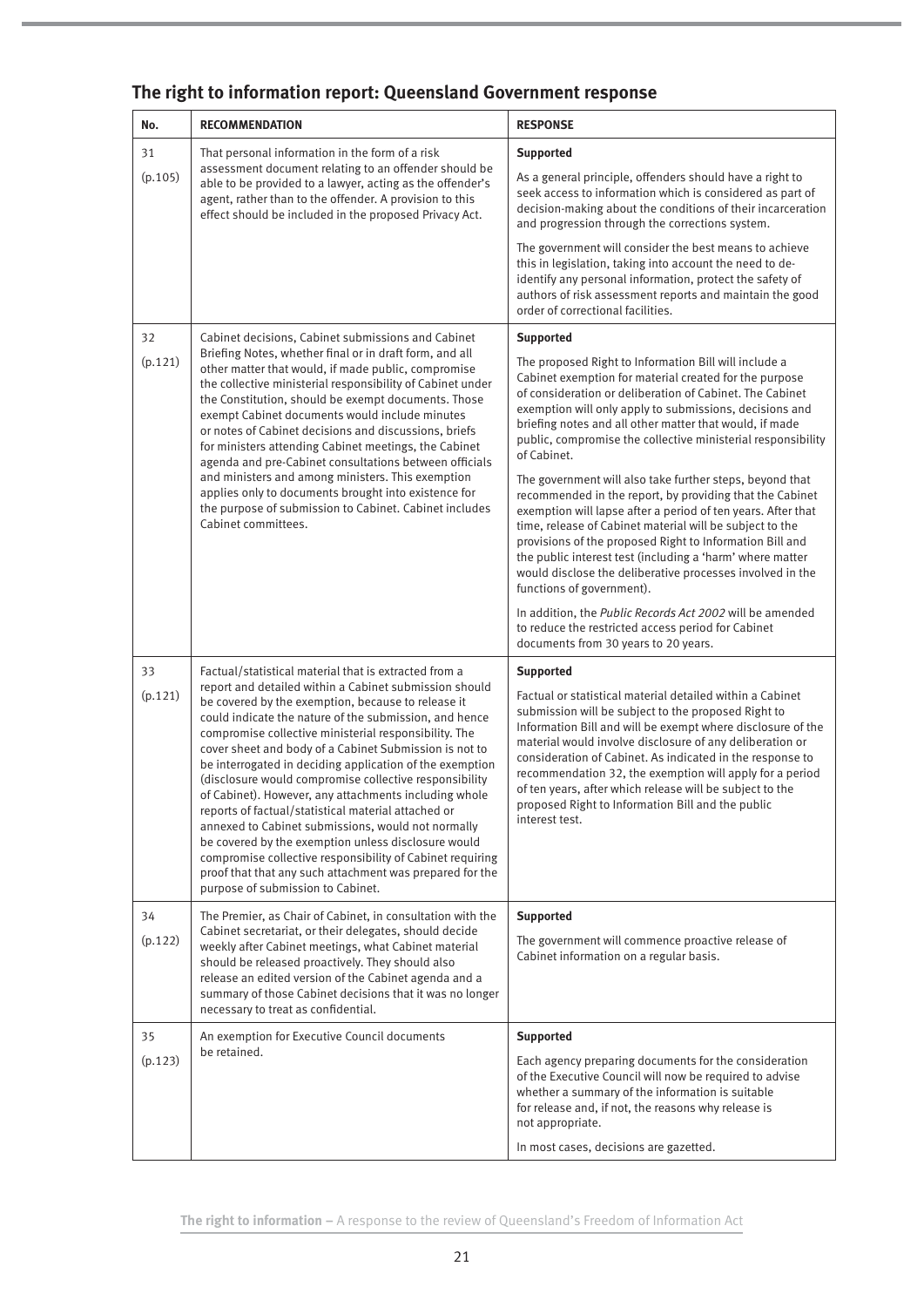| No.           | <b>RECOMMENDATION</b>                                                                                                                                                                                                                                                                                                                                                                                                                                                                                                                                               | <b>RESPONSE</b>                                                                                                                                                                                                                                                                                                                                                                                                                                                                                                                                                                                                                           |  |
|---------------|---------------------------------------------------------------------------------------------------------------------------------------------------------------------------------------------------------------------------------------------------------------------------------------------------------------------------------------------------------------------------------------------------------------------------------------------------------------------------------------------------------------------------------------------------------------------|-------------------------------------------------------------------------------------------------------------------------------------------------------------------------------------------------------------------------------------------------------------------------------------------------------------------------------------------------------------------------------------------------------------------------------------------------------------------------------------------------------------------------------------------------------------------------------------------------------------------------------------------|--|
| 36            | To preserve and promote individual ministerial                                                                                                                                                                                                                                                                                                                                                                                                                                                                                                                      | Supported in part                                                                                                                                                                                                                                                                                                                                                                                                                                                                                                                                                                                                                         |  |
| (p.128)       | responsibility<br>• incoming ministerial briefing books ("red/blue books")<br>for when a minister is appointed to the portfolio;<br>• annual parliamentary estimates briefs for when<br>the Minister must account to Parliament for the<br>ministerial portfolio's past and planned expenditure of<br>parliamentary appropriations; and<br>• parliamentary question time briefs ("PPQs") for when the<br>minister must account to Parliament in question time;<br>(and any drafts or topic lists of those documents) should<br>be exempt from disclosure under FOI. | Parliamentary estimates briefs and question time briefs<br>will not be included in the new exemption, as these are<br>otherwise protected by parliamentary privilege under<br>section 50(c) of the Freedom of Information Act 1992.<br>The Government supports the Panel's recommendation<br>that the section 50 exemption be retained (see<br>recommendation 39).<br>An exemption will be included in the proposed Right to<br>Information Bill for incoming ministerial briefs. Consistent<br>with the application of the Cabinet exemption, the specific<br>ministerial documents exemption will lapse after a period<br>of ten years. |  |
|               |                                                                                                                                                                                                                                                                                                                                                                                                                                                                                                                                                                     |                                                                                                                                                                                                                                                                                                                                                                                                                                                                                                                                                                                                                                           |  |
| 37<br>(p.129) | To maintain the constitutional convention that protects<br>the confidentiality of communications by or with the<br>Sovereign or her representative, documents that<br>are communications between the Sovereign and the<br>Governor, and between the Sovereign and the Premier,<br>and between the Governor, representing the Sovereign,<br>and the Premier, and documents recording any such<br>communications, should be exempt from FOI.                                                                                                                          | <b>Supported</b><br>The constitutional convention of confidentiality of<br>communications between the Sovereign and the<br>Sovereign's representative (in that capacity) and the<br>Premier will be maintained, and documents recording any<br>such communications will be exempt under the proposed<br>Right to Information Bill.                                                                                                                                                                                                                                                                                                        |  |
| 38            | Section 28 should be amended to clarify its meaning by                                                                                                                                                                                                                                                                                                                                                                                                                                                                                                              | <b>Supported</b>                                                                                                                                                                                                                                                                                                                                                                                                                                                                                                                                                                                                                          |  |
| (p.130)       | adding two words, "grant or" so that it reads, "An agency<br>or Minister may grant or refuse access to exempt matter<br>or exempt documents."                                                                                                                                                                                                                                                                                                                                                                                                                       | The proposed Right to Information Bill will provide that<br>documents that could be considered exempt may still<br>be released.                                                                                                                                                                                                                                                                                                                                                                                                                                                                                                           |  |
|               |                                                                                                                                                                                                                                                                                                                                                                                                                                                                                                                                                                     | The proposed Right to Information Bill will not mandate<br>that access to exempt documents or matter should<br>be refused.                                                                                                                                                                                                                                                                                                                                                                                                                                                                                                                |  |
|               |                                                                                                                                                                                                                                                                                                                                                                                                                                                                                                                                                                     | The advice of the Queensland Parliamentary Counsel will<br>be sought as to the appropriate form of drafting for the<br>proposed provision.                                                                                                                                                                                                                                                                                                                                                                                                                                                                                                |  |
| 39            | The exemptions contained in sections 42, 42A, 43, 46                                                                                                                                                                                                                                                                                                                                                                                                                                                                                                                | Supported in part                                                                                                                                                                                                                                                                                                                                                                                                                                                                                                                                                                                                                         |  |
| (p.137)       | $(1)(a)$ and 50 continue to apply, with no public interest<br>test. The exemption in s. 47A should be removed from<br>the Act.                                                                                                                                                                                                                                                                                                                                                                                                                                      | The exemptions in sections 42, 42A, 43, 46(1) (a) and 50<br>will be retained with no public interest test in the proposed<br>Right to Information Bill.                                                                                                                                                                                                                                                                                                                                                                                                                                                                                   |  |
|               |                                                                                                                                                                                                                                                                                                                                                                                                                                                                                                                                                                     | However, the removal of the section 47A exemption for<br>the Queensland Investment Incentive Scheme documents<br>is not supported. Given the compelling public interest<br>in protecting the competitive interests of the State, the<br>exemption in section 47A will be retained and the current<br>eight-year administrative release process will continue<br>to apply.                                                                                                                                                                                                                                                                 |  |
|               |                                                                                                                                                                                                                                                                                                                                                                                                                                                                                                                                                                     | However, the exemption will lapse 12 months after the<br>conclusion of the investment incentive scheme agreement<br>or after eight years (whichever is the earlier date). Given<br>that the majority of agreements are between five and eight<br>years in duration, this will mean that information will be<br>able to be accessed at an earlier date than is currently<br>the case.                                                                                                                                                                                                                                                      |  |
| 40<br>(p.137) | Section 42 should be amended to include an exemption<br>for matter that consists of information obtained or<br>created by the State Intelligence Group, the State<br>Security Operations Group or Crime Stoppers.                                                                                                                                                                                                                                                                                                                                                   | <b>Supported</b><br>The continued provision of information from interstate<br>intelligence services is essential to law enforcement.<br>Similarly, information received from private citizens<br>through the Crime Stoppers hotline provides valuable law                                                                                                                                                                                                                                                                                                                                                                                 |  |
|               |                                                                                                                                                                                                                                                                                                                                                                                                                                                                                                                                                                     | enforcement assistance.                                                                                                                                                                                                                                                                                                                                                                                                                                                                                                                                                                                                                   |  |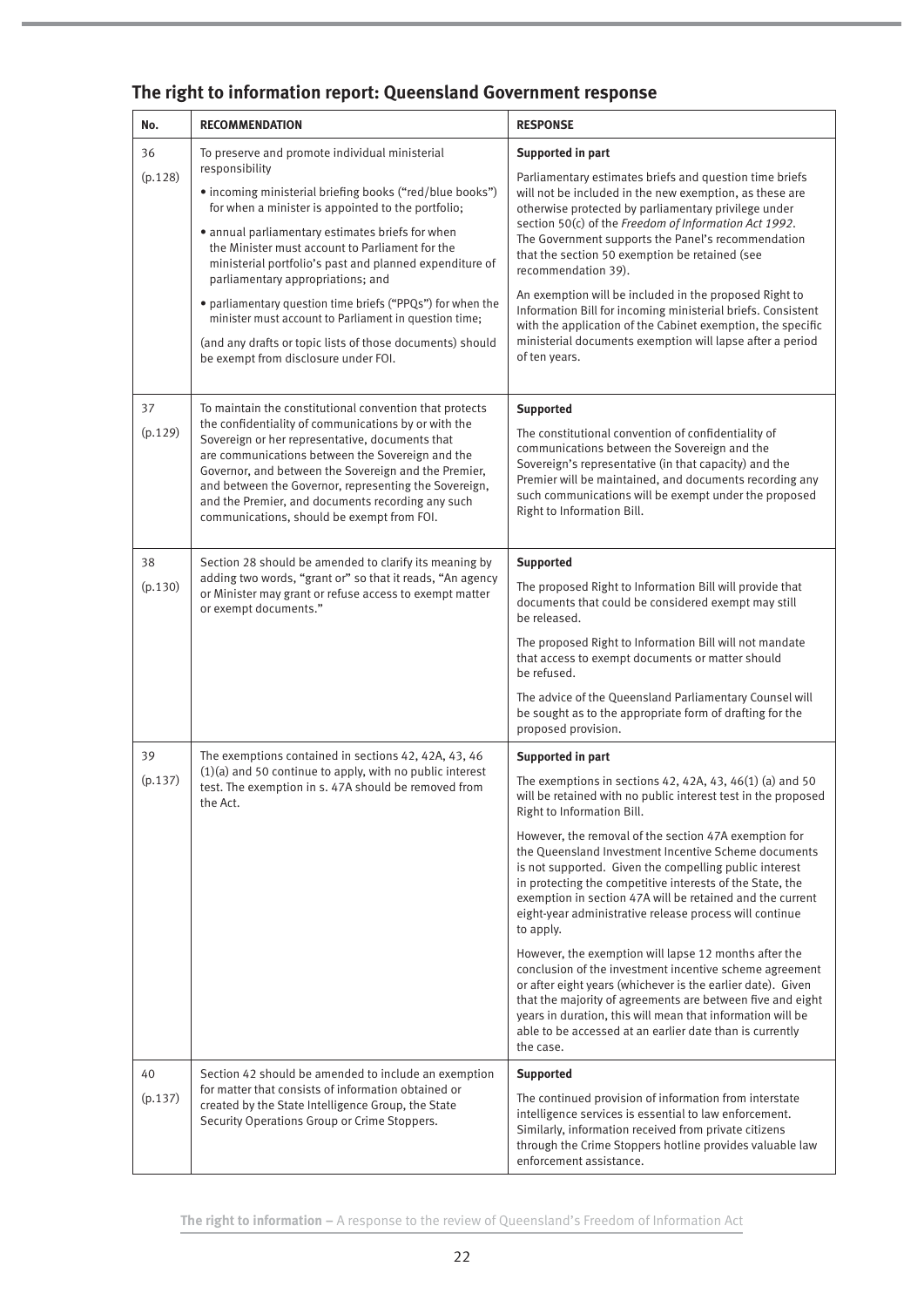| No.           | <b>RECOMMENDATION</b>                                                                                                                                                                                                                                                                                                                                                                                                                                                                                                                                                                                                                                                                                    | <b>RESPONSE</b>                                                                                                                                                                                                                                                                                                                                                                                                                                                                                                                                                                                                                                                                                                                                                                                                                                                                                                                                                                                                                                       |  |
|---------------|----------------------------------------------------------------------------------------------------------------------------------------------------------------------------------------------------------------------------------------------------------------------------------------------------------------------------------------------------------------------------------------------------------------------------------------------------------------------------------------------------------------------------------------------------------------------------------------------------------------------------------------------------------------------------------------------------------|-------------------------------------------------------------------------------------------------------------------------------------------------------------------------------------------------------------------------------------------------------------------------------------------------------------------------------------------------------------------------------------------------------------------------------------------------------------------------------------------------------------------------------------------------------------------------------------------------------------------------------------------------------------------------------------------------------------------------------------------------------------------------------------------------------------------------------------------------------------------------------------------------------------------------------------------------------------------------------------------------------------------------------------------------------|--|
| 41<br>(p.149) | Only one form of public interest test should be used in<br>the legislation. It should be in the following form -<br>"Access is to be provided to matter unless its disclosure,<br>on balance, would be contrary to the public interest."                                                                                                                                                                                                                                                                                                                                                                                                                                                                 | <b>Supported</b><br>The advice of the Queensland Parliamentary Counsel<br>will be sought on the appropriate form of drafting for the<br>proposed provision.                                                                                                                                                                                                                                                                                                                                                                                                                                                                                                                                                                                                                                                                                                                                                                                                                                                                                           |  |
| 42<br>(p.155) | The legislation should contain a non-exhaustive list<br>of the factors that should be considered by decision-<br>makers when applying the public interest test, and<br>factors that should not be considered. The factors should<br>be those listed above, in this chapter of the report. The<br>legislation should make it clear that these are not the<br>only factors that may be considered in a particular case.                                                                                                                                                                                                                                                                                    | <b>Supported</b><br>The advice of the Queensland Parliamentary Counsel<br>will be sought on the appropriate form of drafting for the<br>proposed provision.                                                                                                                                                                                                                                                                                                                                                                                                                                                                                                                                                                                                                                                                                                                                                                                                                                                                                           |  |
| 43<br>(p.155) | The Information Commissioner should make publicly<br>available, on the website and elsewhere, guidelines<br>on the application of the public interest test, including<br>examples of the way it should be and has been applied.                                                                                                                                                                                                                                                                                                                                                                                                                                                                          | <b>Supported</b><br>The Information Commissioner will publish guidelines<br>to assist in a consistent and balanced application of the<br>public interest test.                                                                                                                                                                                                                                                                                                                                                                                                                                                                                                                                                                                                                                                                                                                                                                                                                                                                                        |  |
| 44<br>(p.155) | Section 6 of the present Act (amended as proposed<br>by the Panel in chapter 4) should be placed at the<br>beginning of the Part of the Act that lists the factors to<br>be taken into account in assessing the public interest. A<br>similar provision should be included in the Privacy Act.                                                                                                                                                                                                                                                                                                                                                                                                           | <b>Supported</b><br>The advice of the Queensland Parliamentary Counsel<br>will be sought on the appropriate form of drafting for the<br>proposed provision.                                                                                                                                                                                                                                                                                                                                                                                                                                                                                                                                                                                                                                                                                                                                                                                                                                                                                           |  |
| 45<br>(p.157) | Sections 39(2) and 48 and Schedule 1 should<br>be repealed.                                                                                                                                                                                                                                                                                                                                                                                                                                                                                                                                                                                                                                              | <b>Not supported</b><br>Schedule 1 provides a very limited list of secrecy<br>provisions in other legislation relating to the protection of<br>the rights or safety of citizens. These matters require an<br>absolute guarantee of confidentiality to ensure upfront<br>public confidence and participation in certain processes<br>of government. For example, Schedule 1 protects the<br>confidentiality of the witness protection program, adoption<br>information, child protection notifications and personal<br>taxation information. The government considers there is<br>a compelling public interest in protecting this information<br>from public disclosure in all circumstances.<br>In addition, the exemption for audit information provided<br>by section 39(2) is considered necessary to protect the<br>confidentiality of information obtained during the course<br>of audits and to maintain the integrity of the Queensland<br>Audit Office's audit process, which is comparable to<br>exemptions provided in other jurisdictions. |  |
| 46<br>(p.160) | The disclosure harms concerned with the present<br>"exempt/public interest" categories in the Act, namely<br>sections 38, 39, 40, 41, 42AA, 44, 46(1)(b), 47, 48 and<br>49, together with section 45, to which at present a public<br>interest test applies in part only, be moved to the Time<br>and Harm Weighting Guide in the new Act. The harm is<br>no longer an "exemption" subject to a public interest<br>test, but a "harm factor" accorded its due weight within<br>a public interest test. Consideration of the harm those<br>provisions were designed to counter is preserved but<br>reframed with the benefit of legislative guidance as to<br>relative weightings in the public interest. | <b>Supported</b><br>The government supports the intent of this<br>recommendation to provide legislative guidance on the<br>relative weight of particular factors which may balance<br>against disclosure of information.<br>The proposed Right to Information Bill will include a time<br>and harm weighting guide which will detail the list of<br>harms that are to be given higher weight in assessing the<br>public interest.<br>The advice of the Queensland Parliamentary Counsel<br>will be sought on the appropriate form of drafting for the<br>proposed provision.                                                                                                                                                                                                                                                                                                                                                                                                                                                                          |  |
| 47<br>(p.166) | The Time and Harm Weighting Guide detailed above<br>should be a schedule to the Act.                                                                                                                                                                                                                                                                                                                                                                                                                                                                                                                                                                                                                     | <b>Supported</b><br>A time and harm weighting guide will be included in the<br>proposed Right to Information Bill.<br>The advice of the Queensland Parliamentary Counsel<br>will be sought on the appropriate form of drafting for the<br>proposed provision.                                                                                                                                                                                                                                                                                                                                                                                                                                                                                                                                                                                                                                                                                                                                                                                         |  |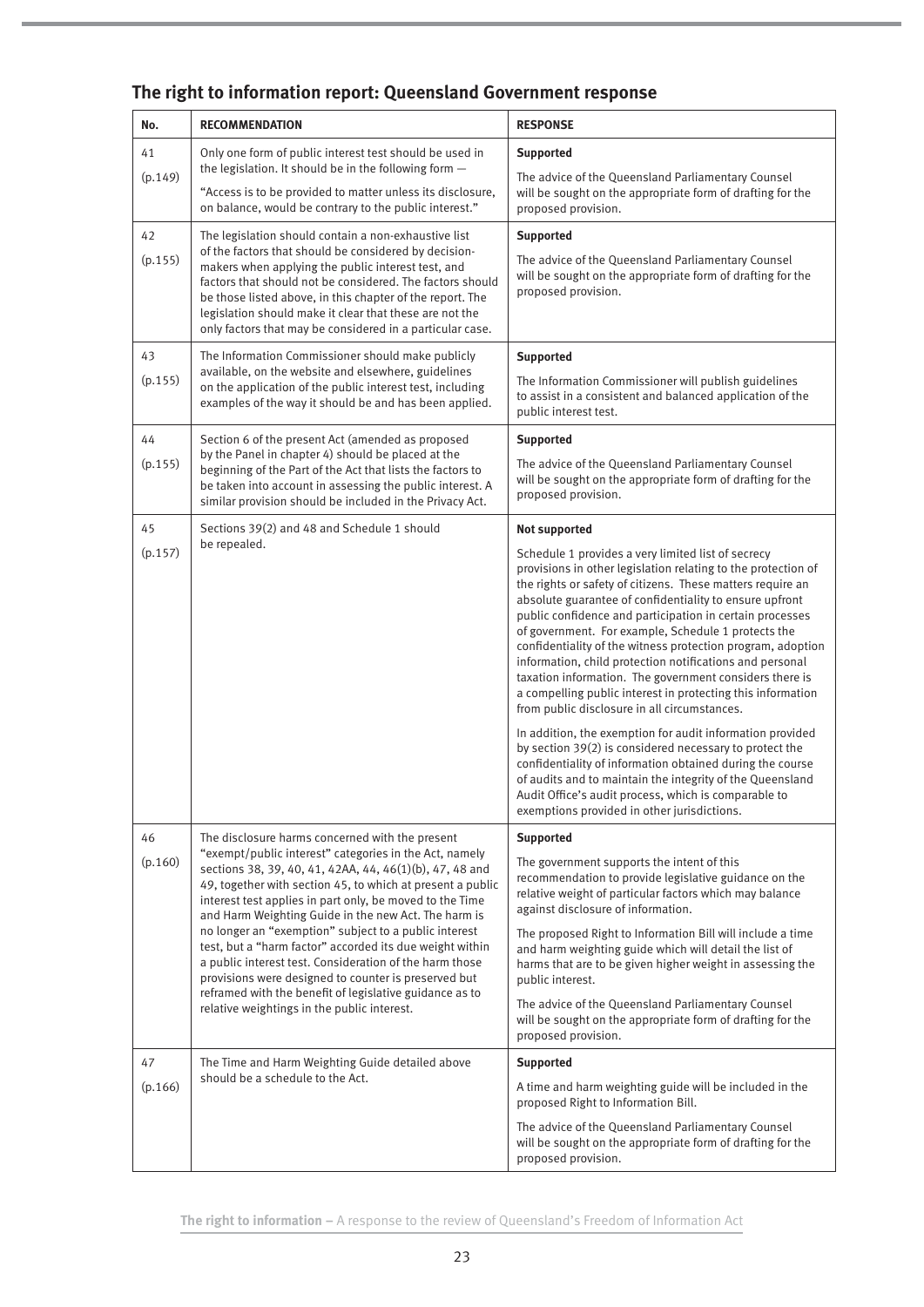| No.                 | <b>RECOMMENDATION</b>                                                                                                                                                                                                                                                                            | <b>RESPONSE</b>                                                                                                                                                                                                                                                                                                                                                                                                                                                                                                                                                                                                                                                                                                                                                                                                                                                                                                                                                                                                                    |  |
|---------------------|--------------------------------------------------------------------------------------------------------------------------------------------------------------------------------------------------------------------------------------------------------------------------------------------------|------------------------------------------------------------------------------------------------------------------------------------------------------------------------------------------------------------------------------------------------------------------------------------------------------------------------------------------------------------------------------------------------------------------------------------------------------------------------------------------------------------------------------------------------------------------------------------------------------------------------------------------------------------------------------------------------------------------------------------------------------------------------------------------------------------------------------------------------------------------------------------------------------------------------------------------------------------------------------------------------------------------------------------|--|
| 48<br>(p.166)       | An agency or affected third party may apply to the<br>Information Commissioner to extend the time specified<br>in the schedule for any particular document, on public<br>interest grounds.                                                                                                       | <b>Supported</b><br>The protection for affected agencies or third parties to<br>apply for an extension of time on public interest grounds<br>is warranted.                                                                                                                                                                                                                                                                                                                                                                                                                                                                                                                                                                                                                                                                                                                                                                                                                                                                         |  |
| 49<br>(p.169)       | The provisions allowing the Attorney-General to issue<br>conclusive certificates under the FOI Act should be<br>removed from the Act.                                                                                                                                                            | <b>Supported</b><br>The power to issue conclusive certificates will not be<br>included in the proposed Right to Information Bill.                                                                                                                                                                                                                                                                                                                                                                                                                                                                                                                                                                                                                                                                                                                                                                                                                                                                                                  |  |
| 50<br>(p.176)       | The maximum period for supplying documents in<br>response to an application for access should be<br>reduced from 45 calendar days to 25 working days. The<br>legislation should be amended to require agencies to<br>supply documents as soon as possible, but no later than<br>25 working days. | <b>Supported</b><br>The proposed Right to Information Bill will provide that<br>decisions should be made as soon as practically possible<br>but no later than 25 working days. However, the Bill will<br>also provide that agencies may seek agreement from<br>applicants for extensions of time in certain circumstances,<br>for example, where large volumes of documents are<br>requested or documents are held in regional offices or<br>by field officers. Consistent with the process outlined at<br>Appendix 6 of the Report, an additional 10 working days<br>will apply where third party consultation is required.                                                                                                                                                                                                                                                                                                                                                                                                       |  |
| 51<br>(p.176)       | When acknowledging receipt of an FOI request,<br>a Schedule of Relevant Documents, including an<br>indication of those documents that are considered to be<br>ephemeral, should be provided.                                                                                                     | <b>Supported</b><br>The proposed Right to Information Bill will make provision<br>for the preparation of a schedule of documents.<br>Although not specified in the recommendation, the report<br>states that the schedule should be prepared within 10<br>days of receipt of the request and that the schedule<br>will include the title, author and a description of each<br>document, as well as information in relation to whether it<br>is considered to be ephemeral.<br>The government considers that flexibility is required as it<br>will not always be practicable to supply a detailed schedule<br>of documents within 10 working days, for example, where<br>large volumes of documents are requested or documents<br>are held in regional offices or by field officers.<br>The government will examine options for the preparation<br>of a schedule that will not adversely impact on the<br>recommended overall timeframes for responding to<br>applications (25 days, or 35 days where consultation<br>is required). |  |
| 52<br>(p.178)<br>53 | The Information Commissioner should issue guidelines<br>to agencies to assist consistency in the production and<br>management of Schedules of Relevant Documents (e.g.<br>Schedule format).<br>The Information Commissioner should have the power                                                | <b>Supported</b><br>The Information Commissioner will issue guidelines to<br>assist in the production and management of schedules.<br>Supported in principle                                                                                                                                                                                                                                                                                                                                                                                                                                                                                                                                                                                                                                                                                                                                                                                                                                                                       |  |
| (p.179)             | to consider and report on complaints about the way an<br>agency deals with applications for access, including the<br>timeliness of its process. The Information Commissioner<br>should have the power to conduct own-motion inquiries<br>in relation to such issues.                             | The government will give consideration to appropriate<br>complaint avenues in drafting the proposed Right to<br>Information Bill, including the respective roles of the<br>Information Commissioner and the Ombudsman in<br>dealing with complaints about the way agencies deal with<br>applications for access.                                                                                                                                                                                                                                                                                                                                                                                                                                                                                                                                                                                                                                                                                                                   |  |
| 54<br>(p.180)       | The Information Commissioner should conduct audits<br>of agency performance of FOI and produce annual<br>report cards on agencies for examination by the<br>parliamentary committee.                                                                                                             | Supported<br>Consultation will occur with the Legal, Constitutional and<br>Administrative Review Committee on the appropriate<br>format for agency report cards.                                                                                                                                                                                                                                                                                                                                                                                                                                                                                                                                                                                                                                                                                                                                                                                                                                                                   |  |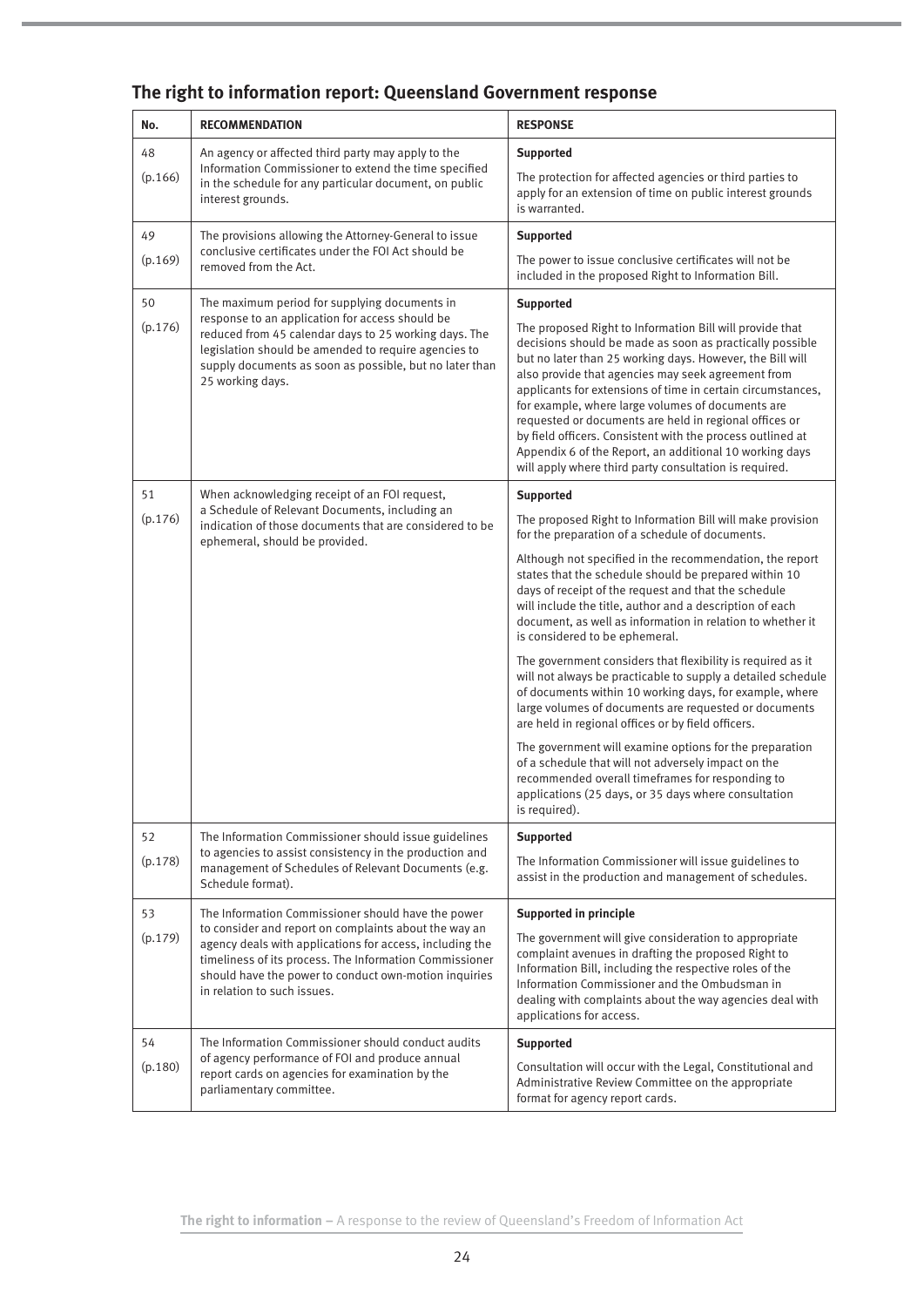| No.           | <b>RECOMMENDATION</b>                                                                                                                                                                                                                                                                                                                                                                                                                                                                                                                                                                                                                                                          | <b>RESPONSE</b>                                                                                                                                                                                                                                                                                                                                                                                                            |
|---------------|--------------------------------------------------------------------------------------------------------------------------------------------------------------------------------------------------------------------------------------------------------------------------------------------------------------------------------------------------------------------------------------------------------------------------------------------------------------------------------------------------------------------------------------------------------------------------------------------------------------------------------------------------------------------------------|----------------------------------------------------------------------------------------------------------------------------------------------------------------------------------------------------------------------------------------------------------------------------------------------------------------------------------------------------------------------------------------------------------------------------|
| 55<br>(p.181) | The Information Commissioner should investigate<br>options for the provision of FOI services to smaller<br>agencies that are unable to develop the necessary<br>expertise to deal adequately with FOI requests.                                                                                                                                                                                                                                                                                                                                                                                                                                                                | <b>Supported</b><br>The government will consider what legislative change<br>is necessary to enable this to occur in relation to both<br>delegations powers and agency restrictions on providing<br>information to other agencies.                                                                                                                                                                                          |
| 56<br>(p.181) | The Information Commissioner should encourage larger<br>agencies to increase the number of officers authorised<br>and qualified to handle FOI matters.                                                                                                                                                                                                                                                                                                                                                                                                                                                                                                                         | <b>Supported</b><br>Chief executive officers are responsible for determining<br>the appropriate number of officers required to handle FOI<br>matters in agencies.<br>However, in the annual report cards on agency<br>performance, the Information Commissioner will consider<br>agencies' resourcing levels and, where appropriate,<br>encourage agencies to increase the number of authorised<br>and qualified officers. |
| 57<br>(p.181) | The Information Commissioner should ensure that all<br>agencies and their FOI sections are made aware of the<br>latest technological advances applicable to FOI, and of<br>the way agencies in Queensland are applying them                                                                                                                                                                                                                                                                                                                                                                                                                                                    | <b>Supported</b><br>The government will review the respective roles of the<br>Information Commissioner, the QGCIO and QGCTO in<br>implementing this recommendation.                                                                                                                                                                                                                                                        |
| 58<br>(p.182) | FOI should be considered as part of the mainstream<br>function of government agencies and superior<br>performance by officers should merit official recognition.                                                                                                                                                                                                                                                                                                                                                                                                                                                                                                               | <b>Supported</b><br>Chief executive officers will be encouraged to nominate<br>teams for consideration for the Premier's Awards for<br>Excellence in Public Sector Management.<br>These awards recognise and reward outstanding<br>achievements of work units and teams who strive for<br>excellence, best practice management and improvements<br>in services and public sector management.                               |
| 59<br>(p.182) | Where an agency fails to meet deadlines specified in<br>the Act for the provision of information to requesters,<br>the requester is entitled to a refund of the FOI<br>application fee.                                                                                                                                                                                                                                                                                                                                                                                                                                                                                        | <b>Supported</b><br>Application fees will be refunded where an agency fails to<br>meet the deadlines for providing information specified in the<br>proposed Right to Information Bill unless the applicant has<br>agreed to an extension of time (see recommendation 50).                                                                                                                                                  |
| 60<br>(p.183) | Section 27B should be redrafted to provide that an<br>agency or minister may keep working on a request<br>beyond the time when there is a deemed refusal, so long<br>as they have asked the applicant for an extension of time<br>in writing and the applicant has not refused that request,<br>and not taken advantage of the deemed refusal to apply<br>for external review. If a request for an extension of time<br>is granted, the applicant is bound by the new time limit.<br>The agency or minister must stop processing the request<br>if they are informed the applicant has sought external<br>review or the applicant has refused the request for<br>an extension. | <b>Supported</b><br>The advice of the Queensland Parliamentary Counsel<br>will be sought on the appropriate form of drafting for the<br>proposed provision.                                                                                                                                                                                                                                                                |
| 61<br>(p.198) | The requirement for an application fee should be<br>maintained for requests that do not seek personal<br>information. It should be held at the present level and<br>increased in line with cost of living increases.                                                                                                                                                                                                                                                                                                                                                                                                                                                           | <b>Supported</b><br>Application fees will be retained for requests for non-<br>personal information.                                                                                                                                                                                                                                                                                                                       |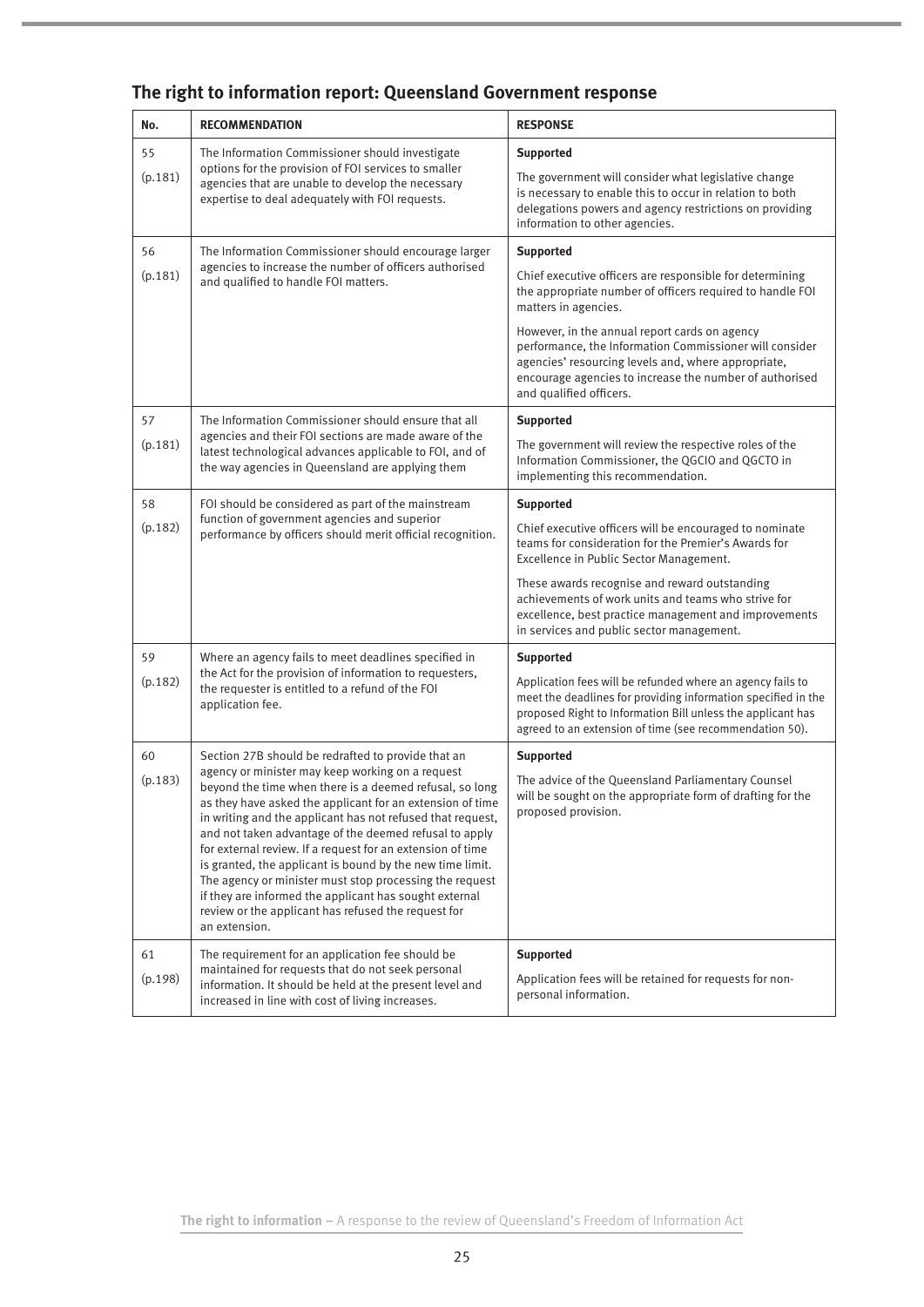| No.           | <b>RECOMMENDATION</b>                                                                                                                                                                                                                                                                                                                                                                                                           | <b>RESPONSE</b>                                                                                                                                                                                                                                                                                                          |  |
|---------------|---------------------------------------------------------------------------------------------------------------------------------------------------------------------------------------------------------------------------------------------------------------------------------------------------------------------------------------------------------------------------------------------------------------------------------|--------------------------------------------------------------------------------------------------------------------------------------------------------------------------------------------------------------------------------------------------------------------------------------------------------------------------|--|
| 62            | There should be no charges for searching for, or retrieval                                                                                                                                                                                                                                                                                                                                                                      | <b>Supported in principle</b>                                                                                                                                                                                                                                                                                            |  |
| (p.198)       | of, documents, or for decision-making by FOI officers.<br>There should be a charge based on the number of full<br>pages (that is, pages where no information has been<br>blacked out) provided to an applicant. The charge<br>should be set out in the regulations, based on the<br>recommendations of the Information Commissioner.<br>Initially, the charge should be                                                         | While the intention of the recommendation to implement<br>a more structured approach to charges for access to<br>documents is supported, the government is concerned that<br>the model proposed could lead to unintended increased<br>costs in many instances.<br>Consequently, the government will consider options for |  |
|               | 1-10 folios Free                                                                                                                                                                                                                                                                                                                                                                                                                | an appropriate charging regime that does not lead to                                                                                                                                                                                                                                                                     |  |
|               | 11-20 folios \$20 for 20 folios (i.e. \$2 a page for each<br>page in this bracket)                                                                                                                                                                                                                                                                                                                                              | significantly increased costs for applicants.                                                                                                                                                                                                                                                                            |  |
|               | 21-50 folios \$20 plus \$2.25 a page for each page in<br>this bracket.                                                                                                                                                                                                                                                                                                                                                          |                                                                                                                                                                                                                                                                                                                          |  |
|               | 51-100 folios \$87.50 plus \$2.50 a page for each page<br>in this bracket.                                                                                                                                                                                                                                                                                                                                                      |                                                                                                                                                                                                                                                                                                                          |  |
|               | 101-500 folios \$212.50 plus \$2.75 a page for the each<br>page in this bracket.                                                                                                                                                                                                                                                                                                                                                |                                                                                                                                                                                                                                                                                                                          |  |
|               | 501-1000 folios \$1312.50 plus \$3 a page for the each<br>page in this bracket.                                                                                                                                                                                                                                                                                                                                                 |                                                                                                                                                                                                                                                                                                                          |  |
|               | 1000 folios (and more) \$2812.50 plus \$5 a page.                                                                                                                                                                                                                                                                                                                                                                               |                                                                                                                                                                                                                                                                                                                          |  |
| 63            | The charge should be levied at the time the documents<br>are ready for delivery. They should be made available as                                                                                                                                                                                                                                                                                                               | Supported                                                                                                                                                                                                                                                                                                                |  |
| (p.199)       | soon as the charge is paid.                                                                                                                                                                                                                                                                                                                                                                                                     | Documents to which access has been granted will be<br>copied, transferred to disk or made available for inspection<br>upon payment of the prescribed charges.                                                                                                                                                            |  |
|               |                                                                                                                                                                                                                                                                                                                                                                                                                                 | This will address circumstances where a decision has been<br>made and documents copied or transferred to disc, but the<br>applicant has chosen not to collect the documents.                                                                                                                                             |  |
| 64            | The charge for photocopying should be retained. No                                                                                                                                                                                                                                                                                                                                                                              | <b>Supported</b>                                                                                                                                                                                                                                                                                                         |  |
| (p.199)       | charge should be made when information is provided on<br>a computer disc, or by email.                                                                                                                                                                                                                                                                                                                                          | The charge for photocopying will be retained, with no<br>charge for providing paper-sourced information in an<br>electronic format. Consideration will be given to charges<br>for provision of non-paper-sourced data in accordance with<br>recommendation 85.                                                           |  |
| 65<br>(p.199) | No changes should be made to the present provisions for<br>the waiver or reduction of fees, other than to provide that<br>an agency/minister should have power to waive charges<br>or additional charges where the cost of levying and/<br>or paying the amount would exceed the amount being<br>claimed.                                                                                                                       | <b>Supported</b>                                                                                                                                                                                                                                                                                                         |  |
| 66            | An amendment along the lines of the provision in the                                                                                                                                                                                                                                                                                                                                                                            | <b>Supported</b>                                                                                                                                                                                                                                                                                                         |  |
| (p.199)       | Irish legislation should be introduced to try to limit<br>any abuse of the waiver for concession card holders<br>(commonly referred to as "rent a pensioner").                                                                                                                                                                                                                                                                  | The advice of the Queensland Parliamentary Counsel<br>will be sought on the appropriate form of drafting for the<br>proposed provision.                                                                                                                                                                                  |  |
| 67<br>(p.199) | The Information Commissioner, rather than individual<br>agencies, should determine whether a non-profit<br>organisation qualifies for a waiver because of<br>financial hardship. A determination by the Information<br>Commissioner should be recognised by all agencies,<br>and should remain current for the year in which it was<br>assessed, unless there is a change in the relevant<br>circumstances of the organisation. | <b>Supported</b>                                                                                                                                                                                                                                                                                                         |  |
| 68<br>(p.199) | There should be no public interest exemption from fees<br>or charges introduced.                                                                                                                                                                                                                                                                                                                                                | <b>Supported</b>                                                                                                                                                                                                                                                                                                         |  |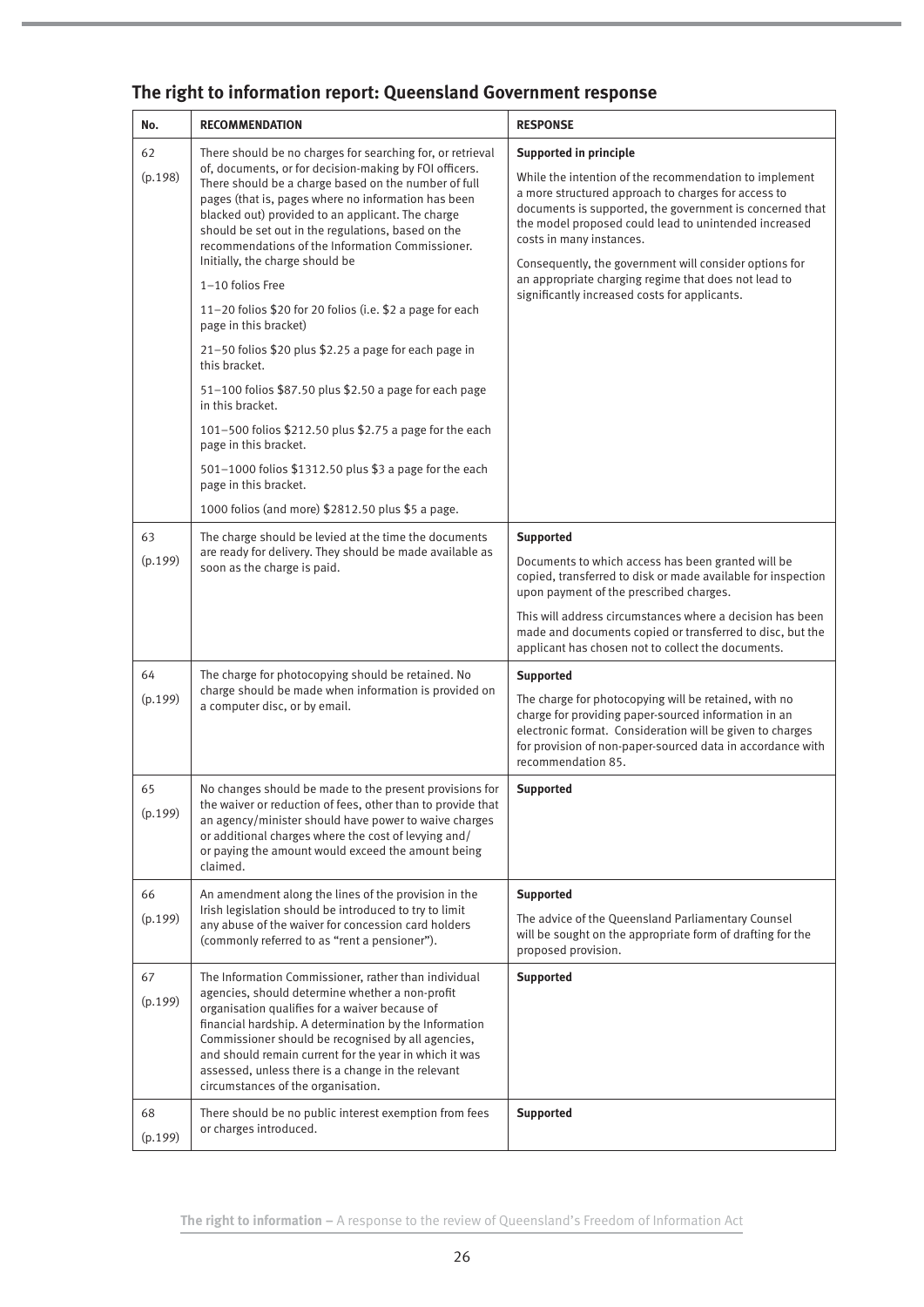| No.           | <b>RECOMMENDATION</b>                                                                                                                                                                                                                                                                   | <b>RESPONSE</b>                                                                                                                                                                                                                                                                                            |  |
|---------------|-----------------------------------------------------------------------------------------------------------------------------------------------------------------------------------------------------------------------------------------------------------------------------------------|------------------------------------------------------------------------------------------------------------------------------------------------------------------------------------------------------------------------------------------------------------------------------------------------------------|--|
| 69            | The Information Commissioner should make available                                                                                                                                                                                                                                      | <b>Supported in principle</b>                                                                                                                                                                                                                                                                              |  |
| (p.200)       | a space for requesters to access information made<br>available by agencies where agencies are unable to<br>provide access, or where it would be more convenient<br>for the requester to view the information in the office of<br>the Information Commissioner than in the office of the | The Information Commissioner will have limited capacity to<br>provide facilities for access to information. It is anticipated<br>that agencies will be better placed to provide facilities and<br>computer access.                                                                                         |  |
|               | agency. The Information Commissioner should also make<br>available computer access for requesters in the office.                                                                                                                                                                        | However, facilities and computer access could be made<br>available by the Information Commissioner for requesters<br>to view information only where an agency is unable to<br>provide accommodation for access and alternative access<br>cannot be arranged.                                               |  |
| 70            | The Information Commissioner should provide these                                                                                                                                                                                                                                       | <b>Not supported</b>                                                                                                                                                                                                                                                                                       |  |
| (p.200)       | facilities at no charge, for the first four hours, and \$20<br>for the next four hours. The charge should then be \$50 a<br>day, but the facility must be pre-booked by the requester.                                                                                                  | The use of such facilities should be provided free of charge<br>to facilitate access to information.                                                                                                                                                                                                       |  |
|               |                                                                                                                                                                                                                                                                                         | The Information Commissioner will have limited capacity<br>to provide access to facilities in most instances. It is<br>anticipated that agencies will be better placed to provide<br>facilities and computer access, given that the information<br>may be personal or confidential or may be considerable. |  |
| 71            | The PAN/FAN system of assessing charges for accessing                                                                                                                                                                                                                                   | <b>Supported</b>                                                                                                                                                                                                                                                                                           |  |
| (p.200)       | documents should be abandoned.                                                                                                                                                                                                                                                          | The PAN and FAN system of assessing charges for<br>documents will not be included in the proposed Right to<br>Information Bill.                                                                                                                                                                            |  |
|               |                                                                                                                                                                                                                                                                                         | However, the government considers that it is necessary to<br>provide a mechanism for requesters to advise decision-<br>makers about the scope of requests. The implementation<br>of such a mechanism will be examined in conjunction with<br>recommendation 51.                                            |  |
| 72            | The Information Commissioner must determine any                                                                                                                                                                                                                                         | <b>Supported</b>                                                                                                                                                                                                                                                                                           |  |
| (p.207)       | application made by an agency to have a person<br>declared vexatious under s. 96A.                                                                                                                                                                                                      | The right of every person to seek access to information<br>must be counterbalanced against the right of agencies<br>to seek independent adjudication of situations where a<br>requester's demands are vexatious and unreasonable.                                                                          |  |
| 73            | Section 96A(4) should be amended to include the                                                                                                                                                                                                                                         | <b>Supported</b>                                                                                                                                                                                                                                                                                           |  |
| (p.208)       | following additional grounds for declaring a person<br>$v$ exatious $-$                                                                                                                                                                                                                 | The proposed Right to Information Bill will include these<br>additional grounds for declaring a person vexatious.                                                                                                                                                                                          |  |
|               | • the application clearly does not have any serious<br>purpose or value;                                                                                                                                                                                                                |                                                                                                                                                                                                                                                                                                            |  |
|               | • it is designed to cause disruption or annoyance; or                                                                                                                                                                                                                                   |                                                                                                                                                                                                                                                                                                            |  |
|               | • it can otherwise fairly be characterised as obsessive or<br>manifestly unreasonable.                                                                                                                                                                                                  |                                                                                                                                                                                                                                                                                                            |  |
| 74<br>(p.208) | Section 96A should be amended to include a provision<br>entitling a person declared vexatious under the section<br>to appeal to the proposed Queensland Civil and<br>Administrative Tribunal.                                                                                           | <b>Supported</b>                                                                                                                                                                                                                                                                                           |  |
| 75            | The Information Commissioner should develop detailed                                                                                                                                                                                                                                    | <b>Supported</b>                                                                                                                                                                                                                                                                                           |  |
| (p.208)       | guidelines, based on the provisions in the Act, to assist<br>agencies in deciding whether to apply for a declaration<br>under s. 96A.                                                                                                                                                   | The Information Commissioner will issue guidelines to<br>assist agencies in determining whether or not to make an<br>application that a requester be declared vexatious.                                                                                                                                   |  |
|               |                                                                                                                                                                                                                                                                                         | The Information Commissioner is the most appropriate<br>body to provide such adjudication.                                                                                                                                                                                                                 |  |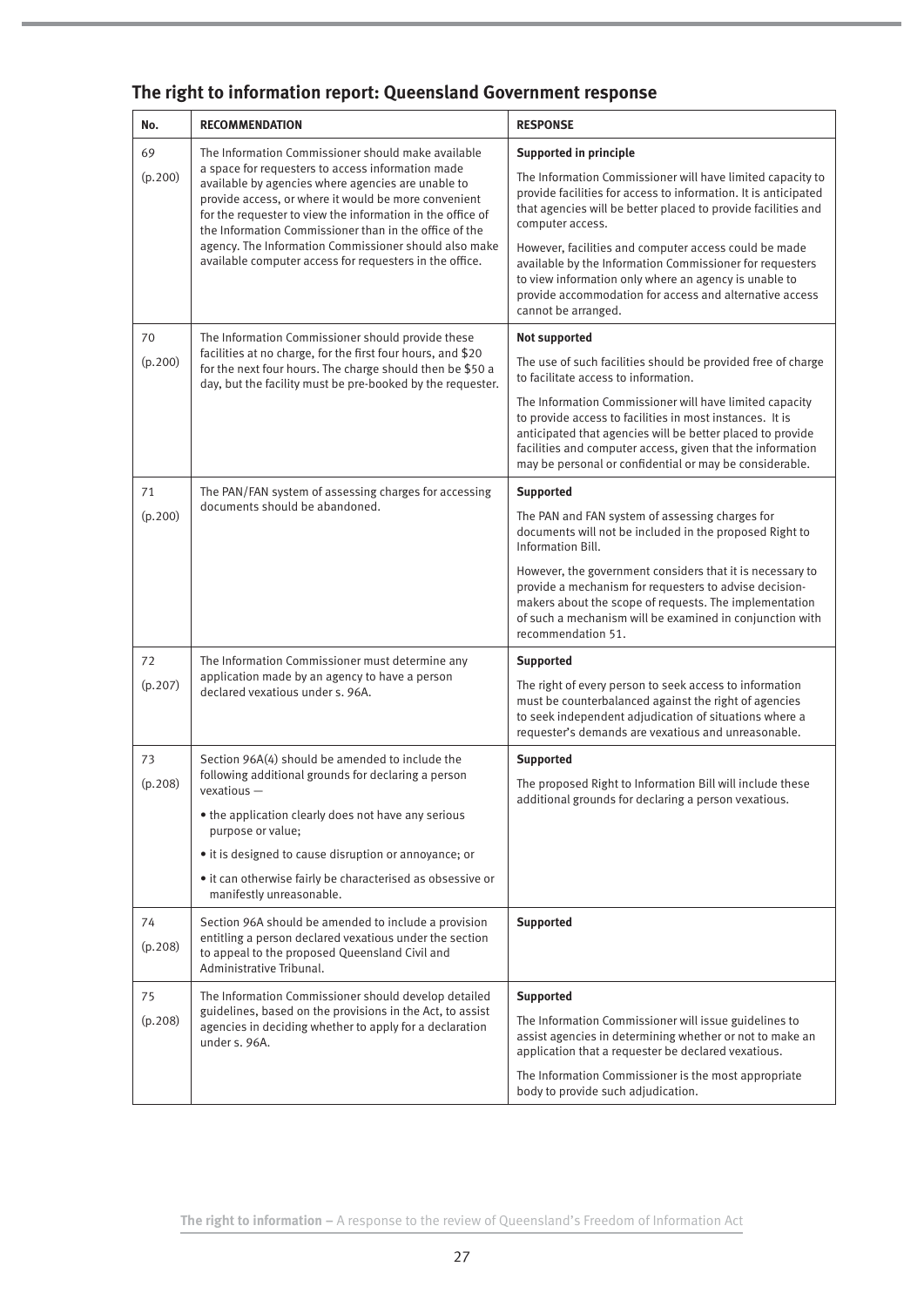| No.            | <b>RECOMMENDATION</b>                                                                                                                                                                                                                                                                                                                                                                                                                                                                                                                                                                                                                                                                                                                                                                                                                                                                                                                                                                                         | <b>RESPONSE</b>                                                                                                                                                                                                                                                                                                                                          |
|----------------|---------------------------------------------------------------------------------------------------------------------------------------------------------------------------------------------------------------------------------------------------------------------------------------------------------------------------------------------------------------------------------------------------------------------------------------------------------------------------------------------------------------------------------------------------------------------------------------------------------------------------------------------------------------------------------------------------------------------------------------------------------------------------------------------------------------------------------------------------------------------------------------------------------------------------------------------------------------------------------------------------------------|----------------------------------------------------------------------------------------------------------------------------------------------------------------------------------------------------------------------------------------------------------------------------------------------------------------------------------------------------------|
| 76<br>(p.208)  | The Information Commissioner should develop a training<br>program for agencies, based on those developed by the<br>NSW Ombudsman, to help agencies engage productively<br>with requesters, and share practical strategies for<br>dealing with unreasonable requester conduct.                                                                                                                                                                                                                                                                                                                                                                                                                                                                                                                                                                                                                                                                                                                                 | <b>Supported</b><br>A training package will be developed to coincide with the<br>commencement of the legislation.                                                                                                                                                                                                                                        |
| 77<br>(p.208)  | Section 29B should be amended so that if a document<br>is substantially the same as a document that has been<br>the subject of an earlier application by the applicant to<br>the same agency or minister, where the only difference is<br>the recording of the applicant's previous application, the<br>request can be refused.                                                                                                                                                                                                                                                                                                                                                                                                                                                                                                                                                                                                                                                                               | <b>Supported</b><br>The proposed Right to Information Bill will include a<br>provision which allows the refusal of an application where<br>the only difference between the information currently<br>requested and that requested previously is the recording of<br>the requester's application.                                                          |
| 78<br>(p.221)  | The Queensland State Archivist should review the<br>existing Information Standards and best practice<br>guidelines to ensure a plain English, comprehensive<br>and detailed, self-contained, Queensland promulgation<br>of the public records requirements and expectations<br>in handling, keeping and destroying drafts and emails.<br>Where practicable and appropriate, procedural and<br>technical guidance is to be included in illustrating<br>expectations arising in typical examples. This review<br>should include consultation (perhaps via focus groups)<br>with representatives from the following stakeholders: FOI<br>practitioners, records administrators, and a sufficient<br>slice of agency functions such as policy officers, program<br>administrators, field workers. (The Archivist's information<br>policy partners, the Information Commissioner and the<br>Chief Information Officer, should also be consulted.)                                                                  | <b>Supported</b><br>The QSA will review each of the Information Standards<br>for which it is responsible, and will publish the dates and<br>proposed scope of these reviews.<br>Responsibility for reviewing all other Information Standards<br>to ensure clarity and alignment with the new 'right to<br>information' model will remain with the QGCIO. |
| 79<br>(p. 221) | The Queensland State Archivist (and the Information<br>Commissioner) should actively promote the public<br>records requirements widely and frequently, including<br>training and information programs. The State<br>Archivist should monitor compliance, and difficulties<br>in compliance, to continuously improve awareness<br>and capability and together with the Information<br>Commissioner's support and feedback, maintain the<br>relevant standards and guidelines under regular review.<br>As appropriate, the Chief Information Office should<br>assist in assuring sector-wide systems' capability in<br>handling retention and disposal of drafts and emails<br>in accordance with required standards. It would be<br>important to emphasise also the sanctions consequent<br>upon wrongful destruction of documents, supported by<br>referral points and working assumptions to guide the<br>decision-making that is made in practice everyday by<br>public servants in what documents to keep. | <b>Supported</b><br>The QGCIO, the Information Commissioner and the QSA will<br>drive initiatives to ensure awareness of and compliance<br>with requirements for the handling of public records.                                                                                                                                                         |
| 80<br>(p.221)  | Where the decision-maker clearly regards certain<br>documents as merely ephemeral in nature, the decision-<br>maker can annotate the panel's recommended (chapter<br>13) Schedule of Relevant Documents accordingly<br>enabling the requester to confirm to which documents<br>access is sought, and liability to costs is made.                                                                                                                                                                                                                                                                                                                                                                                                                                                                                                                                                                                                                                                                              | Supported<br>Decision-makers will be able to annotate the schedule<br>accordingly.                                                                                                                                                                                                                                                                       |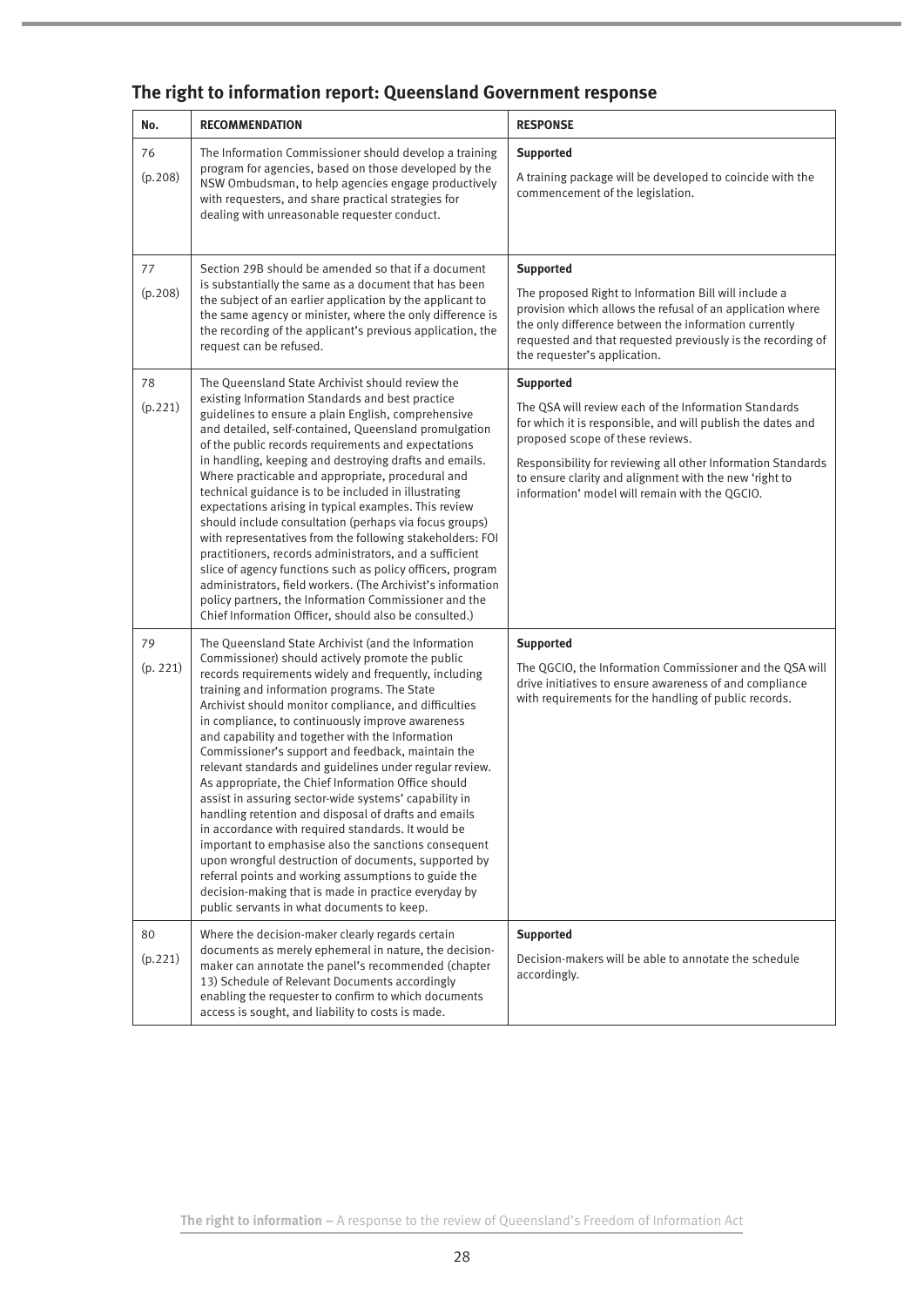| The right to information report: Queensland Government response |  |  |  |  |  |  |
|-----------------------------------------------------------------|--|--|--|--|--|--|
|-----------------------------------------------------------------|--|--|--|--|--|--|

| No.           | <b>RECOMMENDATION</b>                                                                                                                                                                                                                                                                                                                                                                                                                                                                                                                                                                                                                                                                                                                                                                                          | <b>RESPONSE</b>                                                                                                                                                                                                                                                                                                                                                                                                                                                                                                                                                                                                                                                                          |  |
|---------------|----------------------------------------------------------------------------------------------------------------------------------------------------------------------------------------------------------------------------------------------------------------------------------------------------------------------------------------------------------------------------------------------------------------------------------------------------------------------------------------------------------------------------------------------------------------------------------------------------------------------------------------------------------------------------------------------------------------------------------------------------------------------------------------------------------------|------------------------------------------------------------------------------------------------------------------------------------------------------------------------------------------------------------------------------------------------------------------------------------------------------------------------------------------------------------------------------------------------------------------------------------------------------------------------------------------------------------------------------------------------------------------------------------------------------------------------------------------------------------------------------------------|--|
| 81<br>(p.222) | The existing scope of legal entitlement to raw data and<br>metadata be maintained, subject to -<br>(5) excluding entitlement to metadata where the only<br>difference to the same metadata requested by the same<br>person previously has been occasioned by the recording<br>of the requester's own activity;<br>(6) excluding metadata from the definition of document<br>of an agency unless and until the requester specifically<br>requests same in writing;<br>(7) reinforcing in FOI training and awareness the<br>existing entitlement to raw data and metadata and<br>the mandatory obligation on agencies to interrogate<br>databases within the scope of an FOI application so as<br>to create documents for production, where the means for<br>doing so are "usually available" to the agency; and | <b>Supported</b><br>The Government agrees with the recommended limitations<br>on the legal entitlement to metadata.<br>The existing scope of legal entitlement to metadata,<br>raw data and the obligation on agencies to interrogate<br>databases will be maintained in the proposed Right to<br>Information Bill.<br>The entitlement to metadata, raw data and interrogation<br>of databases will be included in training provided by the<br><b>Information Commissioner.</b><br>Ensuring agencies make reasonable efforts to maintain<br>records in reproducible forms or formats is consistent with<br>the existing requirements under section 14 of the Public<br>Records Act 2002. |  |
|               | (8) expecting agencies as part of the government's<br>broader information policy planning and delivery to plan<br>its systems and make reasonable efforts to maintain its<br>records in reproducible forms or formats.                                                                                                                                                                                                                                                                                                                                                                                                                                                                                                                                                                                         |                                                                                                                                                                                                                                                                                                                                                                                                                                                                                                                                                                                                                                                                                          |  |
| 82<br>(p.222) | The Information Commissioner, in concert with the Chief<br>Information Officer and the Queensland State Archivist<br>as appropriate, should promote and support planning<br>and capability around these initiatives, including for<br>example the provision of electronic access at dedicated<br>reading room facilities enabling the requester itself to<br>interrogate and manage the production of data.                                                                                                                                                                                                                                                                                                                                                                                                    | <b>Supported</b><br>The Government will review the current roles and<br>responsibilities of the Information Commissioner, the<br>QGCIO and the State Archivist in relation to promoting and<br>supporting these initiatives.                                                                                                                                                                                                                                                                                                                                                                                                                                                             |  |
| 83<br>(p.222) | Electronic lodgement of FOI applications, electronic<br>payment and access methods for freedom of information<br>as a matter of course should be introduced in a<br>consistent and coordinated way for all agencies and<br>public authorities without delay.                                                                                                                                                                                                                                                                                                                                                                                                                                                                                                                                                   | <b>Supported</b><br>Queensland's Electronic Transactions Act 2001 provides for<br>electronic applications and a number of agencies currently<br>accept FOI applications electronically.<br>The Government agrees that a central e-RTI model should<br>be developed where members of the community can lodge<br>an application, make an electronic payment and validate<br>electronic signatures. A project team, led by the QGCIO will<br>develop a model and implement a central e-RTI facility for<br>the Oueensland Government.                                                                                                                                                       |  |
| 84<br>(p.222) | The Information Commissioner should support a more<br>responsive, consistent and enhanced client service in<br>the FOI experience for users, including by -<br>• developing guidelines for agencies similar to the<br>advice given to federal agencies by the Commonwealth<br>Ombudsman in his 2006 report; and<br>• considering beneficial initiatives harvested from<br>the United Kingdom model which provides Codes of<br>Practice and formal Guidances issued for Procedural.<br>Technical, Sector Specific, and Exemptions.                                                                                                                                                                                                                                                                              | <b>Supported</b><br>The Information Commissioner will publish guidelines<br>to increase awareness and understanding, and promote<br>consistency across agencies, with reference to the United<br>Kingdom model.                                                                                                                                                                                                                                                                                                                                                                                                                                                                          |  |
| 85<br>(p.227) | The Information Commissioner should develop<br>guidelines and recommend to the minister proposals for<br>charges that should be levied for providing data other<br>than from paper-sourced documents. The minister may<br>include these in the charges regulation made under<br>the Act.                                                                                                                                                                                                                                                                                                                                                                                                                                                                                                                       | <b>Supported</b><br>The Information Commissioner will publish guidelines and,<br>if appropriate, make recommendations for charges for the<br>provision of non-paper-sourced data.                                                                                                                                                                                                                                                                                                                                                                                                                                                                                                        |  |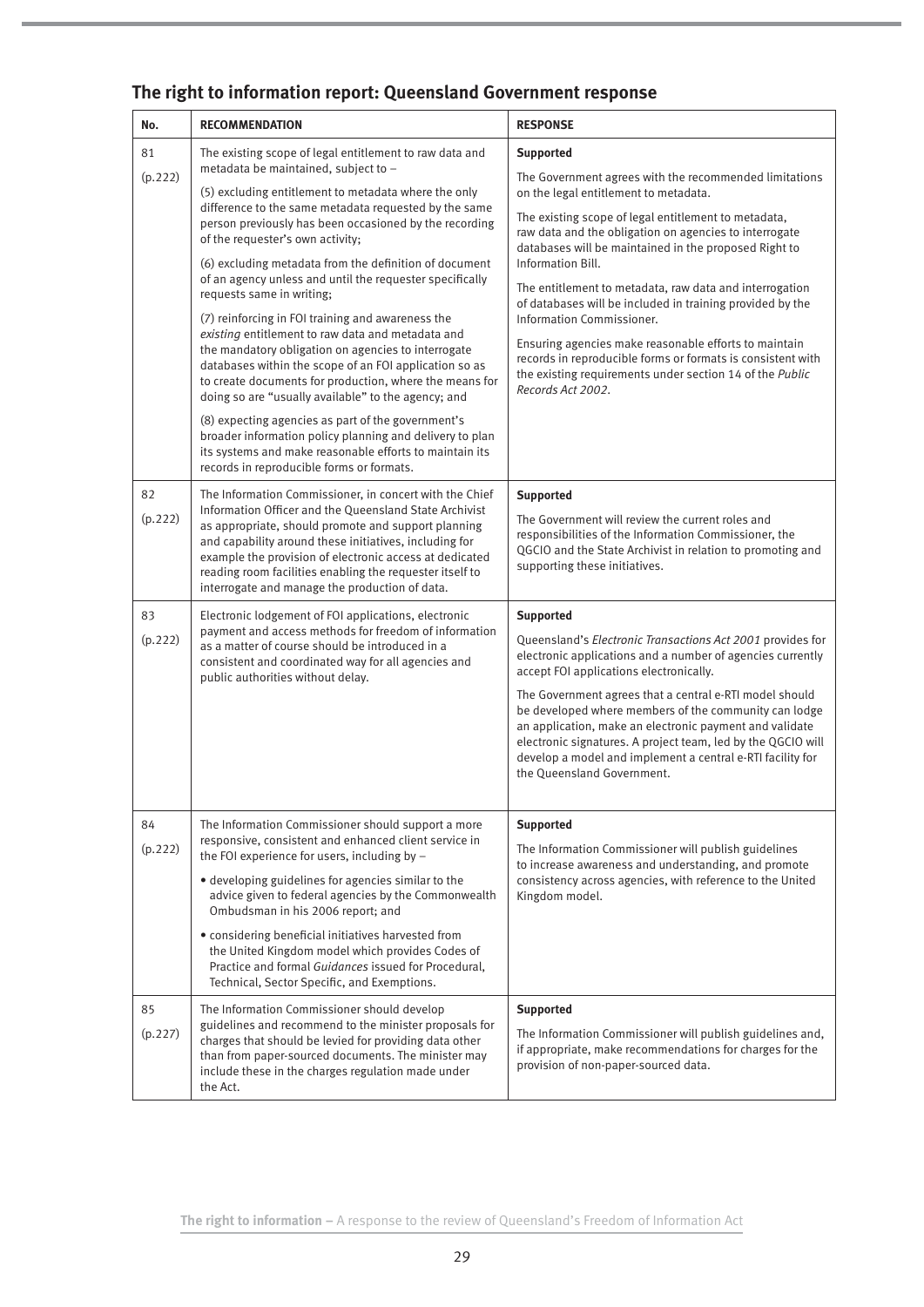| No.           | <b>RECOMMENDATION</b>                                                                                                                                                                                                                                                                                                                                                                                                              | <b>RESPONSE</b>                                                                                                                                                                                                                                                                                                                                                                                                                                                                                                                                                                                                                                                                                                                                                                                                                                                      |  |
|---------------|------------------------------------------------------------------------------------------------------------------------------------------------------------------------------------------------------------------------------------------------------------------------------------------------------------------------------------------------------------------------------------------------------------------------------------|----------------------------------------------------------------------------------------------------------------------------------------------------------------------------------------------------------------------------------------------------------------------------------------------------------------------------------------------------------------------------------------------------------------------------------------------------------------------------------------------------------------------------------------------------------------------------------------------------------------------------------------------------------------------------------------------------------------------------------------------------------------------------------------------------------------------------------------------------------------------|--|
| 86<br>(p.227) | The Information Commissioner should provide detailed<br>guidance for agencies on what they should include<br>in a notice to an applicant who is denied access to a<br>document, in whole or in part, where the agency has<br>relied on public interest considerations, including the<br>way the agency needs to comply with s. 27B of the Acts<br>Interpretation Act 1954.                                                         | <b>Supported</b><br>The Information Commissioner will publish guidelines for<br>agencies on preparing statements of reasons for decisions<br>not to disclose documents on public interest grounds.                                                                                                                                                                                                                                                                                                                                                                                                                                                                                                                                                                                                                                                                   |  |
| 87<br>(p.227) | The Information Commissioner should draw up<br>guidelines to assist agencies to develop the disclosure<br>logs proposed in recommendation 3.                                                                                                                                                                                                                                                                                       | <b>Supported</b><br>The Information Commissioner will publish guidelines to<br>assist agencies to develop disclosure logs.<br>Additional legislative protections may need to be created<br>to ensure lawful disclosure.                                                                                                                                                                                                                                                                                                                                                                                                                                                                                                                                                                                                                                              |  |
| 88<br>(p.227) | An agency should include on its disclosure log a<br>reference to any s. 31A document it has processed. The<br>agency may provide access to the document to anyone<br>(including the original requester) who applies for it,<br>provided they pay the access charge that the original<br>requester had not paid plus any photocopying charge.<br>However, the agency could put the document on its<br>website for anyone to access. | <b>Supported</b><br>This will be addressed in the guidelines developed by the<br>Information Commissioner.                                                                                                                                                                                                                                                                                                                                                                                                                                                                                                                                                                                                                                                                                                                                                           |  |
| 89<br>(p.239) | Internal review should be retained, but it should<br>be optional.                                                                                                                                                                                                                                                                                                                                                                  | <b>Supported</b><br>The proposed Right to Information Bill will retain internal<br>review as an option. Agencies will be required to make<br>internal review available to applicants who wish to use it.                                                                                                                                                                                                                                                                                                                                                                                                                                                                                                                                                                                                                                                             |  |
| 90<br>(p.239) | An applicant should not be required to pay a fee for<br>internal review.                                                                                                                                                                                                                                                                                                                                                           | <b>Supported</b><br>The right of a requester to seek internal review of<br>a decision is fundamental. The proposed Right to<br>Information Bill will provide that internal reviews should<br>be conducted free of charge.                                                                                                                                                                                                                                                                                                                                                                                                                                                                                                                                                                                                                                            |  |
| 91<br>(p.239) | Internal review decisions should be made as soon as<br>possible by agencies. If a decision is not made within<br>20 working days the agency shall be taken to have<br>affirmed the original decision.                                                                                                                                                                                                                              | <b>Supported</b><br>The proposed Right to Information Bill will provide that<br>internal review decisions should be made as soon as<br>possible, but within 20 working days.<br>The Right to Information Bill will deem that the original<br>decision is affirmed if a decision is not made within<br>the timeframe.                                                                                                                                                                                                                                                                                                                                                                                                                                                                                                                                                 |  |
| 92<br>(p.240) | The Information Commissioner should monitor the<br>time taken by agencies in making decisions on internal<br>review.                                                                                                                                                                                                                                                                                                               | <b>Supported</b>                                                                                                                                                                                                                                                                                                                                                                                                                                                                                                                                                                                                                                                                                                                                                                                                                                                     |  |
| 93<br>(p.240) | The statement to the applicant conveying reasons for<br>decision should include information about who would<br>conduct any internal review, specifying either the names<br>of those authorised to conduct the review or the level<br>of the agency at which the review would be conducted.<br>Agency websites should list the names of people<br>currently responsible for processing FOI applications and<br>internal review.     | <b>Supported in principle</b><br>The government supports the provision of information<br>about the designations of officers who could conduct<br>the internal review. However, it may not be possible to<br>provide the names of officers who may conduct the internal<br>review. This will particularly affect agencies in periods of<br>low staffing levels and smaller agencies where resource<br>sharing may be required.<br>In the interest of transparency and openness, the<br>government supports the publication on agency websites<br>of the designations of officers authorised to make<br>decisions and conduct internal reviews.<br>Further, delegated decision makers and internal reviewers<br>will be required to contact applicants to advise of their<br>name and further contact details within a reasonable time<br>of receiving an application. |  |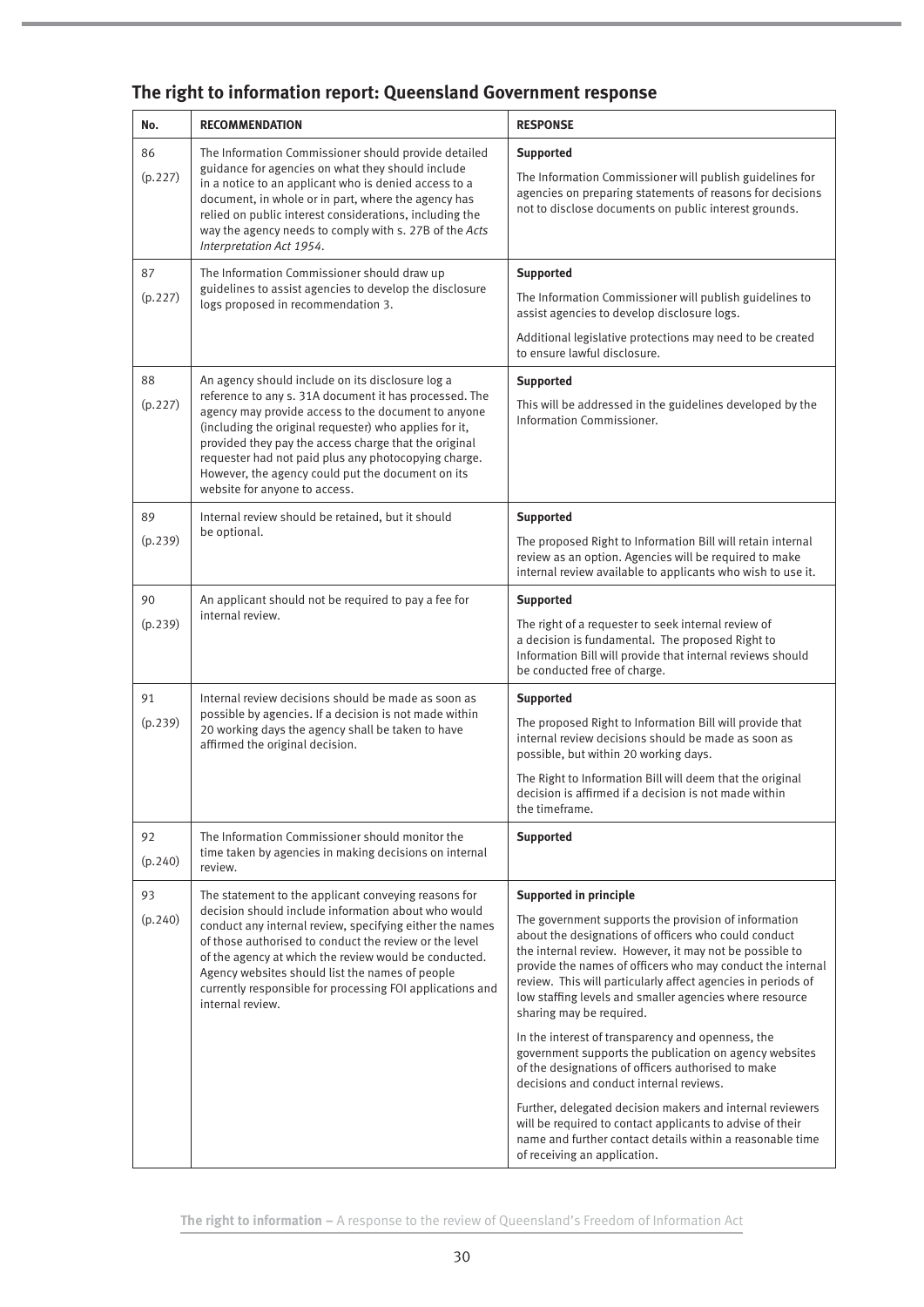| No.           | <b>RECOMMENDATION</b>                                                                                                                                                                 | <b>RESPONSE</b>                                                                                                                                                                                                                                                                  |
|---------------|---------------------------------------------------------------------------------------------------------------------------------------------------------------------------------------|----------------------------------------------------------------------------------------------------------------------------------------------------------------------------------------------------------------------------------------------------------------------------------|
| 94            | Applications for internal and external review should be                                                                                                                               | Supported                                                                                                                                                                                                                                                                        |
| (p.241)       | able to be made by email, as well as in writing.                                                                                                                                      | The QGCIO and QGCTO will investigate and report back to<br>Government about ways to support electronic applications<br>for internal and external review (see recommendation 83).                                                                                                 |
| 95            | External review should be carried out by the Office of the                                                                                                                            | <b>Supported</b>                                                                                                                                                                                                                                                                 |
| (p.247)       | Information Commissioner. The review process should<br>begin with mediation by the Office of the Information<br>Commissioner.                                                         | The Office of the Information Commissioner will be<br>responsible for carrying out external review.                                                                                                                                                                              |
|               |                                                                                                                                                                                       | Ideally, the process of external review should begin with<br>mediation. However, mediation may not be appropriate<br>in every circumstance (for example, where one party is not<br>willing to take part in mediation or where there appears to<br>be no prospect of compromise). |
|               |                                                                                                                                                                                       | The proposed Right to Information Bill will require the<br>Information Commissioner to identify opportunities and<br>processes for early resolution, including mediation, as part<br>of the application assessment process.                                                      |
| 96<br>(p.248) | The proposed Queensland Civil and Administrative<br>Tribunal should be given jurisdiction to -                                                                                        | <b>Supported</b>                                                                                                                                                                                                                                                                 |
|               | (5) Hear and determine questions of law referred to it<br>by the Information Commissioner at the request of a<br>participant in a review, or on the commissioner's own<br>initiative: |                                                                                                                                                                                                                                                                                  |
|               | (6) Hear and determine an appeal from a decision of the<br>Information Commissioner, but only on a question of<br>law:                                                                |                                                                                                                                                                                                                                                                                  |
|               | (7) Hear and determine an appeal from a decision by<br>the Information Commissioner declaring a person a<br>vexatious applicant                                                       |                                                                                                                                                                                                                                                                                  |
| 97            | The Information Commissioner would be bound by                                                                                                                                        | <b>Supported</b>                                                                                                                                                                                                                                                                 |
| (p.248)       | decisions of the tribunal and follow the interpretation of<br>the law adopted by the tribunal.                                                                                        |                                                                                                                                                                                                                                                                                  |
| 98            | An applicant should not be required to pay a fee for                                                                                                                                  | <b>Supported</b>                                                                                                                                                                                                                                                                 |
| (p.249)       | external review.                                                                                                                                                                      | A requester has a fundamental right to seek external<br>review of a decision. These reviews will be conducted free<br>of charge.                                                                                                                                                 |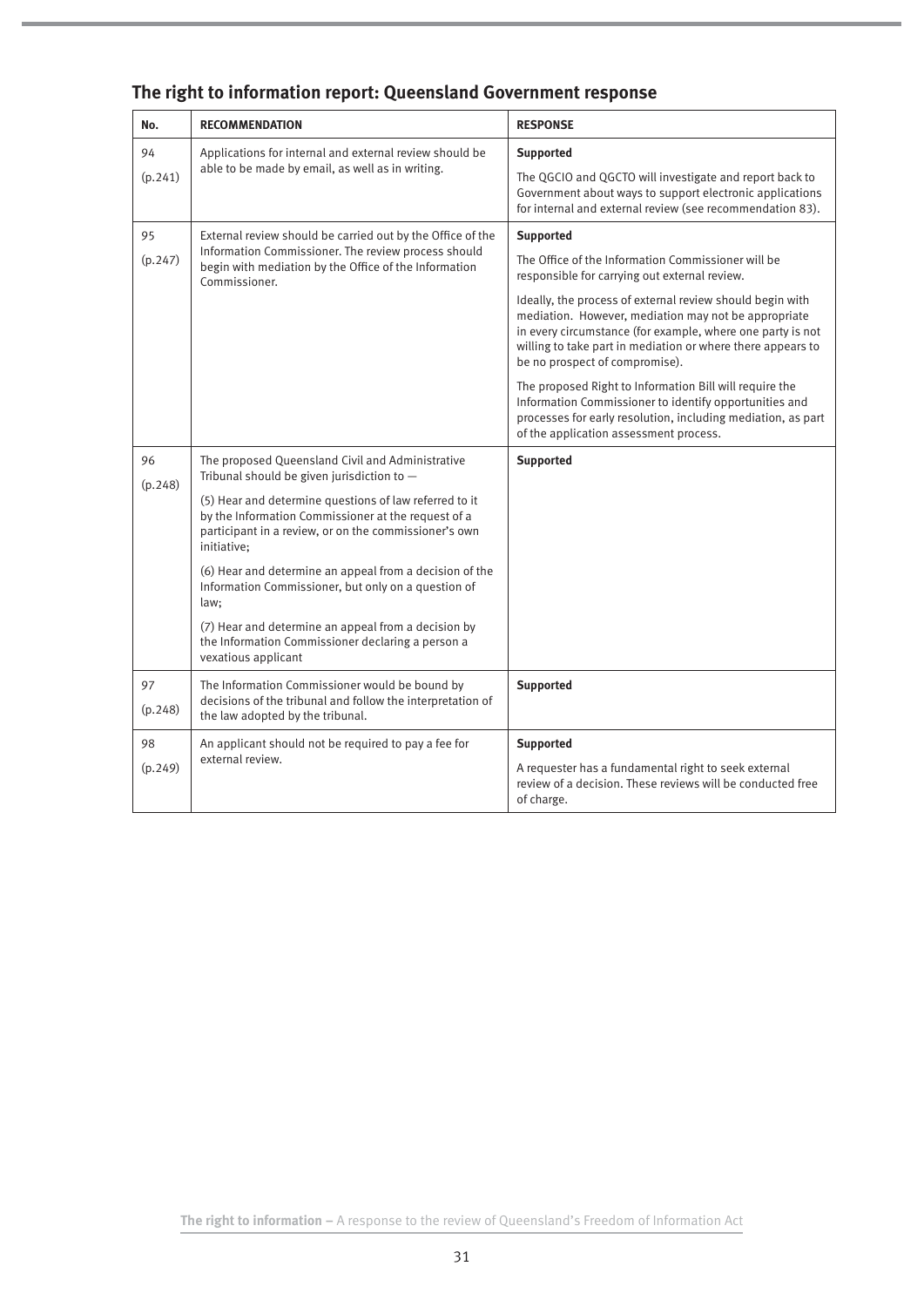| No.     | <b>RECOMMENDATION</b>                                                                                                                                                                                                                                                                                                                                                                            | <b>RESPONSE</b>                                                                                                                                                                                                                                                                       |
|---------|--------------------------------------------------------------------------------------------------------------------------------------------------------------------------------------------------------------------------------------------------------------------------------------------------------------------------------------------------------------------------------------------------|---------------------------------------------------------------------------------------------------------------------------------------------------------------------------------------------------------------------------------------------------------------------------------------|
| 99      | The following time limits and procedures should apply                                                                                                                                                                                                                                                                                                                                            | <b>Supported in principle</b>                                                                                                                                                                                                                                                         |
| (p.253) | to external review conducted by the Office of the<br>Information Commissioner:                                                                                                                                                                                                                                                                                                                   | The government agrees that applicants are entitled<br>to expect that cases will be progressed within a                                                                                                                                                                                |
|         | (7) Mediation should be completed within 20 working<br>days of an application being made. The mediator should                                                                                                                                                                                                                                                                                    | reasonable timeframe.                                                                                                                                                                                                                                                                 |
|         | obtain the approval of the parties to a report explaining<br>the extent to which they had reached agreement, and/or<br>the differences that remained between them.                                                                                                                                                                                                                               | The Information Commissioner will develop guidelines<br>about the external review process which set out steps to be<br>taken in, and appropriate timeframes for the completion<br>of, external reviews.                                                                               |
|         | (8) The parties should make submissions concerning<br>any remaining issues that are in dispute within 10<br>working days.                                                                                                                                                                                                                                                                        | Appropriate powers of search will be provided in the<br>proposed Right to Information Bill.                                                                                                                                                                                           |
|         | (9) The parties should have a further 10 working days to<br>respond to those other submissions.                                                                                                                                                                                                                                                                                                  |                                                                                                                                                                                                                                                                                       |
|         | (10) The Office of the Information Commissioner should<br>make a determination within 40 working days of the<br>conclusion of mediation.                                                                                                                                                                                                                                                         |                                                                                                                                                                                                                                                                                       |
|         | (11) If no determination has been made in the specified<br>period, the parties must be notified of the reasons for<br>any delay.                                                                                                                                                                                                                                                                 |                                                                                                                                                                                                                                                                                       |
|         | (12) The Information Commissioner should be able<br>to use enhanced powers of entry and search if it is<br>considered necessary to resolve the dispute. These<br>powers should be based on those in the Northern<br>Territory.                                                                                                                                                                   |                                                                                                                                                                                                                                                                                       |
| 100     | Sections 81, 85 and 88(2) be amended to clarify the                                                                                                                                                                                                                                                                                                                                              | <b>Supported</b>                                                                                                                                                                                                                                                                      |
| (p.254) | obligation on parties to a review to assist the Information<br>Commissioner; to extend the onus on an agency/<br>minister to cover proceedings under s. 96A; to clarify<br>the powers of the Commissioner to order specific<br>searches for documents; and to allow the Information<br>Commissioner to order that documents be provided in a<br>specified form.                                  | The proposed Right to Information Bill will make it clear<br>that all parties to a review are required to assist the<br>Information Commissioner. This will assist the Information<br>Commissioner to particularise the issues, direct specific<br>actions and make useful decisions. |
|         |                                                                                                                                                                                                                                                                                                                                                                                                  | It will also be made clear that an agency or minister<br>seeking a declaration that an applicant is vexatious bears<br>the onus of proof in such application.                                                                                                                         |
| 101     | The Information Commissioner should publish detailed<br>guidelines explaining the way external reviews are                                                                                                                                                                                                                                                                                       | <b>Supported</b>                                                                                                                                                                                                                                                                      |
| (p.256) | conducted.                                                                                                                                                                                                                                                                                                                                                                                       | The Information Commissioner will publish detailed<br>guidelines about the conduct of external reviews.                                                                                                                                                                               |
| 102     | Section 89 of the Act should be amended to require                                                                                                                                                                                                                                                                                                                                               | <b>Supported</b>                                                                                                                                                                                                                                                                      |
| (p.257) | the Information Commissioner to publish decisions<br>and reasons for decisions in all matters. However the<br>Information Commissioner is not obliged to publish<br>those parts of the decisions and reasons that contain<br>exempt material, or where the reasons would reveal<br>that material, or where the Information Commissioner<br>considers material should be treated as confidential. | The proposed Right to Information Bill will include a<br>requirement that the Information Commissioner must<br>publish decisions and reasons for decisions in all matters,<br>except in relation to exempt or confidential material.                                                  |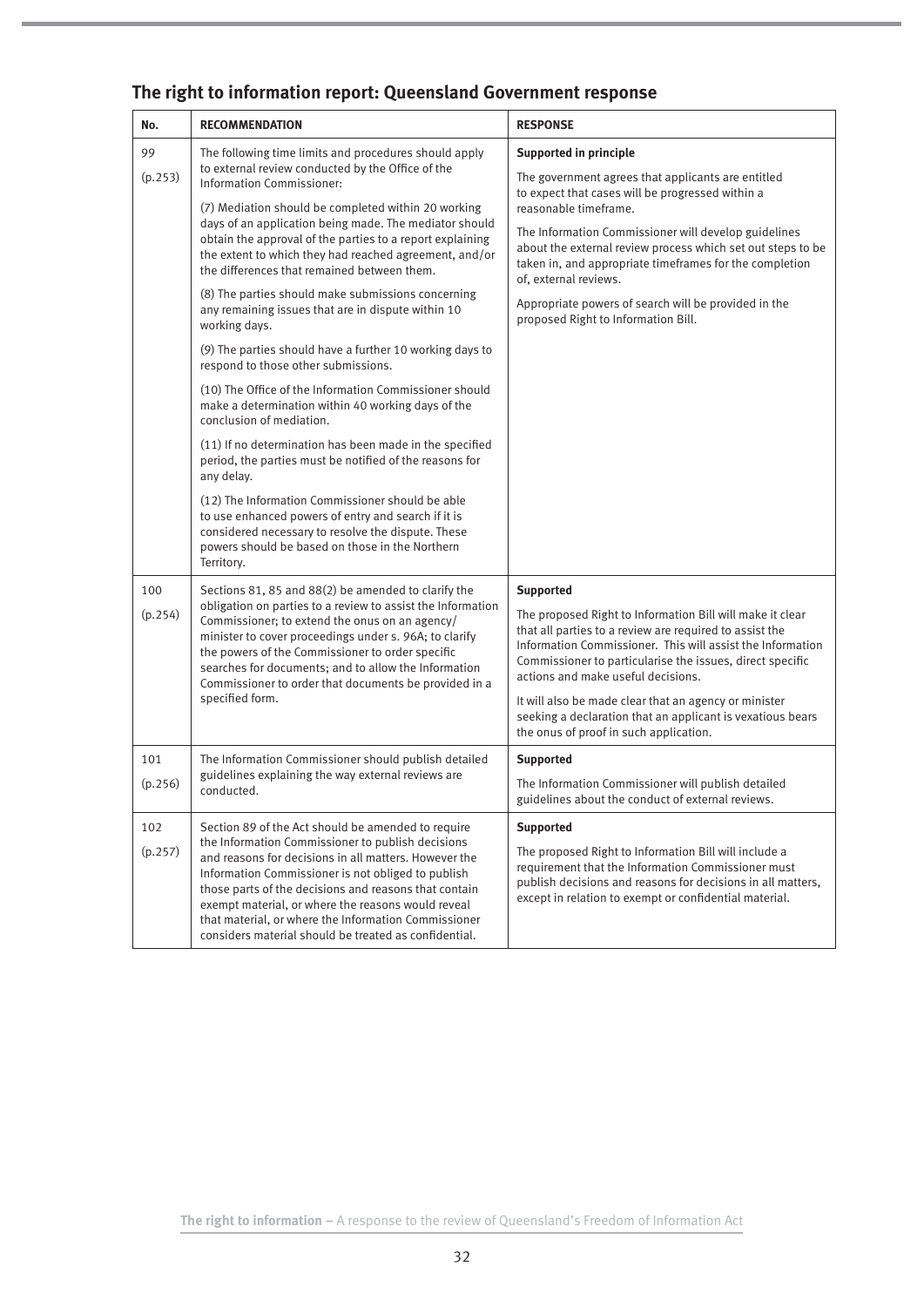| No.            | <b>RECOMMENDATION</b>                                                                                                                                                                                                                                                                                                                                                                                                                                                                                                                                                                                                                                                                                                                                                                                                                                                                                                                                                                                                                                                                                                                                                                                                                                                                                                                                                                                                                                                                                                                                                                                                                                                                                                                                                                                                                                     | <b>RESPONSE</b>                                                                                                                                                                                                                                                                                                                                                                                                                                                                                               |
|----------------|-----------------------------------------------------------------------------------------------------------------------------------------------------------------------------------------------------------------------------------------------------------------------------------------------------------------------------------------------------------------------------------------------------------------------------------------------------------------------------------------------------------------------------------------------------------------------------------------------------------------------------------------------------------------------------------------------------------------------------------------------------------------------------------------------------------------------------------------------------------------------------------------------------------------------------------------------------------------------------------------------------------------------------------------------------------------------------------------------------------------------------------------------------------------------------------------------------------------------------------------------------------------------------------------------------------------------------------------------------------------------------------------------------------------------------------------------------------------------------------------------------------------------------------------------------------------------------------------------------------------------------------------------------------------------------------------------------------------------------------------------------------------------------------------------------------------------------------------------------------|---------------------------------------------------------------------------------------------------------------------------------------------------------------------------------------------------------------------------------------------------------------------------------------------------------------------------------------------------------------------------------------------------------------------------------------------------------------------------------------------------------------|
| 103<br>(p.270) | The following functions should be conferred on the<br>Information Commissioner-<br>(5) Monitoring and reporting, including the<br>determination of what statistical material should be<br>provided by agencies for an annual report, similar to that<br>currently required under s. 108, ensuring the accuracy<br>of the information, collating, analysing and publishing<br>that information; conducting audits of agencies and<br>publishing the results; identifying and commenting<br>on legislative and administrative changes that would<br>improve FOI; monitoring the way 'public interest' issues<br>are determined by agencies and under review, consulting<br>experts on its application and keeping agencies<br>informed; and monitoring agencies' information<br>schemes and proactive disclosure activities outside FOI.<br>(6) Advice and awareness, including providing a central<br>reference point on FOI for agencies and people; promote<br>community awareness and understanding of FOI; provide<br>guidance on the interpretation and administration of<br>the Act; provide education and training for agencies and<br>community groups; provide information and assistance<br>to people and agencies at any time during the processing<br>of FOI claims; and develop and publish guidelines<br>covering proactive disclosure and information schemes.<br>(7) Investigative and complaints handling, including<br>complaints about FOI processes and other matters<br>that would, in relation to government administration<br>generally, fall within the jurisdiction of the Ombudsman;<br>and the power to conduct 'own motion' investigations.<br>(8) Commission outside research and obtain advice on<br>the design of surveys to monitor whether the legislation<br>and its administration are achieving its stated objectives. | <b>Supported in principle</b><br>The government will review the respective roles of the<br>Information Commissioner and other relevant agencies in<br>implementing this recommendation. Some adjustments to<br>the proposed functions of the Information Commissioner<br>may be required following this review.                                                                                                                                                                                               |
| 104<br>(p.274) | The Office of the Information Commissioner be headed<br>by a statutory officer, the Information Commissioner.                                                                                                                                                                                                                                                                                                                                                                                                                                                                                                                                                                                                                                                                                                                                                                                                                                                                                                                                                                                                                                                                                                                                                                                                                                                                                                                                                                                                                                                                                                                                                                                                                                                                                                                                             | <b>Supported</b><br>The proposed Right to Information Bill will maintain the<br>current practice whereby the Information Commissioner is<br>established as an independent statutory officer, directly<br>responsible to the parliament.                                                                                                                                                                                                                                                                       |
| 105<br>(p.274) | Two Deputy Information Commissioners, also statutory<br>officers, be appointed. One would be designated as FOI<br>Commissioner, the other as Privacy Commissioner                                                                                                                                                                                                                                                                                                                                                                                                                                                                                                                                                                                                                                                                                                                                                                                                                                                                                                                                                                                                                                                                                                                                                                                                                                                                                                                                                                                                                                                                                                                                                                                                                                                                                         | <b>Supported</b><br>The proposed Right to Information Bill and proposed<br>Privacy Bill will provide for the establishment of two<br>Deputy Information Commissioner positions for access to<br>information and privacy respectively.<br>Further consideration will be given to the nature of the<br>appointments and to administrative arrangements within<br>the office in establishing these positions to ensure that<br>reporting relationships and delegation of functions are<br>managed appropriately. |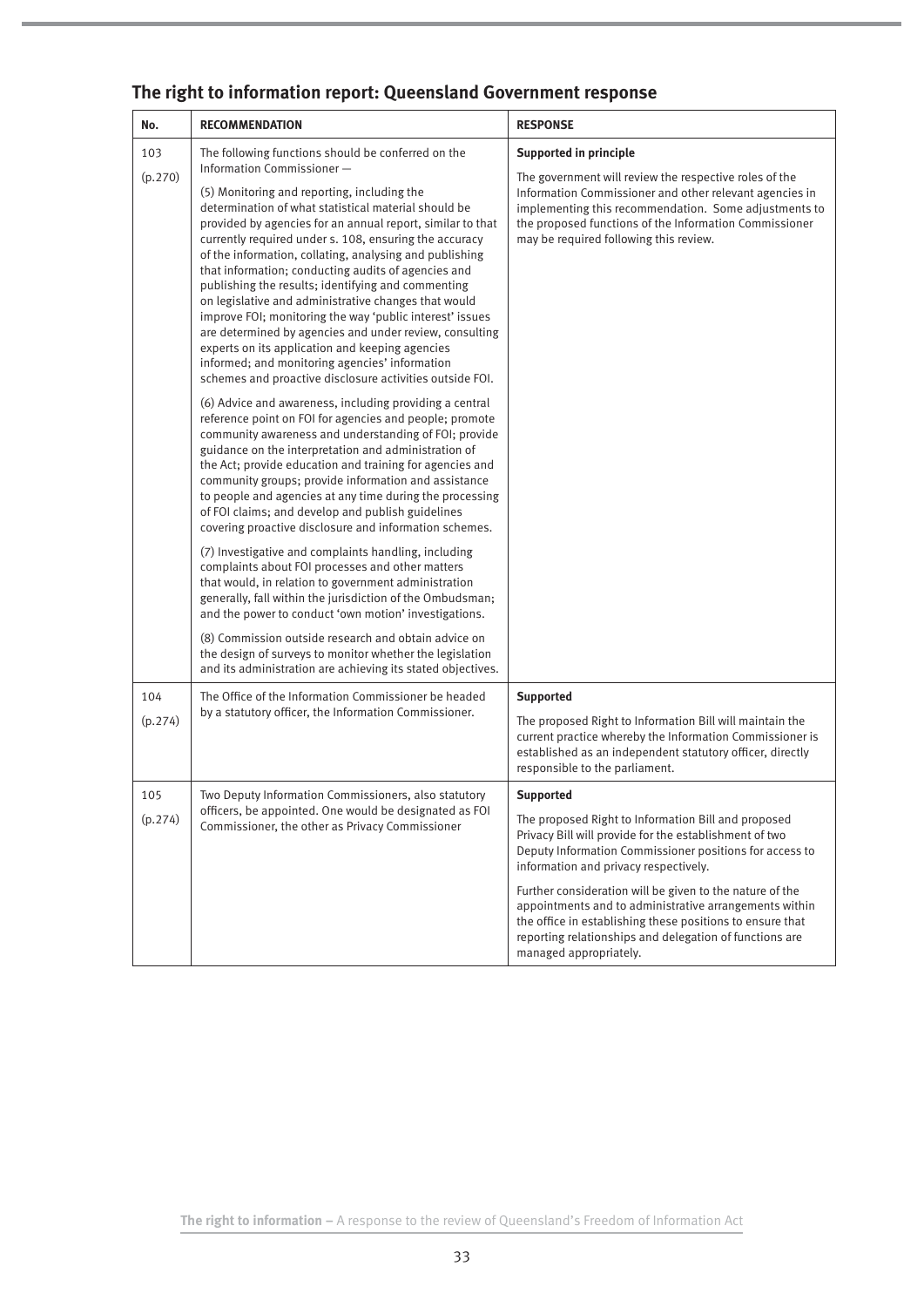| No.            | <b>RECOMMENDATION</b>                                                                                                                                                                                                                                                                                                                                                                                                                                                                                                                                                                              | <b>RESPONSE</b>                                                                                                                                                                                                                                                                                                                                                                                                                                                                                                        |
|----------------|----------------------------------------------------------------------------------------------------------------------------------------------------------------------------------------------------------------------------------------------------------------------------------------------------------------------------------------------------------------------------------------------------------------------------------------------------------------------------------------------------------------------------------------------------------------------------------------------------|------------------------------------------------------------------------------------------------------------------------------------------------------------------------------------------------------------------------------------------------------------------------------------------------------------------------------------------------------------------------------------------------------------------------------------------------------------------------------------------------------------------------|
| 106<br>(p.276) | In making appointments to each of the three statutory<br>offices the following procedure should apply.<br>The position should be widely advertised, and the<br>minister should consult the Parliamentary Committee<br>about:<br>(iii) the process of selection for appointment; and<br>(iv) the appointment of the person.<br>The Information Commissioner and the Deputy or<br>Deputies should be appointed for a term of seven or five<br>years, with the option of the term being extended for a<br>further period, but none should hold an office for a total<br>period of more than 10 years. | <b>Supported</b><br>Consultation with the multi-party Legal, Constitutional and<br>Administrative Review Committee will ensure transparency<br>and independence in the appointment processes for<br>the Information Commissioner and Deputy Information<br>Commissioners.<br>A maximum term of appointment of five years would<br>provide consistency with other comparable statutory<br>appointments and a maximum cumulative term of office<br>of 10 years would further protect the independence of<br>the offices. |
| 107<br>(p.278) | The Parliamentary Committee's functions should be<br>broadened to include:<br>• a role in the appointment of the two Deputy<br>Information Commissioners;<br>• the power to consult with the Information<br>Commissioner on the data collection and reporting<br>requirements of agencies required by s. 108; and<br>• the power to receive and examine reports by the<br>Information Commissioner on the operation of the Act,<br>and to make recommendations on such changes as it<br>sees fit.                                                                                                  | Supported<br>The functions of the Legal, Constitutional and<br>Administrative Review Committee should reflect any<br>changes to the responsibilities of the Office of the<br>Information Commissioner.<br>The broadened functions will be reflected in legislation<br>in the context of the existing statutory functions of the<br>Committee under the Freedom of Information Act 1992 and<br>the Parliament of Queensland Act 2001.                                                                                   |
| 108<br>(p.284) | The requirement in s. 18 for agencies to publish a<br>Statement of Affairs should be replaced by the adoption<br>of a publication scheme, modelled on that operating in<br>the United Kingdom.                                                                                                                                                                                                                                                                                                                                                                                                     | <b>Supported</b><br>A publication scheme will improve public accessibility and<br>enable people to more accurately understand what types of<br>documents government holds.                                                                                                                                                                                                                                                                                                                                             |
| 109<br>(p.284) | The Information Commissioner should develop<br>model publication schemes for different classes of<br>agencies, such as for local government, the health<br>sector and education, on which agencies can base<br>their own schemes                                                                                                                                                                                                                                                                                                                                                                   | Supported in principle<br>The government will consider this recommendation as<br>part of the implementation process for the whole-of-<br>government strategic information policy. This process will<br>be led by the Department of the Premier and Cabinet, in<br>partnership with the Information Commissioner and other<br>relevant agencies.                                                                                                                                                                        |
| 110<br>(p.284) | The Information Commissioner should be responsible for<br>the approval of any agency scheme.                                                                                                                                                                                                                                                                                                                                                                                                                                                                                                       | Supported in principle<br>The government will consider this recommendation as<br>part of the implementation process for the whole-of-<br>government strategic information policy. This process will<br>be led by the Department of the Premier and Cabinet, in<br>partnership with the Information Commissioner and other<br>relevant agencies.                                                                                                                                                                        |
| 111<br>(p.284) | The Information Commissioner should be responsible<br>for auditing and reporting on the performance of<br>agencies in conforming with the requirements of their<br>publication scheme.                                                                                                                                                                                                                                                                                                                                                                                                             | Supported in principle<br>The government will consider this recommendation as<br>part of the implementation process for the whole-of-<br>government strategic information policy. This process will<br>be led by the Department of the Premier and Cabinet, in<br>partnership with the Information Commissioner and other<br>relevant agencies.                                                                                                                                                                        |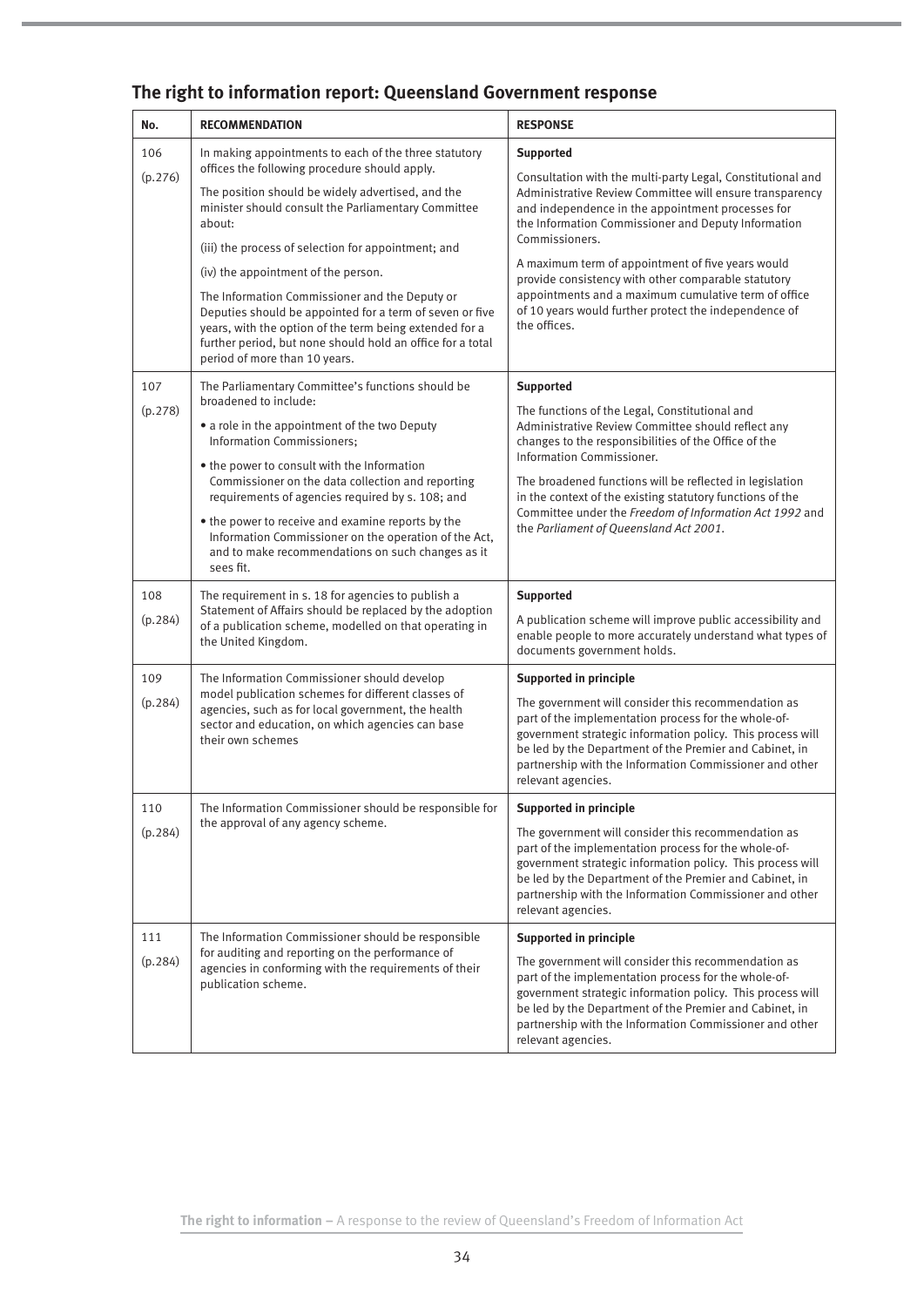| No.     | <b>RECOMMENDATION</b>                                                                                                                                                                                                                                                                                 | <b>RESPONSE</b>                                                                                                                                                                                                                                                                                                       |
|---------|-------------------------------------------------------------------------------------------------------------------------------------------------------------------------------------------------------------------------------------------------------------------------------------------------------|-----------------------------------------------------------------------------------------------------------------------------------------------------------------------------------------------------------------------------------------------------------------------------------------------------------------------|
| 112     | The Information Commissioner should consult with                                                                                                                                                                                                                                                      | <b>Supported in principle</b>                                                                                                                                                                                                                                                                                         |
| (p.284) | the Parliamentary Committee when preparing the<br>model publication schemes and should report to the<br>Parliamentary Committee on the implementation by<br>agencies of their publication schemes.                                                                                                    | The government will consider this recommendation as<br>part of the implementation process for the whole-of-<br>government strategic information policy. This process will<br>be led by the Department of the Premier and Cabinet, in<br>partnership with the Information Commissioner and other<br>relevant agencies. |
|         |                                                                                                                                                                                                                                                                                                       | Consultation will be undertaken with the Legal,<br>Constitutional and Administrative Review Committee as<br>appropriate.                                                                                                                                                                                              |
| 113     | The Act should include a provision in the same terms as<br>the first three subsections of s. 108 of the Act:                                                                                                                                                                                          | <b>Supported</b>                                                                                                                                                                                                                                                                                                      |
| (p.290) | (1) The Minister administering this Act shall, as soon as<br>practicable after the end of each financial year, prepare<br>a report on the operation of this Act during that year and<br>cause a copy of the report to be tabled in the Legislative<br>Assembly.                                       | The proposed Right to Information Bill and regulation<br>will provide for an annual report to Parliament on the<br>operation of the new legislation. The Bill will also clearly<br>articulate any necessary data collection and record keeping<br>requirements for agencies.                                          |
|         | (2) The report is to include details of the difficulties<br>(if any) encountered during the year by agencies and<br>Ministers in the administration of this Act.                                                                                                                                      |                                                                                                                                                                                                                                                                                                                       |
|         | (3) Each responsible Minister must, in relation to the<br>agencies within the Minister's portfolio and in relation<br>to the Minister's official documents, comply with any<br>prescribed requirements concerning that information<br>and the keeping of records for the purposes of this<br>section. |                                                                                                                                                                                                                                                                                                                       |
| 114     | The Act should include a provision allowing for the                                                                                                                                                                                                                                                   | <b>Supported</b>                                                                                                                                                                                                                                                                                                      |
| (p.291) | making of regulations setting out the data that agencies<br>should provide each year for inclusion in the annual<br>report by the Minister on the operation of the Act.                                                                                                                               | The proposed Right to Information Bill will contain a<br>regulation making power that allows the prescription of<br>minimum data collection and reporting requirements.                                                                                                                                               |
| 115     | The Information Commissioner should consult with                                                                                                                                                                                                                                                      | Supported in principle                                                                                                                                                                                                                                                                                                |
| (p.291) | experts in statistical analysis and policy research to<br>advise on the data that agencies should be required<br>to report for inclusion in an annual report on FOI to be<br>prepared by the Minister.                                                                                                | The government will consider this recommendation as<br>part of the implementation process for the whole-of-<br>government strategic information policy. This process will<br>be led by the Department of the Premier and Cabinet, in                                                                                  |
|         | The Information Commissioner, after consulting with<br>agencies and the Parliamentary Committee, should<br>prepare a recommendation for the Minister concerning<br>the data that agencies should provide.                                                                                             | partnership with the Information Commissioner and other<br>relevant agencies.                                                                                                                                                                                                                                         |
|         | The Information Commissioner should be responsible<br>for having the data provided by agencies audited,<br>and should consult with agencies concerning any<br>deficiencies in the provision of information that are<br>detected.                                                                      |                                                                                                                                                                                                                                                                                                                       |
|         | The Information Commissioner should be responsible for<br>having the data analysed and for preparing a report to<br>the Parliamentary Committee and the Minister.                                                                                                                                     |                                                                                                                                                                                                                                                                                                                       |
| 116     | Section 33 of the Act should be amended to allow a                                                                                                                                                                                                                                                    | <b>Supported</b>                                                                                                                                                                                                                                                                                                      |
| (p.293) | Chief Executive Officer of an agency to negotiate and<br>sign a formal Memorandum of Understanding with<br>the CEO of another agency or agencies in a different<br>portfolio agency, to delegate the power to deal with an                                                                            | Efficiencies can be gained through the sharing of resources<br>across agencies in times of peak demand or resource<br>shortfalls.                                                                                                                                                                                     |
|         | FOI application to that other agency. This delegation<br>power would include the power to deal with applications<br>concerning personal information.                                                                                                                                                  | The government will examine the most appropriate way of<br>achieving the intention of this recommendation.                                                                                                                                                                                                            |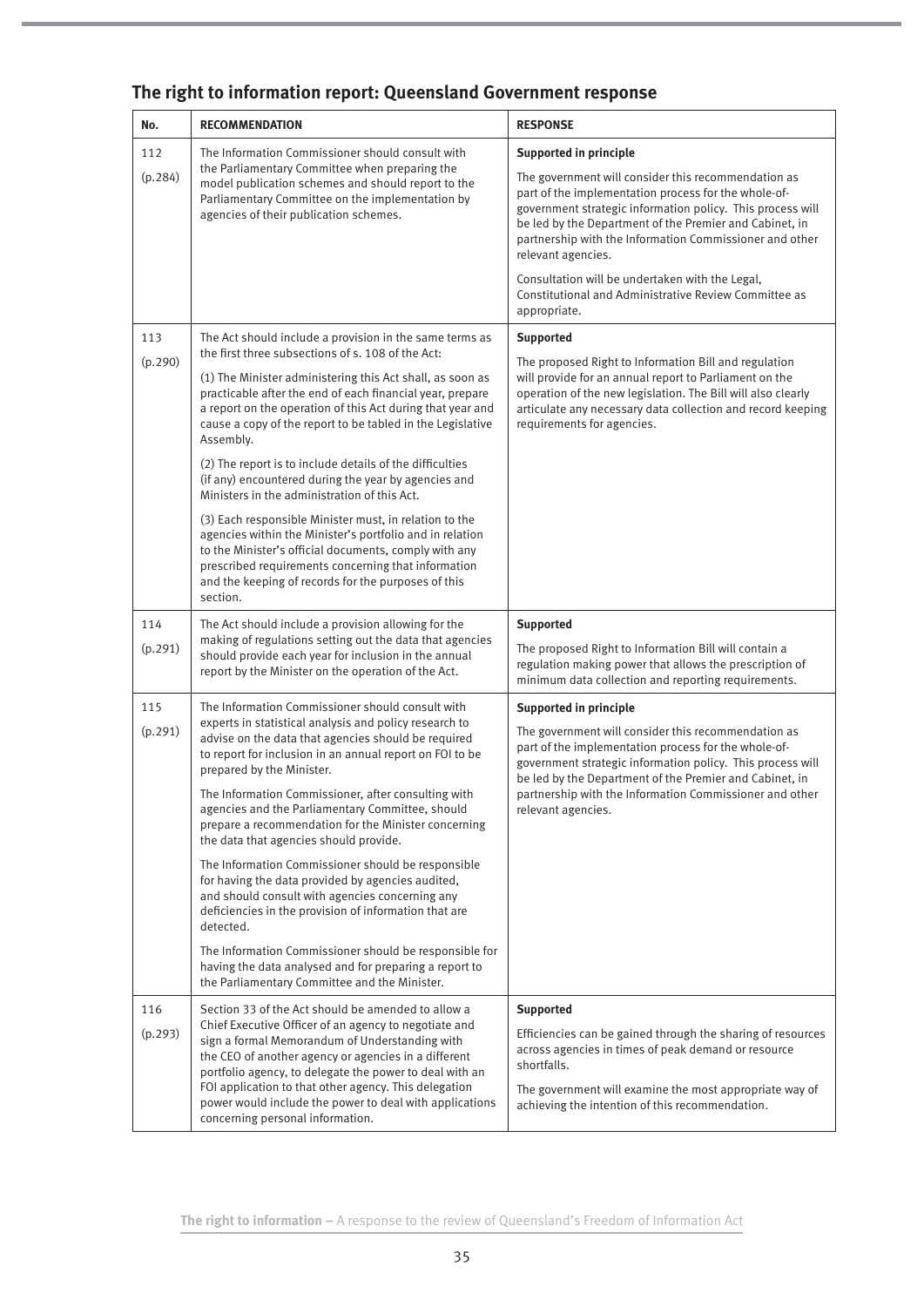| No.            | <b>RECOMMENDATION</b>                                                                                                                                                                                                                                                                                                                                                                     | <b>RESPONSE</b>                                                                                                                                                                                                                 |
|----------------|-------------------------------------------------------------------------------------------------------------------------------------------------------------------------------------------------------------------------------------------------------------------------------------------------------------------------------------------------------------------------------------------|---------------------------------------------------------------------------------------------------------------------------------------------------------------------------------------------------------------------------------|
| 117<br>(p.294) | (1) The definition section of the Act (currently, s. 7)<br>should be amended to include a definition of "official<br>document of a Parliamentary Secretary or official<br>document of the Parliamentary Secretary".<br>(2) The right of access section of the Act (currently, s. 21)<br>should be amended to include a reference to "official<br>documents of a Parliamentary Secretary". | <b>Supported</b><br>The proposed Right to Information Bill will provide,<br>subject to any relevant exemptions and the public interest<br>test, a legal right to access the official documents of a<br>Parliamentary Secretary. |
|                | (3) The section providing for persons who are to make<br>decisions for agencies and Ministers (currently s. 33)<br>should be amended to give a Parliamentary Secretary the<br>same delegation power as is given to a Minister.                                                                                                                                                            |                                                                                                                                                                                                                                 |
| 118<br>(p.295) | The Act should be amended to provide legal protection<br>similar to that currently provided under ss. 102, 103<br>and 104, for information provided to an applicant<br>under administrative release, where the officer has the<br>delegated authority of a Director-General or a Minister<br>and acts in good faith and not recklessly in releasing<br>the information.                   | <b>Supported</b><br>The government will examine options for the most<br>appropriate way of legislating to provide legal protections<br>to officers and the terms and extent of the protections.                                 |
| 119<br>(p.296) | The Information Commissioner should provide agencies<br>with guidance on the development by agencies of<br>administrative access schemes, and also on the<br>circumstances generally when administrative release<br>might be provided, on what can be released, and when it<br>is more appropriate that the FOI system be used.                                                           | <b>Supported</b><br>The Information Commissioner will publish guidelines on<br>the development and implementation of administrative<br>access schemes by agencies by July 2009.                                                 |
| 120            | The Information Commissioner should advise agencies of                                                                                                                                                                                                                                                                                                                                    | <b>Supported</b>                                                                                                                                                                                                                |
| (p.296)        | the statistics that should be provided on administrative<br>release and should include these in the annual report<br>on FOI.                                                                                                                                                                                                                                                              | The Information Commissioner will advise agencies of<br>the data on administrative release to be collected. This<br>information will be included in the annual report on FOI.                                                   |
| 121            | The training provided by the Office of the Information<br>Commissioner to FOI officers should include training on<br>administrative release.                                                                                                                                                                                                                                              | <b>Supported</b>                                                                                                                                                                                                                |
| (p.296)        |                                                                                                                                                                                                                                                                                                                                                                                           | The Office of the Information Commissioner will provide<br>training on administrative release in conjunction with its<br>other training programs.                                                                               |
| 122            | Section 105 should be amended to require applicants                                                                                                                                                                                                                                                                                                                                       | <b>Supported</b>                                                                                                                                                                                                                |
| (p.297)        | for personal information to produce at the time they<br>make their application satisfactory evidence of their<br>identity or to produce evidence that they are the<br>applicant's agent.                                                                                                                                                                                                  | Applicants for access to personal information should<br>be required to provide proof of identity at the time<br>of application.                                                                                                 |
|                |                                                                                                                                                                                                                                                                                                                                                                                           | The government will examine the security and privacy<br>safeguards that would be necessary to effect this,<br>particularly in relation to electronic applications.                                                              |
| 123            | (1) The proposed new Privacy Act should contain a                                                                                                                                                                                                                                                                                                                                         | <b>Supported</b>                                                                                                                                                                                                                |
| (p.297)        | provision allowing an agency to respond to a request for<br>personal information by neither confirming nor denying<br>that the information exists.                                                                                                                                                                                                                                        | In both the access and privacy regimes, it is appropriate<br>that an agency be able to neither confirm nor deny the<br>existence of information, where a denial of access to the                                                |
|                | (2) In an application for personal information of another<br>person under the FOI Act, an agency may respond by<br>neither confirming nor denying the existence of that type<br>of document as a document of the agency or Minister.                                                                                                                                                      | information would otherwise inadvertently disclose the<br>personal information of another party.                                                                                                                                |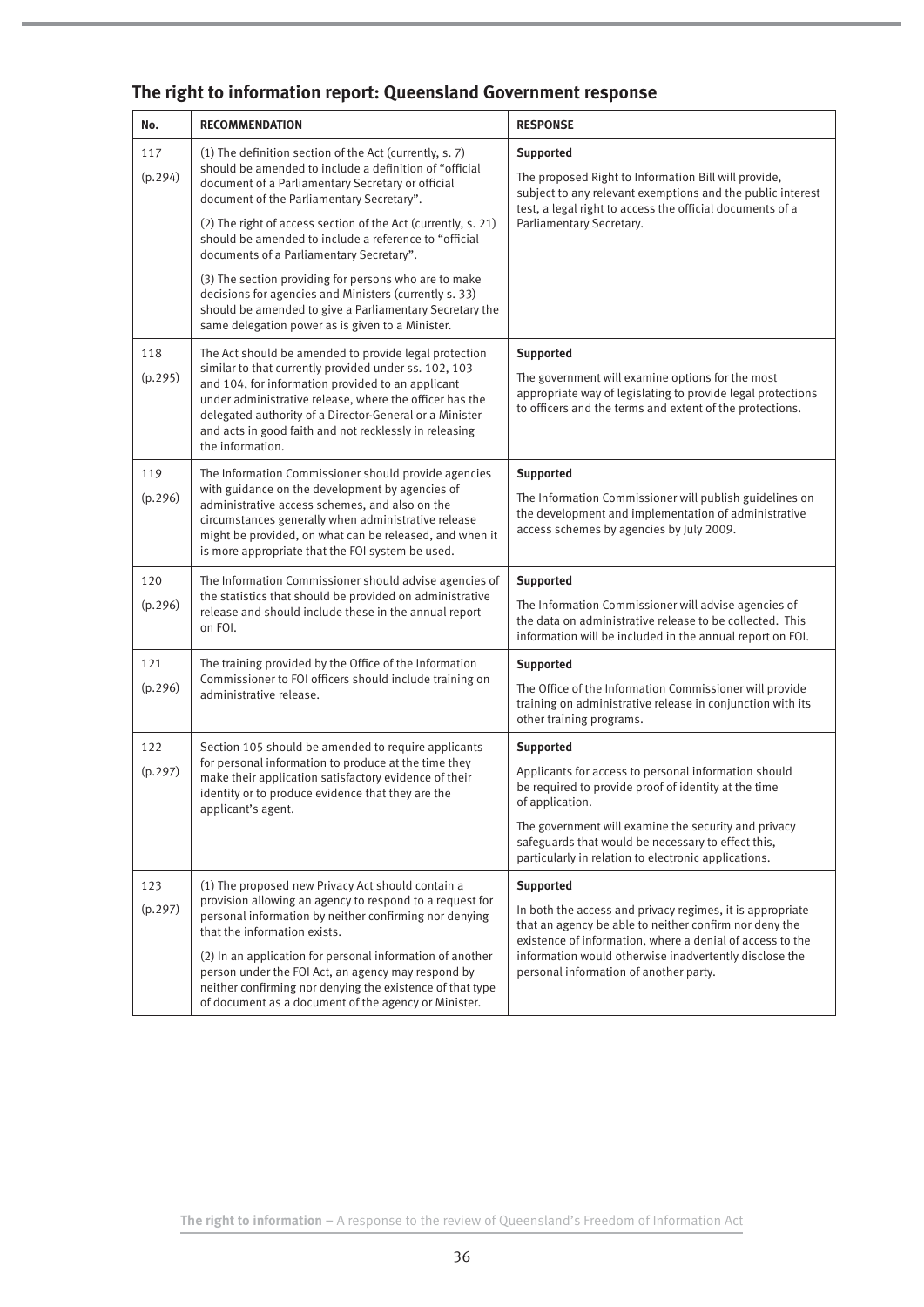| No.     | <b>RECOMMENDATION</b>                                                                                                                                                                                                                 | <b>RESPONSE</b>                                                                                                                                                                                                                                                                                                   |
|---------|---------------------------------------------------------------------------------------------------------------------------------------------------------------------------------------------------------------------------------------|-------------------------------------------------------------------------------------------------------------------------------------------------------------------------------------------------------------------------------------------------------------------------------------------------------------------|
| 124     | <b>Supported</b><br>The Premier and the Director-General of the Department<br>of the Premier and Cabinet should publicly, as well as by<br>formal memorandum,                                                                         |                                                                                                                                                                                                                                                                                                                   |
| (p.312) |                                                                                                                                                                                                                                       | The government is committed to implementing a regime<br>premised on a right to information and to the cultural                                                                                                                                                                                                    |
|         | (d) endorse the principles of the FOI legislation;                                                                                                                                                                                    | change necessary to create an authorising environment<br>within the public service.                                                                                                                                                                                                                               |
|         | (e) express their desire that agencies should administer<br>its provisions to achieve its Objects; and                                                                                                                                | The Premier and the Director-General of the Department                                                                                                                                                                                                                                                            |
|         | (f) direct agencies to maximise the amount of<br>information that is given to those who request it.<br>They should also affirm the desirability of agencies<br>adopting 'push' models to disseminate information held<br>by agencies. | of the Premier and Cabinet will write to all Ministers<br>and Directors-General affirming the Right to Information<br>principles and requesting that agencies immediately begin<br>identifying information for proactive release in accordance<br>with the 'push' model.                                          |
|         |                                                                                                                                                                                                                                       | This message will be widely communicated throughout<br>the public sector and the broader community as part<br>of the government's implementation of the report's<br>recommendations.                                                                                                                              |
| 125     | At the beginning of each new Parliament, the                                                                                                                                                                                          | Supported                                                                                                                                                                                                                                                                                                         |
| (p.312) | Parliamentary Committee should prepare a statement<br>to be considered by the Parliament renewing its<br>commitment to the principles of the legislation.                                                                             | The Premier has written to the Legal, Constitutional and<br>Administrative Review Committee requesting that the<br>committee consider implementing this recommendation,<br>given that ongoing commitment to this recommendation<br>would be a matter for the committees established by<br>successive Parliaments. |
|         |                                                                                                                                                                                                                                       | The current committee has advised of its support for the<br>Right to Information reforms, including the implications for<br>the committee's role and functions.                                                                                                                                                   |
| 126     | CEOs should ensure that officers assigned to make                                                                                                                                                                                     | <b>Supported</b>                                                                                                                                                                                                                                                                                                  |
| (p.312) | decisions on FOI applications have the seniority and<br>experience appropriate for the task.                                                                                                                                          | Officers responsible for decision-making should be<br>accorded an appropriate degree of authority within<br>their agencies.                                                                                                                                                                                       |
|         |                                                                                                                                                                                                                                       | Further, positions at senior levels will assist in attracting<br>and retaining skilled decision makers.                                                                                                                                                                                                           |
| 127     | CEOs should foster agency cultures consistent with                                                                                                                                                                                    | <b>Supported</b>                                                                                                                                                                                                                                                                                                  |
| (p.312) | the objects of the FOI legislation and ensure that staff<br>induction programs and other appropriate agency-wide<br>staff opportunities include FOI and commitment to<br>its principles.                                              | Chief executive officers will take a leadership role in<br>fostering the cultural change required within the public<br>service to successfully implement the objects of the<br>proposed Right to Information Bill.                                                                                                |
|         |                                                                                                                                                                                                                                       | The Director-General of the Department of the Premier<br>and Cabinet will write to all Directors-General to reinforce<br>the Right to Information principles and the importance of<br>cultural change.                                                                                                            |
| 128     | The Information Commissioner should explore the                                                                                                                                                                                       | <b>Supported</b>                                                                                                                                                                                                                                                                                                  |
| (p.313) | possibility of implementing an accreditation system<br>for FOI officers who have satisfactorily completed<br>training programs.                                                                                                       | As part of a strengthened leadership role, the Information<br>Commissioner will oversee the development of an<br>accreditation program for FOI officers to coincide with the<br>commencement of the proposed Right to Information Bill.                                                                           |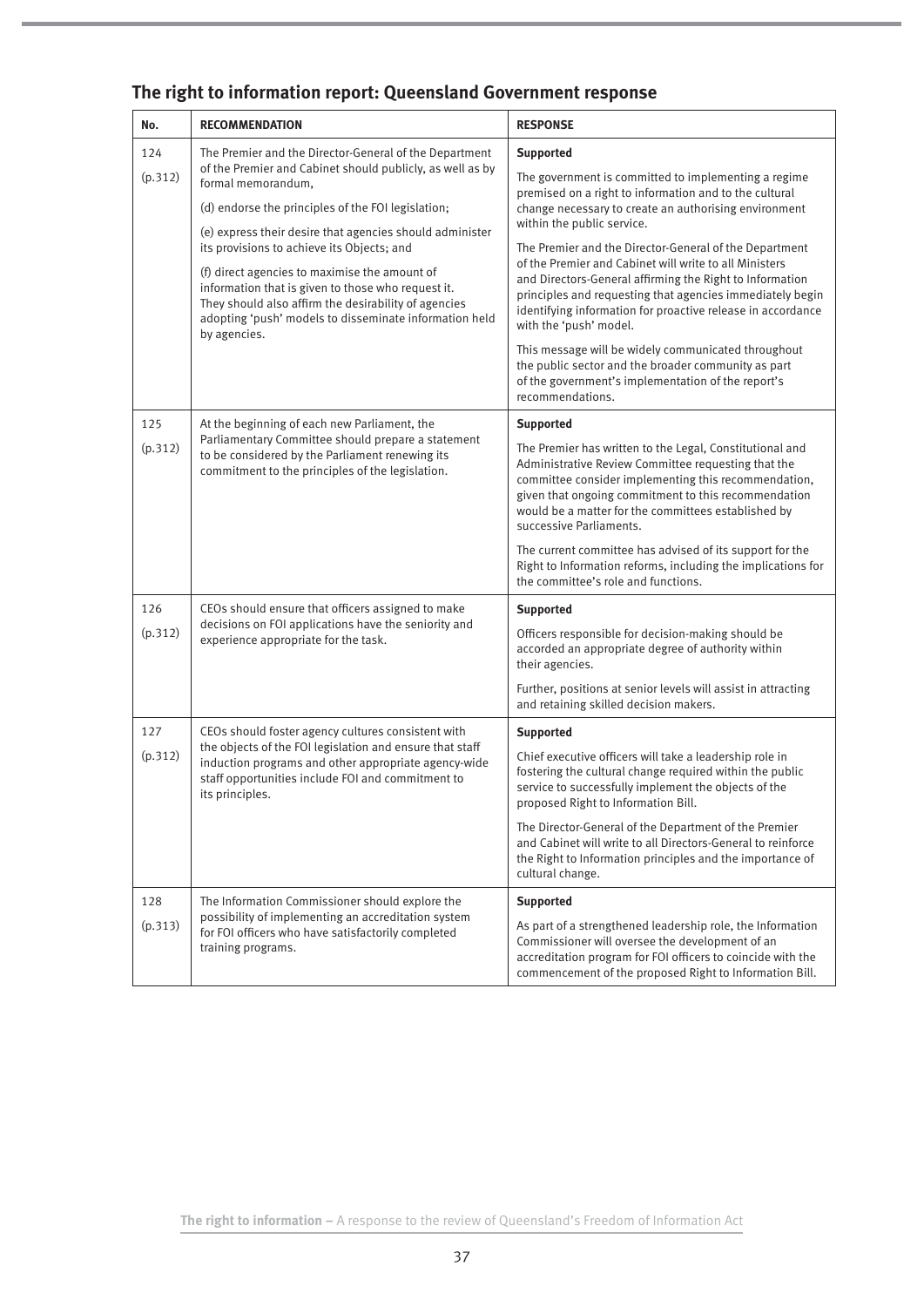| No.     | <b>RECOMMENDATION</b>                                                                                                                                                                                                                                                                                                                                                                          | <b>RESPONSE</b>                                                                                                                                                                                                                                                                                                                                              |
|---------|------------------------------------------------------------------------------------------------------------------------------------------------------------------------------------------------------------------------------------------------------------------------------------------------------------------------------------------------------------------------------------------------|--------------------------------------------------------------------------------------------------------------------------------------------------------------------------------------------------------------------------------------------------------------------------------------------------------------------------------------------------------------|
| 129     | Agencies should publish on their websites the names<br>of officers who have been delegated power to make FOI<br>decisions.                                                                                                                                                                                                                                                                     | <b>Supported in principle</b>                                                                                                                                                                                                                                                                                                                                |
| (p.313) |                                                                                                                                                                                                                                                                                                                                                                                                | In the interests of transparency and openness, the position<br>titles, contact telephone numbers and designations of<br>officers authorised to make decisions and conduct internal<br>reviews will be published on agency websites. However, it<br>may not always be possible to include the actual names of<br>these officers.                              |
|         |                                                                                                                                                                                                                                                                                                                                                                                                | Further, delegated decision makers and internal reviewers<br>will be required to contact applicants to advise of their<br>name and further contact details within a reasonable time<br>of receiving an application.                                                                                                                                          |
| 130     | The Information Commissioner should promote                                                                                                                                                                                                                                                                                                                                                    | <b>Supported</b>                                                                                                                                                                                                                                                                                                                                             |
| (p.313) | greater awareness of FOI in the community, and within<br>government.                                                                                                                                                                                                                                                                                                                           | As champion of the right to information, the Information<br>Commissioner will promote greater awareness of the right<br>to information across government and the community.                                                                                                                                                                                  |
|         |                                                                                                                                                                                                                                                                                                                                                                                                | Other key agencies and bodies will also be responsible for<br>promoting increased awareness of the right to information.                                                                                                                                                                                                                                     |
| 131     | The Information Commissioner should develop a set of                                                                                                                                                                                                                                                                                                                                           | <b>Supported</b>                                                                                                                                                                                                                                                                                                                                             |
| (p.313) | purposeful performance standards and measures, for<br>use in the annual report cards on the FOI activities of<br>agencies. These should be consistent with the broader<br>strategic information policy imperatives.                                                                                                                                                                            | To ensure consistency, performance standards and<br>measures will be established following the development of<br>the strategic information policy to ensure consistency.                                                                                                                                                                                     |
|         |                                                                                                                                                                                                                                                                                                                                                                                                | Development of the standards and measures will<br>consider the outcomes of a review of performance<br>reporting currently being undertaken by the Canadian<br>Information Commissioner.                                                                                                                                                                      |
| 132     | It should be an offence for an officer to direct an FOI                                                                                                                                                                                                                                                                                                                                        | <b>Supported</b>                                                                                                                                                                                                                                                                                                                                             |
|         | decision-maker to make a decision that the decision-<br>maker believes is not the decision required to be made<br>under the Act, or to direct an officer to act contrary to the<br>requirements of the Act. If a CEO believes a decision-<br>maker is going to make the wrong decision, the CEO<br>should revoke the delegation to the decision-maker and<br>the CEO should make the decision. | Decision makers should be able to make decisions,<br>without interference, in accordance with legislative<br>provisions and any relevant case law.                                                                                                                                                                                                           |
|         |                                                                                                                                                                                                                                                                                                                                                                                                | Provision will be made in the proposed Right to Information<br>Bill for this offence.                                                                                                                                                                                                                                                                        |
|         |                                                                                                                                                                                                                                                                                                                                                                                                | The ability of chief executive officers to revoke a delegation<br>to a decision-maker or to resume responsibility for making<br>a particular decision will be reiterated. Such action is<br>appropriate if the chief executive officer believes the<br>decision maker is going to make a decision that is not in<br>accordance with legislation or case law. |
| 133     | The FOI Act should contain a reference to the provision                                                                                                                                                                                                                                                                                                                                        | <b>Supported</b>                                                                                                                                                                                                                                                                                                                                             |
| (p.313) | in the Public Records Act that makes it an offence to<br>destroy public records other than in accordance with the<br>provisions of the Public Records Act.                                                                                                                                                                                                                                     | The proposed Right to Information Bill will include a<br>reference to the provisions regarding destruction of public<br>records in the Public Records Act 2002.                                                                                                                                                                                              |
| 134     | When a decision-maker decides that a requested                                                                                                                                                                                                                                                                                                                                                 | <b>Supported</b>                                                                                                                                                                                                                                                                                                                                             |
| (p.313) | document is a document of the kind described in s. 22,<br>the applicant should be immediately informed of where<br>it is available and how it can be accessed.                                                                                                                                                                                                                                 | Wherever possible, agencies should support members of<br>the public to obtain quick and easy access to information.                                                                                                                                                                                                                                          |
|         | If the decision-maker has ready access to the document<br>it should be provided to the applicant.                                                                                                                                                                                                                                                                                              | Where an agency can readily and practicably do so, the<br>agency should provide an applicant with the information<br>requested, or direct the applicant to the information.                                                                                                                                                                                  |
|         |                                                                                                                                                                                                                                                                                                                                                                                                | The government will consider issues arising from providing<br>access to information that is otherwise commercially<br>available from another agency or organisation.                                                                                                                                                                                         |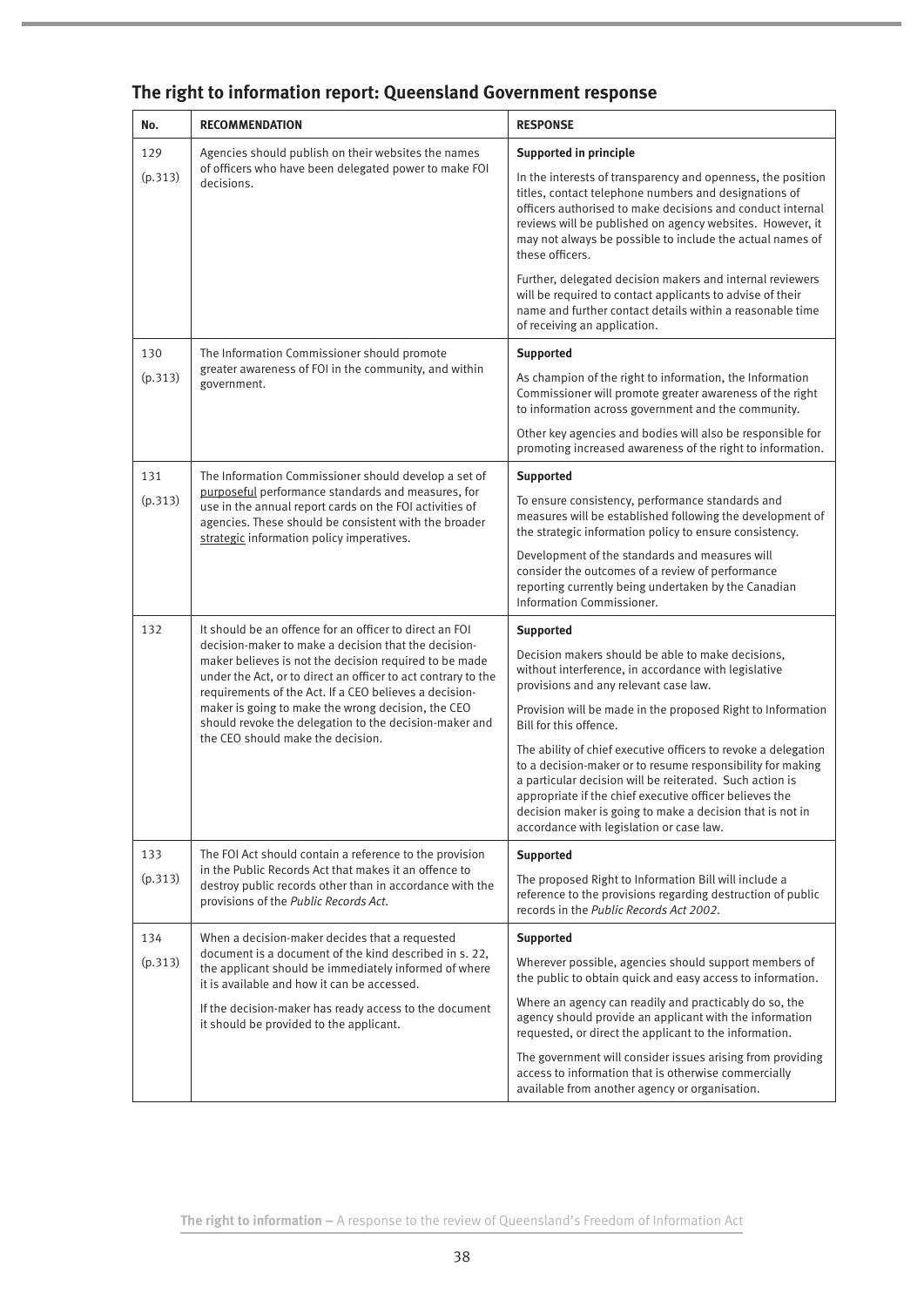| No.     | <b>RECOMMENDATION</b>                                                                                                                                                                                                                                                                                                                                                                        | <b>RESPONSE</b>                                                                                                                                                                                                                                                                                                                                                                                                    |
|---------|----------------------------------------------------------------------------------------------------------------------------------------------------------------------------------------------------------------------------------------------------------------------------------------------------------------------------------------------------------------------------------------------|--------------------------------------------------------------------------------------------------------------------------------------------------------------------------------------------------------------------------------------------------------------------------------------------------------------------------------------------------------------------------------------------------------------------|
| 135     | The Information Commissioner should provide a help-<br>line service for FOI officers.                                                                                                                                                                                                                                                                                                        | <b>Supported</b>                                                                                                                                                                                                                                                                                                                                                                                                   |
| (p.313) |                                                                                                                                                                                                                                                                                                                                                                                              | The Information Commissioner will have a key role in<br>directing officers to relevant guidelines, decisions or<br>case law, particularly in the case of smaller agencies<br>and organisations.                                                                                                                                                                                                                    |
|         |                                                                                                                                                                                                                                                                                                                                                                                              | In order to avoid any potential conflicts of interest, the<br>review and complaints functions of the Information<br>Commissioner could be quarantined from the help-line<br>functions.                                                                                                                                                                                                                             |
| 136     | Agencies should publish on their websites documents                                                                                                                                                                                                                                                                                                                                          | <b>Supported</b>                                                                                                                                                                                                                                                                                                                                                                                                   |
| (p.317) | that have been provided under FOI where the agency<br>considers that the document would be of interest to the<br>public, or where the agency receives a second request<br>for the same document(s). This material should not<br>be published until at least 24 hours after it has been<br>provided to the applicant under FOI.                                                               | This recommendation will be addressed in conjunction with<br>recommendations 3 and 87 in relation to disclosure logs.                                                                                                                                                                                                                                                                                              |
| 137     | Section 96 should be amended to provide that -                                                                                                                                                                                                                                                                                                                                               | <b>Supported in principle</b>                                                                                                                                                                                                                                                                                                                                                                                      |
| (p.318) | (3) the Information Commissioner should have power<br>to investigate complaints about an officer breaching<br>their duty or engaging in misconduct at any stage of the<br>processing of an application for access, and not just if a<br>review is initiated and completed.<br>(4) The Information Commissioner should be able to<br>refer any evidence of breach of duty by an officer or of | It is critical that complaints about breaches of duty and<br>misconduct be investigated thoroughly. However, the<br>Office of the Information Commissioner is not considered<br>the appropriate body to undertake these investigations,<br>and such complaints should be dealt with in accordance<br>with usual misconduct processes.<br>The proposed Right to Information Bill will therefore                     |
|         | misconduct, or any allegation of breach of duty by an                                                                                                                                                                                                                                                                                                                                        | provide that:                                                                                                                                                                                                                                                                                                                                                                                                      |
|         | officer or of misconduct, to the Crime and Misconduct<br>Commission, or to a Minister or to the CEO of an agency.                                                                                                                                                                                                                                                                            | • the Information Commissioner may refer evidence<br>of misconduct or breach of duty by an officer to the<br>attention of agencies or Ministers, at any stage of an<br>application; and                                                                                                                                                                                                                            |
|         |                                                                                                                                                                                                                                                                                                                                                                                              | . the Information Commissioner has a duty to refer<br>any evidence of official misconduct to the Crime and<br>Misconduct Commission. Any necessary consequential<br>amendments will be made to the Crime and Misconduct<br>Act 2001.                                                                                                                                                                               |
| 138     | The Queensland Freedom of Information Act 1992 should                                                                                                                                                                                                                                                                                                                                        | <b>Supported</b>                                                                                                                                                                                                                                                                                                                                                                                                   |
| (p.326) | be replaced by a new Act, the Right to Information Act.                                                                                                                                                                                                                                                                                                                                      | New legislation is essential to herald the new regime<br>for access to information. The suggested title, Right to<br>Information Act, will make the primary purpose of the new<br>legislation clear.                                                                                                                                                                                                               |
| 139     | Sections 36 and 37 of the Freedom of Information Act                                                                                                                                                                                                                                                                                                                                         | <b>Supported</b>                                                                                                                                                                                                                                                                                                                                                                                                   |
| (p.326) | 1992 should continue to apply to matter created before<br>the enactment of the Right to Information Act.                                                                                                                                                                                                                                                                                     | The government is committed to moving towards a 'push'<br>model of proactive disclosure of information, including<br>release of Cabinet material. However, the government also<br>acknowledges that it is appropriate that sections 36 and<br>37 of the Freedom of Information Act 1992 should continue<br>to apply to Cabinet material created before the enactment<br>of the proposed Right to Information Bill. |
| 140     | A strategic review of the Office of Information<br>Commissioner should be conducted four years after                                                                                                                                                                                                                                                                                         | <b>Supported</b>                                                                                                                                                                                                                                                                                                                                                                                                   |
| (p.326) | the commencement of the new Act in time for the new<br>Information Commissioner to respond prior to expiry of<br>that officer's term, in tandem with an operational review<br>of implementation of the new Act across the sector. Both<br>reviews should be subject to Parliamentary Committee<br>oversight. Subsequently strategic reviews should take<br>place every five years.           | The government will conduct the first strategic and<br>operational reviews four years after the new Act's<br>commencement to ensure the participation and response<br>of the incumbent Information Commissioner. The reviews<br>will be oversighted by the Legal, Constitutional and<br>Administrative Review Committee.                                                                                           |
|         |                                                                                                                                                                                                                                                                                                                                                                                              | Subsequent strategic five-yearly reviews are consistent<br>with current practice.                                                                                                                                                                                                                                                                                                                                  |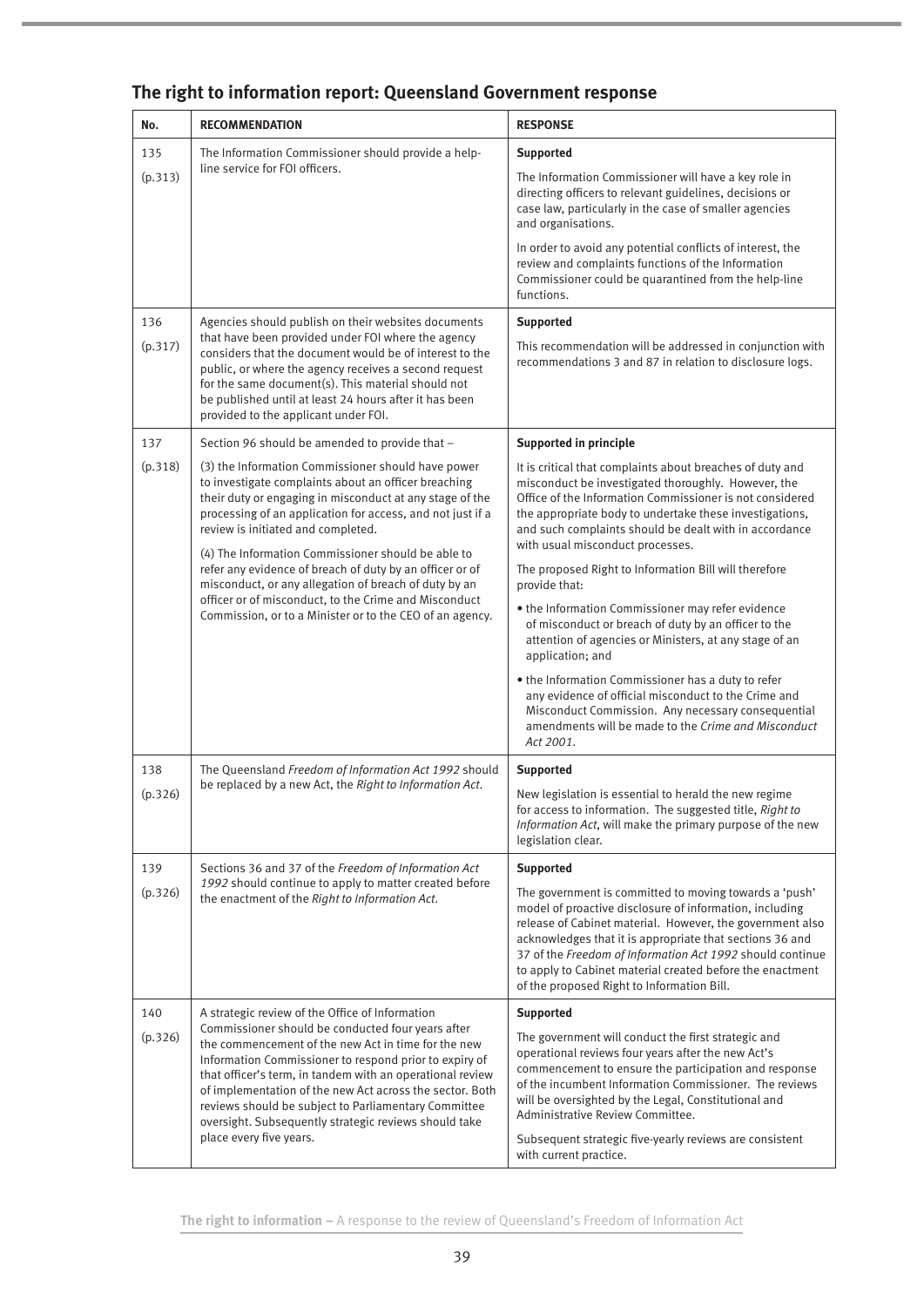| No.            | <b>RECOMMENDATION</b>                                                                                                 | <b>RESPONSE</b>                                                                                                                                                                                                                                                                                                                                                                                                                                                                                                           |
|----------------|-----------------------------------------------------------------------------------------------------------------------|---------------------------------------------------------------------------------------------------------------------------------------------------------------------------------------------------------------------------------------------------------------------------------------------------------------------------------------------------------------------------------------------------------------------------------------------------------------------------------------------------------------------------|
| 141<br>(p.326) | The Premier should retain responsibility for the<br>development of the new Act and for its initial<br>implementation. | <b>Supported</b><br>The Premier will lead the development of the legislation<br>and the whole-of-government strategic information policy.<br>It will be essential to review current roles and<br>responsibilities of the Information Commissioner, the<br>QGCIO and the QSA in light of the report recommendations,<br>and in articulating the governance arrangements that<br>will give effect to the whole-of-government strategic<br>information policy.<br>In addition, the Public Service Commission will play a key |
|                |                                                                                                                       | role in driving the organisational and cultural changes<br>required for the implementation of the policy.                                                                                                                                                                                                                                                                                                                                                                                                                 |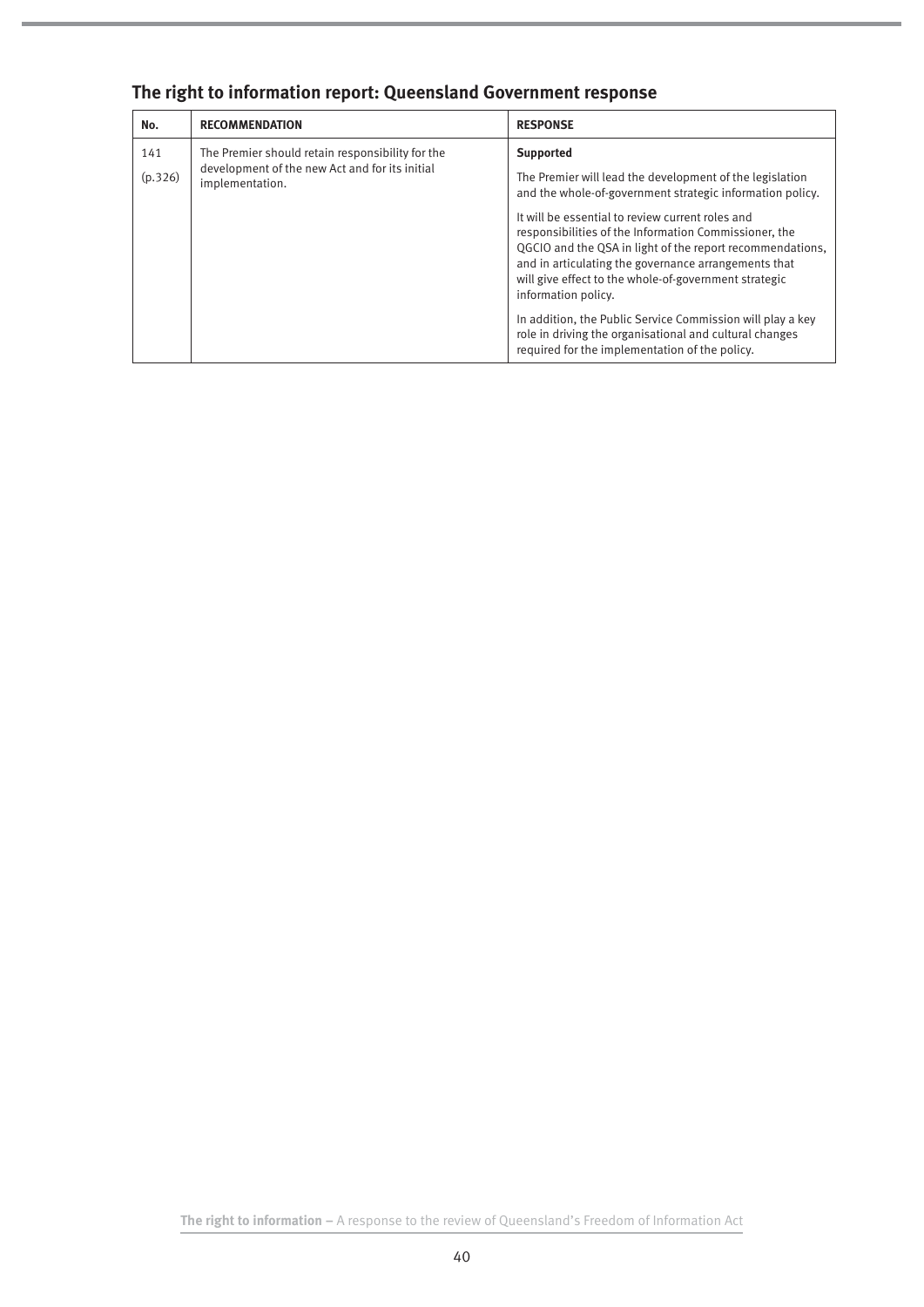